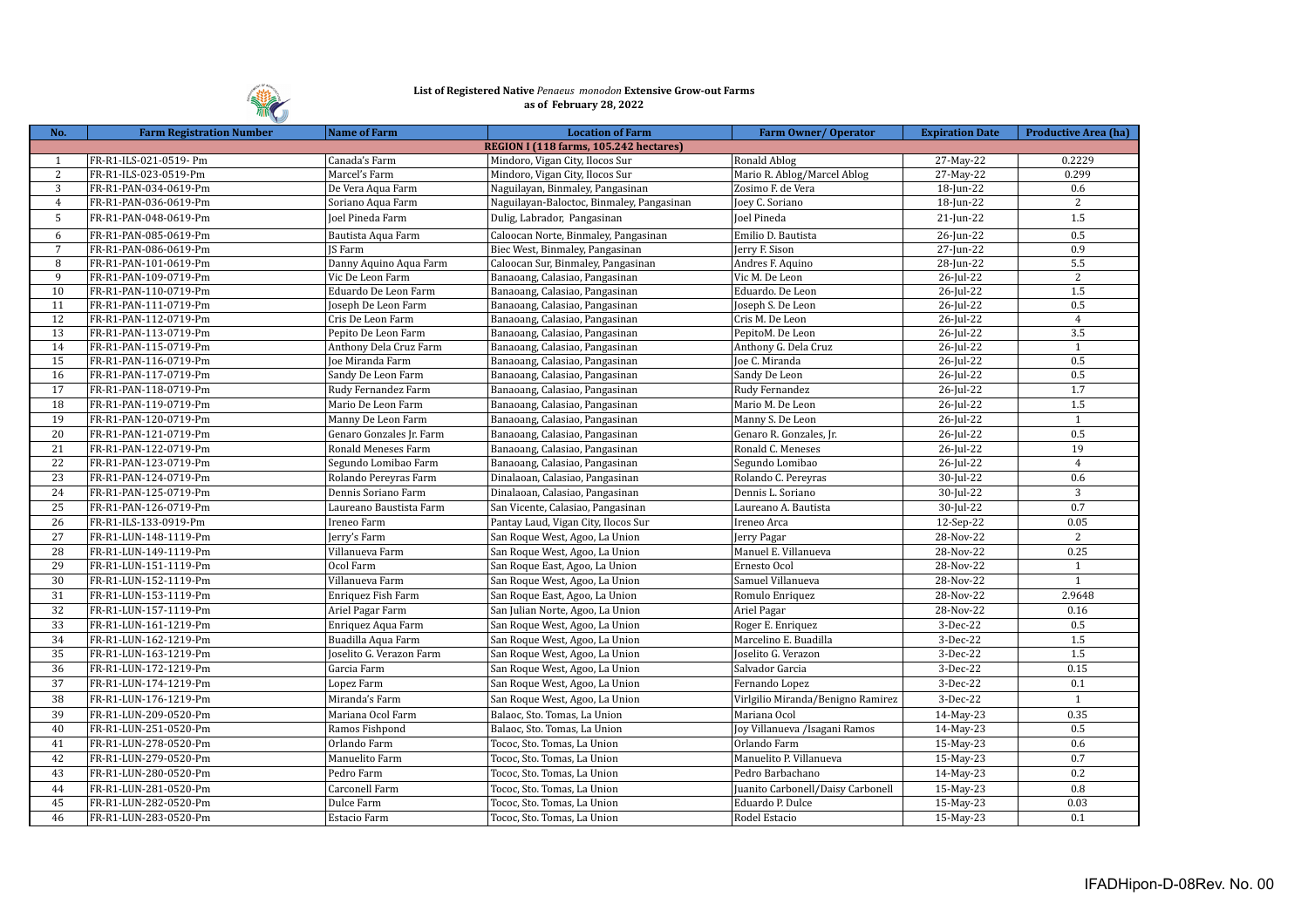| 47              | FR-R1-LUN-284-0520-Pm | Magdrigan Farm             | Tococ, Sto. Tomas, La Union    | Luciano U. Madrigan              | 15-May-23    | 0.5              |
|-----------------|-----------------------|----------------------------|--------------------------------|----------------------------------|--------------|------------------|
| 48              | FR-R1-LUN-285-0520-Pm | Eisma Farm                 | Tococ, Sto. Tomas, La Union    | Joel Eisma                       | 15-May-23    | 0.8              |
| 49              | FR-R1-LUN-286-0520-Pm | Noel Fishpond              | Tococ, Sto. Tomas, La Union    | Noel Panergo                     | $15$ -May-23 | 0.05             |
| 50              | FR-R1-LUN-287-0520-Pm | Sajid Fishpond             | Tococ, Sto. Tomas, La Union    | Sajid Miranda Amando             | 15-May-23    | 0.04             |
| 51              | FR-R1-LUN-288-0520-Pm | Celso Aquafarm             | Tococ, Sto. Tomas, La Union    | Celso Panergo                    | 15-May-23    | 0.1              |
|                 |                       |                            |                                |                                  |              |                  |
| 52              | FR-R1-LUN-289-0520-Pm | Reynaldo Fishfarm          | Tococ, Sto. Tomas, La Union    | Reynaldo Martines                | 15-May-23    |                  |
| 53              | FR-R1-LUN-290-0520-Pm | Boado Fishfarm             | Tococ, Sto. Tomas, La Union    | Daisy Boado                      | 15-May-23    | 0.05             |
| 54              | FR-R1-LUN-291-0520-Pm | Domingo Fishfarm           | Tococ, Sto. Tomas, La Union    | Domingo Ofiaza                   | 15-May-23    | 0.02             |
| 55              | FR-R1-LUN-292-0520-Pm | Michael Carbonell Fishfarm | Tococ, Sto. Tomas, La Union    | Michael Crbonnel                 | 15-May-23    | 0.5              |
| 56              | FR-R1-LUN-293-0520-Pm | Yolanda Japson Farm        | Tococ, Sto. Tomas, La Union    | Yolanda Japson                   | 15-May-23    | 0.1              |
| 57              | FR-R1-LUN-294-0520-Pm | Gregorio Gacusan Farm      | Tococ, Sto. Tomas, La Union    | Gregorio Gcusan                  | 15-May-23    | 0.4              |
| 58              | FR-R1-LUN-295-0520-Pm | Monica Estacio Farm        | Tococ, Sto. Tomas, La Union    | Monica Estacio                   | 15-May-23    | $\overline{2}$   |
| 59              | FR-R1-LUN-296-0520-Pm | Jose Panergo Farm          | Tococ, Sto. Tomas, La Union    | Jose Panergo                     | 15-May-23    | 0.1              |
| 60              | FR-R1-LUN-297-0520-Pm | Virginia Fernandez Farm    | Tococ, Sto. Tomas, La Union    | Virginia Fernandez               | 15-May-23    | 0.15             |
| 61              | FR-R1-LUN-298-0520-Pm | Angelito Farm              | Tococ, Sto. Tomas, La Union    | Angelito Tambo                   | 15-May-23    | 0.05             |
| 62              | FR-R1-LUN-299-0520-Pm | Federico Farm              | Tococ, Sto. Tomas, La Union    | Federico Panergo                 | 15-May-23    | 0.04             |
| 63              | FR-R1-LUN-300-0520-Pm | <b>Jojit Farm</b>          | Tococ, Sto. Tomas, La Union    | Jojit Padrigan                   | 15-May-23    | 0.2              |
| 64              | FR-R1-LUN-302-0520-Pm | Barbachano Farm            | Tococ, Sto. Tomas, La Union    | Leonardo Barbachano              | 15-May-23    | 0.035            |
| 65              | FR-R1-LUN-303-0520-Pm | Llavore Farm               | Tococ, Sto. Tomas, La Union    | Reymond Llavore/Ronald Llavore   | 15-May-23    | 0.3              |
| 66              | FR-R1-LUN-305-0520-Pm | Panelco Farm               | Tococ, Sto. Tomas, La Union    | Alfredo Panelco                  | 15-May-23    | $\overline{0.5}$ |
| 67              | FR-R1-LUN-307-0520-Pm | Japson Farm                | Tococ, Sto. Tomas, La Union    | Tripon V. Japson/Glenda Salazar  | 15-May-23    | 0.018            |
| 68              | FR-R1-LUN-309-0520-Pm | Arturo Japson Farm         | Tococ, Sto. Tomas, La Union    | Arturo Japson                    | 15-May-23    | 0.024            |
| 69              | FR-R1-LUN-310-0520-Pm | Conrado Japson Farm        | Tococ, Sto. Tomas, La Union    | Conrado Japson                   | 15-May-23    | 0.018            |
| 70              | FR-R1-ILS-312-0520-Pm | Rolando Benemerito Farm    | Bao-as, Sta. Lucia, Ilocos Sur | Rolando Benemerito               | $22$ -May-23 | 0.4              |
| 71              | FR-R1-ILS-313-0520-Pm | Dennis Farm                | Bao-as, Sta. Lucia, Ilocos Sur | Dennis Ludovico                  | 22-May-23    | 0.06             |
| 72              | FR-R1-ILS-314-0520-Pm | Palacol Farm               | Bao-as, Sta. Lucia, Ilocos Sur | Narito Palacol                   | 22-May-23    | 0.35             |
| 73              | FR-R1-ILS-315-0520-Pm | Avila Farm                 | Bao-as, Sta. Lucia, Ilocos Sur | Edwardo Avila                    | 22-May-23    | 2                |
| 74              | FR-R1-ILS-316-0520-Pm | Rolando Farm               | Bao-as, Sta. Lucia, Ilocos Sur | Rolando Salgado Viloria          | 22-May-23    | 0.1              |
| $\overline{75}$ | FR-R1-ILS-317-0520-Pm | Bernie Castillo Farm       | Bao-as, Sta. Lucia, Ilocos Sur | Bernie Castillo                  | 22-May-23    | $\rm 0.8$        |
| 76              | FR-R1-ILS-319-0520-Pm | Alvino Ramos Fishpond      | Bao-as, Sta. Lucia, Ilocos Sur | Dominador Bodanio/Alvino Ramos   | 22-May-23    | 0.2              |
| 77              | FR-R1-ILS-320-0520-Pm | Andrew Ordoña Farm         | Bao-as, Sta. Lucia, Ilocos Sur | Andrew Ordoña                    | 22-May-23    | 2                |
| 78              | FR-R1-ILS-321-0520-Pm | Jerry Mendez Farm          | Bao-as, Sta. Lucia, Ilocos Sur | Jerry Velasco Mendez             | 22-May-23    | 0.2              |
| 79              | FR-R1-ILS-322-0520-Pm | Isagani Hailar Farm        | Bao-as, Sta. Lucia, Ilocos Sur | Isagani Hailar                   | 22-May-23    | 0.6              |
| 80              | FR-RI-ILS-323-0520-Pm | Aurelio Jimeno Farm        | Bao-as, Sta. Lucia, Ilocos Sur | Aurelio R. Jimeno Jr.            | 22-May-23    | 0.03             |
| 81              | FR-RI-ILS-324-0520-Pm | Dominador Hailar Farm      | Bao-as, Sta. Lucia, Ilocos Sur | Dominador Hailar, Ronald Bodanio | 22-May-23    | 0.5              |
| 82              | FR-RI-ILS-326-0520-Pm | Pedro's Farm               | Bao-as, Sta. Lucia, Ilocos Sur | Pedro Salgado                    | 22-May-23    | 0.7              |
| 83              | FR-RI-ILS-327-0520-Pm | Rolando Farm               | Bao-as, Sta. Lucia, Ilocos Sur | Rolando Salgado Viloria          | 22-May-23    | $\mathbf{1}$     |
| 84              | FR-RI-ILS-328-0520-Pm | Bernie Castillo Farm       | Bao-as, Sta. Lucia, Ilocos Sur | Bernie Castillo                  | 22-May-23    | 0.8              |
| 85              | FR-RI-ILS-330-0520-Pm | Alvino Ramos Fishpond      | Bao-as, Sta. Lucia, Ilocos Sur | Alvino Ramos, Dominador Badanio  | 22-May-23    | 0.2              |
| 86              | FR-RI-ILS-331-0520Pm  | Andrew Ordoña Farm         | Bao-as, Sta. Lucia, Ilocos Sur | Andrew Ordoña                    | 22-May-23    | 2                |
| 87              | FR-RI-ILS-332-0520-Pm | Jerry Mendez Farm          | Bao-as, Sta. Lucia, Ilocos Sur | Jerry Velasco Mendez             | 22-May-23    | 2.1              |
| 88              | FR-RI-ILS-333-0520-Pm | Isagani Hailar Farm        | Bao-as, Sta. Lucia, Ilocos Sur | Isagani H. Hailar                | 22-May-23    | 0.6              |
| 89              | FR-RI-ILS-334-0520-Pm | Aurelio Jimeno Farm        | Bao-as, Sta. Lucia, Ilocos Sur | Aurelio R. Jimeno Jr.            | 22-May-23    | 0.03             |
| 90              | FR-RI-ILS-335-0520-Pm | Dominador Hailar Farm      | Bao-as, Sta. Lucia, Ilocos Sur | Dominador Hailar, Ronald Bodanio | 22-May-23    | 0.5              |
| 91              | FR-RI-ILS-337-0520-Pm | Pedro's Farm               | Bao-as, Sta. Lucia, Ilocos Sur | Pedro Salgado                    | 22-May-23    | 0.7              |
| 92              | FR-RI-ILS-339-0520-Pm | Danilo Hailar Farm         | Bao-as, Sta. Lucia, Ilocos Sur | Danilo Angala Hailar             | 22-May-23    | 0.2              |
| 93              | FR-RI-ILS-340-0520-Pm | Alex Orio Farm             | Bao-as, Sta. Lucia, Ilocos Sur | Alex Haboc Orio                  | 22-May-23    | 0.07             |
| 94              | FR-RI-ILS-342-0520-Pm | Edwin Hailer Farm          | Bao-as, Sta. Lucia, Ilocos Sur | Edwin Hailar, Rosana Lapira      | 22-May-23    | $\mathbf{1}$     |
|                 |                       |                            |                                |                                  |              |                  |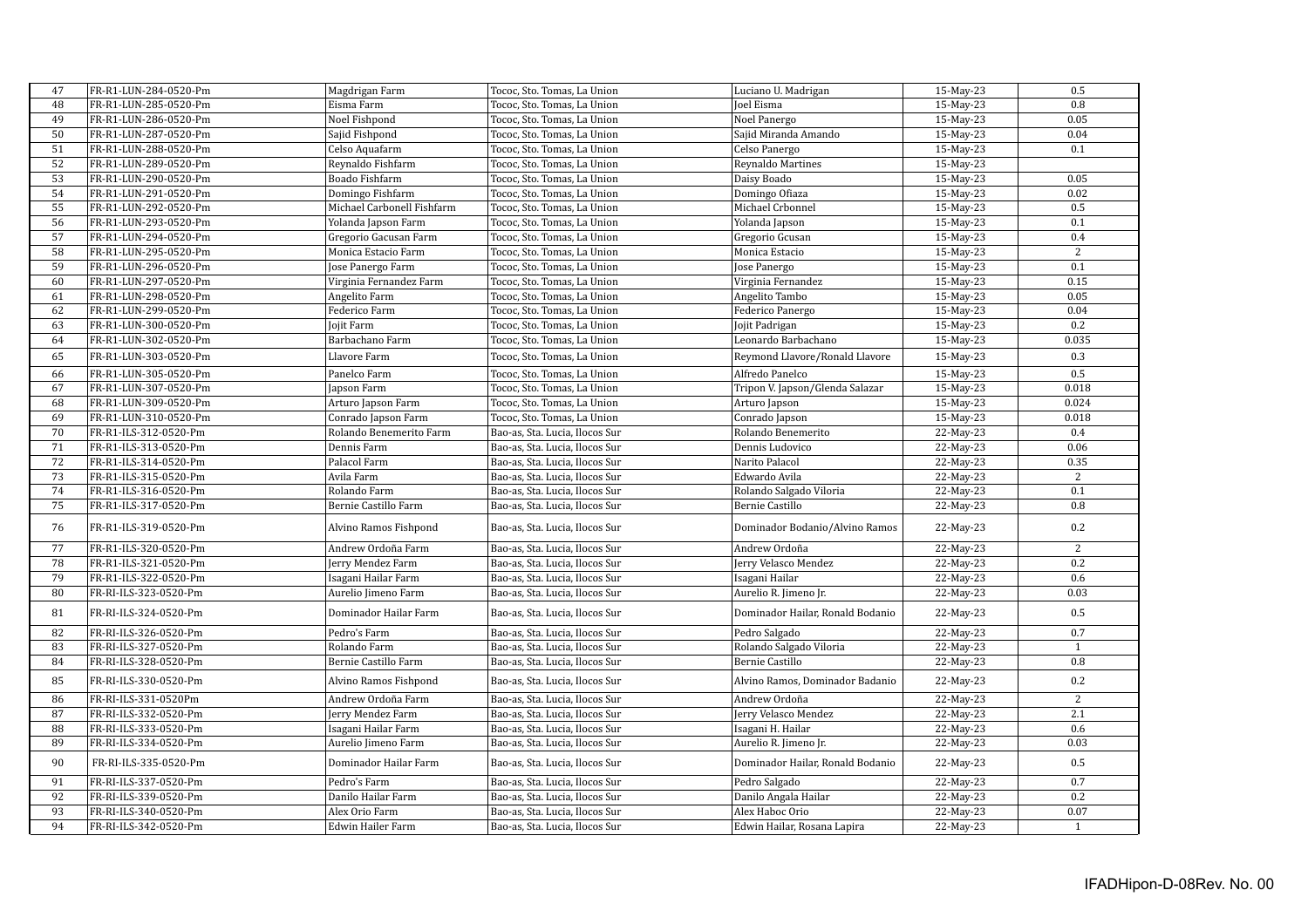| 95  |                                    |                             |                                                        |                                          |                        |                |
|-----|------------------------------------|-----------------------------|--------------------------------------------------------|------------------------------------------|------------------------|----------------|
|     | FR-RI-ILS-343-0520-Pm              | Clemente Farm               | Nangalisan, Sta. Lucia, Ilocos Sur                     | Prudencio P. Clemente Jr.                | 22-May-23              | 0.15           |
| 96  | FR-RI-ILS-344-0520-Pm              | Arsenio Pimentel Farm       | Nangalisan, Sta. Lucia, Ilocos Sur                     | Arsenio H. Pimentel                      | 22-May-23              | 0.2            |
| 97  | FR-RI-ILS-345-0520-Pm              | Carlo and Edward Avila Farm | Nangalisan, Sta. Lucia, Ilocos Sur                     | Carlo Avila, Edward Avila                | 22-May-23              | 0.36           |
| 98  | FR-RI-ILS-346-0520-Pm              | Joseph Benitez Farm         | Paratong, Sta. Lucia, Ilocos Sur                       | Joseph Benitez                           | 22-May-23              | 0.1            |
| 99  | FR-RI-ILS-347-0520-Pm              | Valdez Farm                 | Paratong, Sta. Lucia, Ilocos Sur                       | Rolito Sinday                            | 22-May-23              | 2              |
| 100 | FR-RI-ILS-348-0520-Pm              | Benjamin Ragudo Farm        | Paratong, Sta. Lucia, Ilocos Sur                       | Benjamin Soliven Ragudo                  | 22-May-23              | 0.7            |
| 101 | FR-RI-ILS-349-0520-Pm              | Analinda Bruzo Farm         | paratong, Sta. Lucia, Ilocos Sur                       | Analinda Bruzo                           | 22-May-23              | 0.1            |
| 102 | FR-RI-ILS-350-0520-Pm              | Nicanor Benitez Farm        | Paratong, Sta. Lucia, Ilocos Sur                       | Nicanor Benitez                          | 22-May-23              | 0.2            |
| 103 | FR-RI-ILS-351-0520-Pm              | Liberato Farm               | Paratong, Sta. Lucia, Ilocos Sur                       | Liberato Peves                           | 22-May-23              | 0.02           |
| 104 | FR-RI-ILS-352-0520-Pm              | Felicidad Farm              | Paratong, Sta. Lucia, Ilocos Sur                       | Felicidad Kabata                         | 22-May-23              | 0.2            |
| 105 | FR-RI-ILS-353-0520-Pm              | Pedro Farm                  | Paratong, Sta. Lucia, Ilocos Sur                       | Arnulfo Halober                          | 22-May-23              | 1.8            |
| 106 | FR-RI-ILS-354-0520-Pm              | Salgado Farm                | Paratong, Sta. Lucia, Ilocos Sur                       | Jayson Dela Rosa Salgado                 | 29-May-22              | 0.18           |
| 107 | FR-RI-ILS-355-0520-Pm              | Haboc Farm                  | Paratong, Sta. Lucia, Ilocos Sur                       | Pedro Haboc Jr.                          | 29-May-22              | 0.5            |
| 108 | FR-RI-ILS-356-0520-Pm              | Manzano Farm                | Paratong, Sta. Lucia, Ilocos Sur                       | Jose C. Manzano                          | 29-May-22              | $\mathbf{1}$   |
| 109 | FR-RI-ILS-357-0520-Pm              | Buenaventura Farm           | Paratong, Sta. Lucia, Ilocos Sur                       | Antonio Buenaventura                     | 29-May-22              | 0.035          |
| 110 | FR-RI-ILS-358-0520-Pm              | Estrañas Farm               | Paratong, Sta. Lucia, Ilocos Sur                       | Gil Estrañas                             | 29-May-22              | 0.5            |
| 111 | FR-RI-ILS-359-0520-Pm              | Dumag Farm                  | Paratong, Sta. Lucia, Ilocos Sur                       | Angelina Dumag                           | 29-May-22              | 0.02           |
| 112 | FR-RI-ILS-360-0520-Pm              | Vilog Farm                  | Paratong, Sta. Lucia, Ilocos Sur                       | Orlando Vilog                            | 29-May-22              | 0.2            |
| 113 | FR-RI-ILS-361-0520-Pm              | Tatunay Farm                | Paratong, Sta. Lucia, Ilocos Sur                       | Saturnina Tatunay                        | 29-May-22              | 0.08           |
| 114 | FR-RI-ILS-362-0520-Pm              | Jonard's Farm               | Tamurong, Sta. Catalina, Ilocos Sur                    | Jonards R. Realin                        | 29-May-22              | 0.5            |
| 115 | FR-RI-ILS-368-0520-Pm              | Loreto Aquafarm             | Tamurong, Sta. Catalina, Ilocos Sur                    | Loreto Rapisura                          | 29-May-22              | 0.05           |
| 116 | FR-RI-ILS-375-0520-Pm              | Randy Realin Aquafarm       | Tamurong, Sta. Catalina, Ilocos Sur                    | Randy Realin                             | 29-May-22              | 0.2            |
| 117 | FR-RI-ILS-380-0520-Pm              | Francisco Ranchez Farm      | Subec, Sta. Catalina, Ilocos Sur                       | Francisco Ranchez                        | 29-May-22              | 0.005          |
| 118 | FR-RI-LUN-432-0720-Pm              | Peran Farm                  | Cabaruan, Sto, Tomas La Union                          | Victoriano Peranur                       | $24$ -Jul-23           | 0.53           |
|     |                                    |                             | <b>REGION II (0)</b>                                   |                                          |                        |                |
|     |                                    |                             | REGION III (355 farms, 3,233.7 hectares)               |                                          |                        |                |
| 119 | FR-R3-BUL-001-062017RNW-051221-nPm |                             | Anilao, Malolos, Bulacan                               | Jose Navarette                           | 12-May-24              | 2.4            |
| 120 | FR-R3-BUL-002-062017RNW-051221-nPm |                             | Babatnin, Malolos, Bulacan                             | Renato Moerlos                           | 12-May-24              | 2.7            |
| 121 | FR-R3-BUL-003-062017RNW-051221-nPm |                             | Calero, Malolos, Bulacan                               | Primo Aldaba                             | 12-May-24              | $\overline{7}$ |
|     |                                    |                             |                                                        |                                          |                        |                |
| 122 | FR-R3-BUL-004-062017RNW-051221-nPm |                             | Calero, Malolos, Bulacan                               | Victorino Aldaba                         | 12-May-24              | $\overline{5}$ |
| 123 | FR-R3-BUL-005-062017RNW-051221-nPm |                             | Calero, Malolos, Bulacan                               | Ernesto Capule                           | 12-May-24              | 3.5            |
| 124 | FR-R3-BUL-006-062017RNW-051221-nPm |                             | Calero, Malolos, Bulacan                               | Fe Crisostomeo,                          | 12-May-24              | 14             |
| 125 | FR-R3-BUL-007-062017RNW-051221-nPm |                             | Calero, Malolos, Bulacan                               | Carmencita Rustia                        |                        | 0.9            |
| 126 | FR-R3-BUL-008-062017RNW-051221-nPm |                             | Canate, Malolos, Bulacan                               |                                          | 12-May-24<br>12-May-24 | $\overline{4}$ |
| 127 | FR-R3-BUL-009-062017RNW051221-nPm  |                             | Canate, Malolos, Bulacan                               | Gregorio Salonga<br>Paulino Padawan,     | 12-May-24              | 6              |
| 128 | FR-R3-BUL-010-062017RNW051221-nPm  |                             | Mambog, Malolos, Bulacan                               | Dominador/Josefa Dionisio                |                        | 13             |
| 129 | FR-R3-BUL-011-062017RNW051221-nPm  |                             |                                                        | Laderas, Delia                           | 12-May-24<br>12-May-24 | 20             |
| 130 | FR-R3-BUL-012-062117RNW051221-nPm  |                             | Mambog, Malolos, Bulacan<br>Mambog, Malolos, Bulacan   | Arturo Reyes                             | 12-May-24              | 11.75          |
| 131 | FR-R3-BUL-013-062117RNW051221-nPm  |                             | Matimbo, Malolos, Bulacan                              |                                          | 12-May-24              | 9              |
| 132 | FR-R3-BUL-014-062117RNW051221-nPm  |                             | Matimbo, Malolos, Bulacan                              | <b>Rey Santos</b><br><b>Rey Santos</b>   | 12-May-24              | $\overline{7}$ |
| 133 | FR-R3-BUL-015-062117RNW051221-nPm  |                             | Matimbo, Malolos, Bulacan                              | Tapang, Meling/Santos, Rey               | 12-May-24              | 21             |
| 134 | FR-R3-BUL-016-062117-RNW051221-nPm |                             | Matimbo, Malolos, Bulacan                              | Teodoro Pascual                          | 12-May-24              | 13             |
| 135 | FR-R3-BUL-017-062117-RNW051221-nPm |                             | Matimbo, Malolos, Bulacan                              | Florence Liwanag                         | 12-May-24              | $\overline{3}$ |
| 136 | FR-R3-BUL-018-062117-RNW051221-nPm |                             |                                                        |                                          |                        | 11             |
| 137 | FR-R3-BUL-019-062117-RNW051221-nPm |                             | Matimbo, Malolos, Bulacan                              | Silvino Roxas, Jr.                       | 12-May-24              | 22             |
| 138 | FR-R3-BUL-020-062117-RNW051221-nPm |                             | Matimbo, Malolos, Bulacan<br>Matimbo, Malolos, Bulacan | <b>Manoling Tapang</b><br>Sumang, Jerome | 12-May-24<br>12-May-24 | 24             |
| 139 | FR-R3-BUL-021-062017-RNW051221-nPm |                             | Panasahan, Malolos, Bulacan                            | Pagtalunan, Emiliano                     | 12-May-24              | 1.5            |
| 140 | FR-R3-BUL-022-062217-RNW051221-nPm |                             | Meyto, Calumpit, Bulacan                               | Anacleto Ungson                          | 12-May-24              | $\overline{2}$ |
| 141 | FR-R3-BUL-023-062217-RNW051221-nPm |                             | Meyto, Calumpit, Bulacan                               | Carlos Gonzales                          | 12-May-24              | 1.6            |
| 142 | FR-R3-BUL-024-062217-RNW051221-nPm |                             | Meyto, Calumpit, Bulacan                               | Mario Adoy                               | 12-May-24              | 2.8            |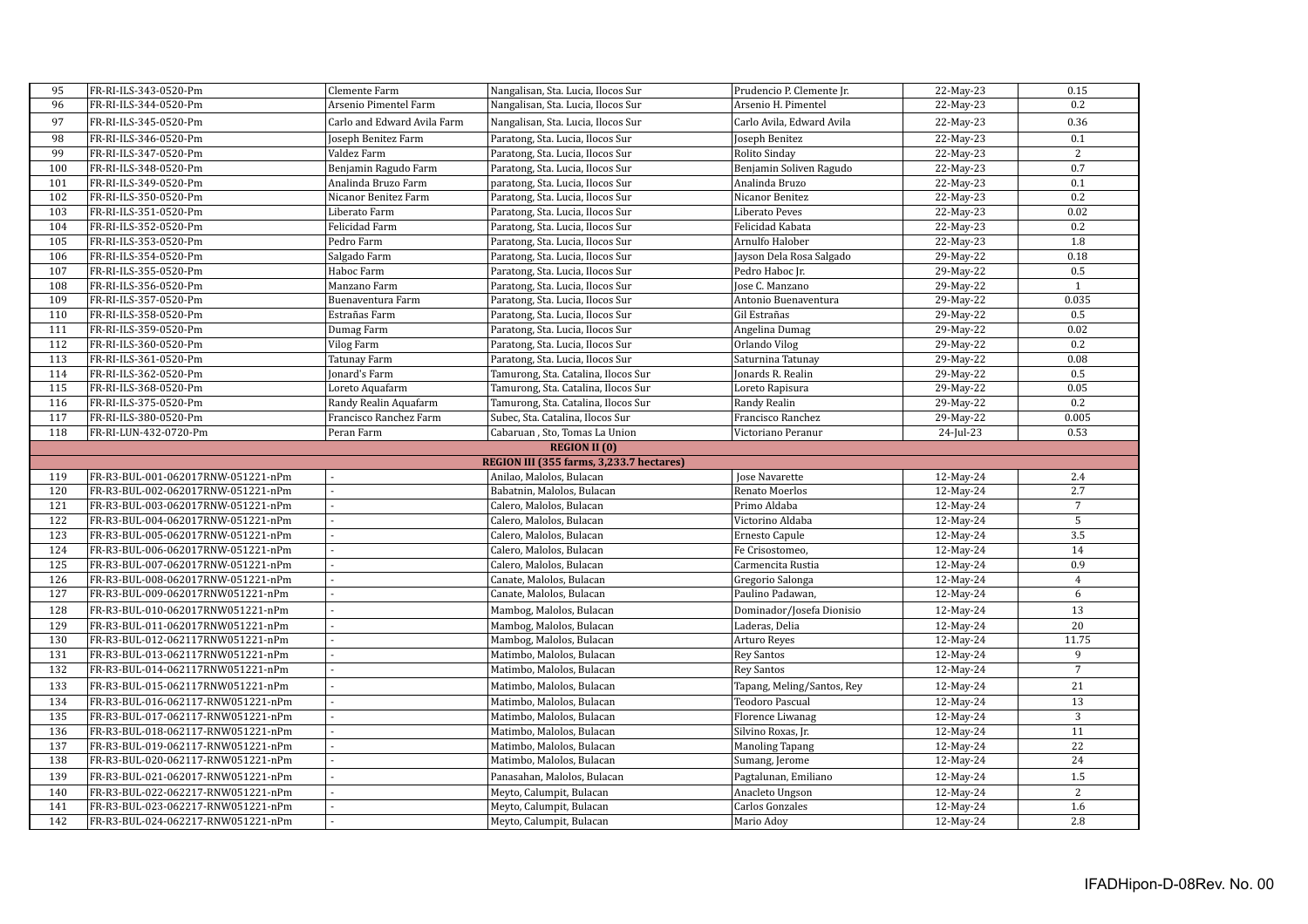| 143 | FR-R3-BUL-025-062217-RNW051221-nPm    |    | Meyto, Calumpit, Bulacan                   | Gregorio Pangilinan   | 12-May-24 | $\mathbf{1}$             |
|-----|---------------------------------------|----|--------------------------------------------|-----------------------|-----------|--------------------------|
| 144 | FR-R3-BUL-026-062217-RNW051221-nPm    |    | Meyto, Calumpit, Bulacan                   | Sonny Pangilinan      | 12-May-24 | 0.5                      |
| 145 | FR-R3-BUL-027-062217-RNW051221-nPm    |    | Meyto, Calumpit, Bulacan                   | Jeffry Faustino       | 12-May-24 | $\mathbf{1}$             |
| 146 | FR-R3-BUL-028-062217-RNW051221-nPm    |    | Meyto, Calumpit, Bulacan                   | Nolito Santos         | 12-May-24 | 2                        |
| 147 | FR-R3-BUL-029-062217-RNW051221-nPm    |    | Meyto, Calumpit, Bulacan                   | Mark Mayer Osbuar     | 12-May-24 | 1.7                      |
| 148 | FR-R3-BUL-030-062217-RNW051221-nPm    | L  | Panducot, Calumpit, Bulacan                | Oscar Jordan Flores   | 12-May-24 | 5                        |
| 149 | FR-R3-BUL-031-062317-RNW051221-nPm    |    | Panducot, Calumpit, Bulacan                | Godofredo Melo Santos | 12-May-24 | $\overline{2}$           |
| 150 | FR-R3-BUL-032-062317-RNW051221-nPm    |    | Panducot, Calumpit, Bulacan                | Antonio Ablaza        | 12-May-24 | 3.4                      |
| 151 | FR-R3-BUL-033-062317-RNW051221-nPm    |    |                                            | <b>Fidel Torres</b>   |           | 3                        |
|     |                                       |    | Panducot, Calumpit, Bulacan                |                       | 12-May-24 |                          |
| 152 | FR-R3-BUL-034-062317-RNW051221-nPm    |    | Panducot, Calumpit, Bulacan                | Ariel Sy Tanco        | 12-May-24 | 5                        |
| 153 | FR-R3-BUL-035-062317-RNW051221-nPm    |    | Panducot, Calumpit, Bulacan                | Leopoldo Pablo        | 12-May-24 | $\mathbf{1}$             |
| 154 | FR-R3-BUL-036-062317-RNW051221-nPm    |    | Panducot, Calumpit, Bulacan                | Eufrocinio Laderas    | 12-May-24 | $\overline{4}$           |
| 155 | FR-R3-BUL-037-062317-RNW051221-nPm    |    | Panducot, Calumpit, Bulacan                | Wilfredo Legaspi      | 12-May-24 | 5                        |
| 156 | FR-R3-BUL-038-062317-RNW051221-nPm    |    | Panducot, Calumpit, Bulacan                | Florentino Estrella   | 12-May-24 | $\overline{4}$           |
| 157 | FR-R3-BUL-039-062317-RNW051221-nPm    |    | Panducot, Calumpit, Bulacan                | Herman Pangilinan     | 12-May-24 | $\mathbf{1}$             |
| 158 | FR-R3-BUL-040-062317-RNW051221-nPm    |    | Panducot, Calumpit, Bulacan                | Antonio Victoria      | 12-May-24 | 2.5                      |
| 159 | FR-R3-BUL-041-062717-RNW051221-nPm    |    | Bambang, Bocaue, Bulacan                   | Consolacion De Guzman | 12-May-24 | 26                       |
| 160 | FR-R3-BUL-042-062717-RNW051221-nPm    |    | Bambang, Bocaue, Bulacan                   | Timoteo Delos Reyes   | 12-May-24 | 2                        |
| 161 | FR-R3-BUL-043-062717-RNW051221-nPm    |    | Bambang, Bocaue, Bulacan                   | Pacito Hipolito       | 12-May-24 | 5                        |
| 162 | FR-R3-BUL-044-062717-RNW051221-nPm    |    | Bambang, Bocaue, Bulacan                   | Angel San Luis        | 12-May-24 | 10                       |
| 163 | FR-R3-BUL-045-062717-RNW051221-nPm    |    | Bambang, Bocaue, Bulacan                   | Paul Hipolito         | 12-May-24 | 5                        |
| 164 | FR-R3-BUL-046-062717-RNW051221-nPm    |    | Bambang/Sulucan, Bocaue, Bulacan           | Jose Valeriano        | 12-May-24 | 10                       |
| 165 | FR-R3-BUL-047-062817-RNW051221-nPm    | ÷, | Bambang/Sulucan, Bocaue, Bulacan           | Gerry San Pedro       | 12-May-24 | 54                       |
| 166 | FR-R3-BUL-048-062817-RNW051221-nPm    |    | Bambang/Sulucan, Bocaue, Bulacan           | Romeo Dela Cruz       | 12-May-24 | 120                      |
| 167 | FR-R3-BUL-049-062817-RNW051221-nPm    |    | Bagumbayan/Sulucan/Bambang, Bocaue Bulacan | Eddie Mariano         | 12-May-24 | 60                       |
| 168 | FR-R3-BUL-050-062817-RNW051221-nPm    | ÷, | Bagumbayan/Bambang. Bocaue, Bulacan        | Renato Mendoza,       | 12-May-24 | 20                       |
| 169 | FR-R3-BUL-051-06287-RNW051221-nPm     |    | Bambang, Bocaue, Bulacan                   | Amado Pascual         | 12-May-24 | 30                       |
| 170 | FR-R3-BUL-052-062817-RNW051221-nPm    |    | Bunlo, Bocaue, Bulacan                     | Lorenzo Dela Cruz     | 12-May-24 | $\mathbf{1}$             |
| 171 | FR-R3-BUL-053-063017-RNW051221-nPm    |    | Hagonoy, Bulacan                           | Cornelio Manansala    | 12-May-24 | 55                       |
| 172 | FR-R3-PAM-054-063017-RNW051221-nPm    | L. | Masantol, Pampanga                         | Orlando Aliwalas      | 12-May-24 | $\overline{\phantom{a}}$ |
|     |                                       |    |                                            |                       |           |                          |
| 173 | FR-R3-BUL-055-070317-RNW-05-12-21-nPm |    | Bambang, Bocaue, Bulacan                   | Rommel Sabellano      | 12-May-24 |                          |
| 174 | FR-R3-BUL-056-070417-RNW051221-nPm    |    | San Pablo, Hagonoy                         | Alfredo Atienza       | 12-May-24 |                          |
| 175 | FR-R3-BUL-057-071217-RNW051221-nPm    |    | Sto Rosario, Paombong, Bulacan             | Pedro Mendiola        | 12-May-24 | 2                        |
| 176 | FR-R3-BUL-058-071217-RNW051221-nPm    |    | Sto Rosario, Paombong, Bulacan             | Pio Santos            | 12-May-24 | $\mathbf{1}$             |
| 177 | FR-R3-BUL-059-071217-RNW051221-nPm    |    | Sto Rosario, Paombong, Bulacan             | Severo Dionisio       | 12-May-24 | $\mathbf{1}$             |
| 178 | FR-R3-BUL-060-071217-RNW051221-nPm    |    | Sto Rosario, Paombong, Bulacan             | Crispulo Dionisio     | 12-May-24 | $\mathbf{1}$             |
| 179 | FR-R3-BUL-061-072517-RNW051221-nPm    |    | Sto Rosario, Paombong, Bulacan             | Emeterio Eugenio      | 12-May-24 | $\overline{2}$           |
| 180 | FR-R3-BUL-062-072517-RNW051221-nPm    |    | Sto Rosario, Paombong, Bulacan             | Vicente Quitlong      | 12-May-24 | $\overline{2}$           |
| 181 | FR-R3-BUL-063-072517-RNW051221-nPm    |    | Sto Rosario, Paombong, Bulacan             | Cenon Pangan          | 12-May-24 | 1.5                      |
| 182 | FR-R3-BUL-064-072517-RNW051221-nPm    |    | Sto Rosario, Paombong, Bulacan             | Arcadio Adriano       | 12-May-24 | $\mathbf{1}$             |
| 183 | FR-R3-BUL-065-072717-RNW051221-nPm    |    | Sto Rosario, Paombong, Bulacan             | Laureano Jumaquio     | 12-May-24 | $\mathbf{1}$             |
| 184 | FR-R3-BUL-066-072717-RNW051221-nPm    |    | Sto Rosario, Paombong, Bulacan             | Herminigildo Garcia   | 12-May-24 | $\overline{2}$           |
| 185 | FR-R3-BUL-067-072717-RNW051221-nPm    |    | Sto Rosario, Paombong, Bulacan             | Leonardo Maclang      | 12-May-24 | 0.25                     |
| 186 | FR-R3-BUL-068-072717-RNW051221-nPm    |    | Sto Rosario, Paombong, Bulacan             | Paulino Caparas       | 12-May-24 | 2                        |
| 187 | FR-R3-BUL-069-072717-RNW051221-nPm    |    | Sto Rosario, Paombong, Bulacan             | Pedro Santos Jr.      | 12-May-24 | 2                        |
| 188 | FR-R3-BUL-070-072717-RNW051221-nPm    |    | Sto Rosario, Paombong, Bulacan             | Romeo Robles          | 12-May-24 | $\mathbf{1}$             |
| 189 | FR-R3-BUL-071-072717-RNW051221-nPm    | L. | Sto Rosario, Paombong, Bulacan             | Eddie Adriano         |           |                          |
| 190 | FR-R3-PAM-073-030619-nPm              |    |                                            |                       | 12-May-24 | 1.5<br>$\overline{3}$    |
|     |                                       |    | Sta. Tereza 2nd Lubao, Pampanga            | Ruben Jimenez         | 6-Mar-22  |                          |
| 191 | FR-R3-PAM-074-030619-nPm              |    | Sta. Tereza 2nd Lubao, Pampanga            | Monico de Leon        | 6-Mar-22  | $\overline{2}$           |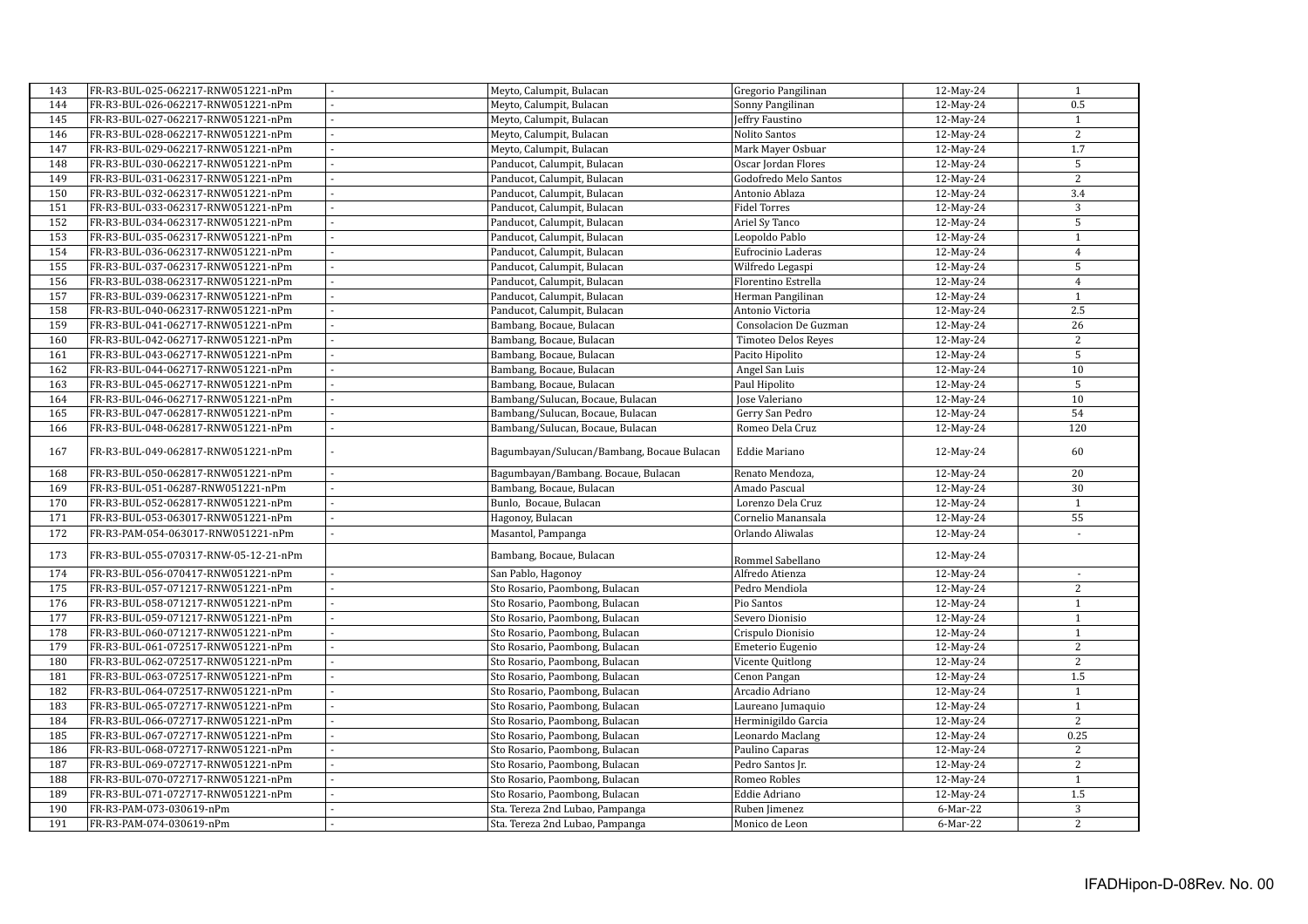| 192 | FR-R3-PAM-075-030619-nPm | Sta. Tereza 2nd Lubao, Pampanga | Ameng Pangan            | 6-Mar-22  | 3              |
|-----|--------------------------|---------------------------------|-------------------------|-----------|----------------|
| 193 | FR-R3-PAM-076-030619-nPm | Sta. Tereza 2nd Lubao, Pampanga | Jake Malit              | 6-Mar-22  | 3              |
| 194 | FR-R3-PAM-077-030619-nPm | Sta. Tereza 2nd Lubao, Pampanga | Noel Lejarde            | 6-Mar-22  | 2              |
| 195 | FR-R3-PAM-078-030619-nPm | Sta. Tereza 2nd Lubao, Pampanga | Teng-teng Danan         | 6-Mar-22  | 2              |
| 196 | FR-R3-PAM-079-030619-nPm | Sta. Tereza 2nd Lubao, Pampanga | <b>Bong Cruz</b>        | 6-Mar-22  | $\overline{2}$ |
| 197 | FR-R3-PAM-080-030619-nPm | Sta. Tereza 2nd Lubao, Pampanga | Connie Cruz             | 6-Mar-22  | $\overline{2}$ |
| 198 | FR-R3-PAM-081-030719-nPm | Sta. Tereza 2nd Lubao, Pampanga | Purita Cabiling         | 7-Mar-22  | 1.8            |
| 199 | FR-R3-PAM-082-030719-nPm | Sta. Tereza 2nd Lubao, Pampanga | Leonardo Simbol         | 7-Mar-22  | 2              |
| 200 | FR-R3-PAM-083-030719-nPm | Sta. Tereza 2nd Lubao, Pampanga | Efren Lacap             | 7-Mar-22  | 1.8            |
| 201 | FR-R3-PAM-084-030719-nPm | Sta. Tereza 2nd Lubao, Pampanga | Lucila M. Bautista      | 7-Mar-22  | $\mathbf{1}$   |
| 202 | FR-R3-PAM-085-030719-nPm | Sta. Tereza 2nd Lubao, Pampanga | Solomon Fernandez       | 7-Mar-22  | $\mathbf{1}$   |
| 203 | FR-R3-PAM-086-030719-nPm | Sta. Tereza 2nd Lubao, Pampanga | Francisco Salonga       | 7-Mar-22  | $\mathbf{1}$   |
| 204 | FR-R3-PAM-087-030719-nPm | Sta. Tereza 2nd Lubao, Pampanga | Efren Castro            | 7-Mar-22  | $\mathbf 1$    |
| 205 | FR-R3-PAM-088-030719-nPm | Sta. Tereza 2nd Lubao, Pampanga | Dennis Mendoza          | 7-Mar-22  | $\,1\,$        |
| 206 | FR-R3-PAM-089-030719-nPm | Sta. Tereza 2nd Lubao, Pampanga | Margeline Reyes         | 7-Mar-22  | $\mathbf{1}$   |
| 207 | FR-R3-PAM-090-030819-nPm | Sta. Tereza 2nd Lubao, Pampanga | Arga Dabu               | 8-Mar-22  | $\mathbf{1}$   |
| 208 | FR-R3-PAM-091-030819-nPm | Sta. Tereza 2nd Lubao, Pampanga | Jimmy Manuyag           | 8-Mar-22  | $\overline{2}$ |
| 209 | FR-R3-PAM-092-030819-nPm | Sta. Tereza 2nd Lubao, Pampanga | Orlando Maniangap       | 8-Mar-22  | $\mathbf{1}$   |
| 210 | FR-R3-PAM-093-030819-nPm | Sta. Tereza 2nd Lubao, Pampanga | Abraham Isip            | 8-Mar-22  | $\overline{2}$ |
| 211 | FR-R3-PAM-094-030819-nPm | Sta. Tereza 2nd Lubao, Pampanga | Isaac Isip              | 8-Mar-22  | 3              |
| 212 | FR-R3-PAM-095-030819-nPm | Sta. Tereza 2nd Lubao, Pampanga |                         | 8-Mar-22  | $\mathbf{1}$   |
| 213 | FR-R3-PAM-096-030819-nPm | Sta. Tereza 2nd Lubao, Pampanga |                         | 8-Mar-22  | 2              |
| 214 | FR-R3-PAM-097-031219-nPm | Brgy. San Jose Gumi, Pampanga   | Rogelio Calma           | 12-Mar-22 | $\mathbf{1}$   |
| 215 | FR-R3-PAM-099-031219-nPm | Brgy. San Jose Gumi, Pampanga   | Agustin dela Cruz       | 12-Mar-22 | 0.5            |
| 216 | FR-R3-PAM-101-031219-nPm | Brgy. San Jose Gumi, Pampanga   | Narlita Fajardo         | 12-Mar-22 | 0.5            |
| 217 | FR-R3-PAM-102-031219-nPm | Brgy. San Jose Gumi, Pampanga   | Julio Garcia, Jr.       | 12-Mar-22 | $\mathbf{1}$   |
| 218 | FR-R3-PAM-103-031219-nPm | Brgy. San Jose Gumi, Pampanga   | Juanito Lintag          | 12-Mar-22 | 2              |
| 219 | FR-R3-PAM-105-031219-nPm | Brgy. San Jose Gumi, Pampanga   | Joey Manuyag            | 12-Mar-22 | $\mathbf{1}$   |
| 220 | FR-R3-PAM-106-031219-nPm | Brgy. San Jose Gumi, Pampanga   | Rey Manuyag             | 12-Mar-22 | 0.5            |
| 221 | FR-R3-PAM-107-031219-nPm | Brgy. San Jose Gumi, Pampanga   | Romeo Manuyag           | 12-Mar-22 | $\mathbf{1}$   |
| 222 | FR-R3-PAM-109-031319-nPm | Brgy. San Jose Gumi, Pampanga   | Mariano Ocampo          | 13-Mar-22 | 1.5            |
| 223 | FR-R3-PAM-110-031319-nPm | Brgy. San Jose Gumi, Pampanga   | Melvin Ocampo           | 13-Mar-22 | $\mathbf{1}$   |
| 224 | FR-R3-PAM-112-031319-nPm | Brgy. San Jose Gumi, Pampanga   | Rolando Ocampo          | 13-Mar-22 | $\mathbf{1}$   |
| 225 | FR-R3-PAM-114-031319-nPm | Brgy. San Jose Gumi, Pampanga   | Reynaldo Padilla        | 13-Mar-22 | 0.5            |
| 226 | FR-R3-PAM-115-031319-nPm | Brgy. San Jose Gumi, Pampanga   | Ricky Saplala           | 13-Mar-22 | $\mathbf{1}$   |
| 227 | FR-R3-PAM-118-031319-nPm | Brgy. San Jose Gumi, Pampanga   | <b>Bong Yumang</b>      | 13-Mar-22 | 0.5            |
| 228 | FR-R3-PAM-119-031419-nPm | Brgy. Bancal Pugad, Pampanga    | Emilio T. Bautista      | 14-Mar-22 | 0.5            |
| 229 | FR-R3-PAM-120-031419-nPm | Brgy. Bancal Pugad, Pampanga    | Jeff M. Capuli          | 14-Mar-22 | $\mathbf{1}$   |
| 230 | FR-R3-PAM-121-031419-nPm | Brgy. Bancal Pugad, Pampanga    | Marlon S. Cortez        | 14-Mar-22 | $\mathbf{1}$   |
| 231 | FR-R3-PAM-122-031419-nPm | Brgy. Bancal Pugad, Pampanga    | Marvin M. Cortez        | 14-Mar-22 | $\overline{1}$ |
| 232 | FR-R3-PAM-123-031419-nPm | Brgy. Bancal Pugad, Pampanga    | Zandro G. Cortez        | 14-Mar-22 | $\mathbf{1}$   |
| 233 | FR-R3-PAM-124-031419-nPm | Brgy. Bancal Pugad, Pampanga    | Reynaldo Jimenez        | 14-Mar-22 | $\mathbf{1}$   |
| 234 | FR-R3-PAM-125-031419-nPm | Brgy. Bancal Pugad, Pampanga    | TAMAYO, Rodrigo Sr., S. | 14-Mar-22 | $\mathbf{1}$   |
| 235 |                          |                                 |                         | 14-Mar-22 | $\overline{3}$ |
| 236 | FR-R3-PAM-128-031419-nPm | Brgy. San Juan, Pampanga        | <b>Buboy Lagman</b>     | 15-Mar-22 | 2              |
| 237 | FR-R3-PAM-131-031519-nPm | Brgy. Balantacan, Pampanga      | Eduardo Aguilar         |           | 2.5            |
|     | FR-R3-PAM-135-031519-nPm | Brgy. Balantacan, Pampanga      | Diosdado Danan          | 15-Mar-22 |                |
| 238 | FR-R3-PAM-136-031519-nPm | Brgy. Balantacan, Pampanga      | Dominador Gantang       | 15-Mar-22 | $\overline{2}$ |
| 239 | FR-R3-PAM-137-031519-nPm | Brgy. Balantacan, Pampanga      | Fernando Larioza        | 15-Mar-22 | 2.5            |
| 240 | FR-R3-PAM-139-031519-nPm | Brgy. Balantacan, Pampanga      | Rustico Manalansan      | 15-Mar-22 | 1.5            |
| 241 | FR-R3-PAM-140-031519-nPm | Brgy. Balantacan, Pampanga      | Renato Pineda           | 15-Mar-22 | 1.5            |
| 242 | FR-R3-PAM-141-031519-nPm | Brgy. Balantacan, Pampanga      | Rogelio Roque           | 15-Mar-22 | $\mathbf{1}$   |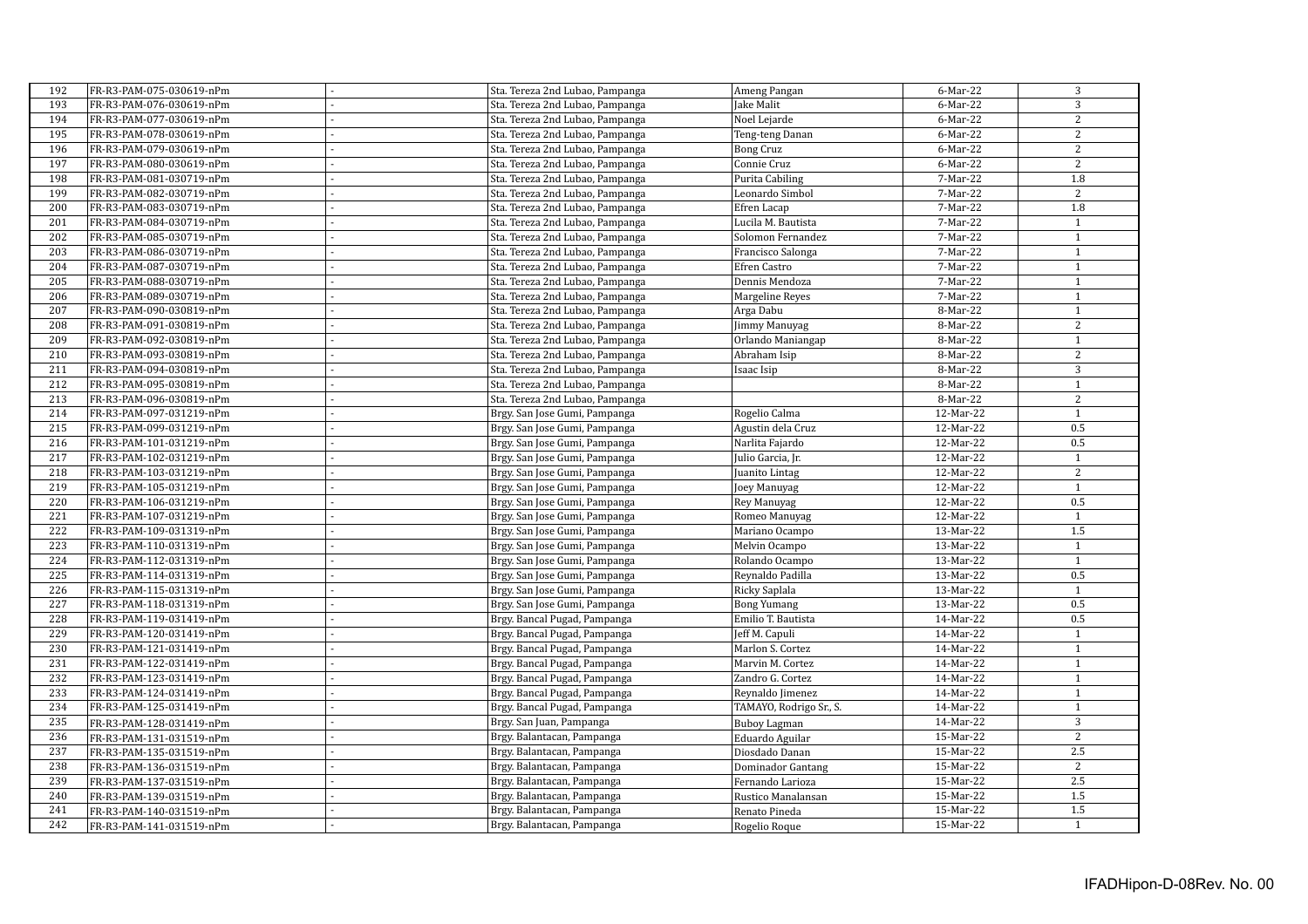| 243 |                          |                | Brgy. Balantacan, Pampanga            |                                | 15-Mar-22  | 1.5             |
|-----|--------------------------|----------------|---------------------------------------|--------------------------------|------------|-----------------|
| 244 | FR-R3-PAM-142-031519-nPm |                |                                       | Fernando Valerio               | 15-Mar-22  | 1.5             |
| 245 | FR-R3-PAM-143-031519-nPm |                | Brgy. Balantacan, Pampanga            | Luis Valerio                   | 19-Mar-22  | $\overline{23}$ |
|     | FR-R3-PAM-145-031919-nPm |                | Brgy. Calangain, Pampanga             | Edwin Beltran, Jr.             |            |                 |
| 246 | FR-R3-PAM-146-031919-nPm |                | Brgy. Calangain, Pampanga             | Efren Castro                   | 19-Mar-22  | 0.5             |
| 247 | FR-R3-PAM-147-031919-nPm |                | Brgy. Calangain, Pampanga             | Fernan A. Cruz                 | 19-Mar-22  | 1.3             |
| 248 | FR-R3-PAM-148-031919-nPm |                | Brgy. Calangain, Pampanga             | Ma. Victoria C. Cruz           | 19-Mar-22  | 0.5             |
| 249 | FR-R3-PAM-151-031919-nPm |                | Brgy. Calangain, Pampanga             | Emiliano V. Danan              | 19-Mar-22  | 0.8             |
| 250 | FR-R3-PAM-152-031919-nPm |                | Brgy. Calangain, Pampanga             | Melchor C. Danan               | 19-Mar-22  | 1.4             |
| 251 | FR-R3-PAM-159-032019-nPm |                | Brgy. Calangain, Pampanga             | Bienvenido B. Jimenez          | 20-Mar-22  | $\mathbf{1}$    |
| 252 | FR-R3-PAM-161-032019-nPm |                | Brgy. Calangain, Pampanga             | Efren A. Lacap                 | 20-Mar-22  | 2.2             |
| 253 | FR-R3-PAM-167-032019-nPm |                | Brgy. Calangain, Pampanga             | Edgar M. Mallari               | 20-Mar-22  | 1.1             |
| 254 | FR-R3-PAM-168-032019-nPm |                | Brgy. Calangain, Pampanga             | Cezar G. Manalili              | 20-Mar-22  | 1.5             |
| 255 | FR-R3-PAM-169-032019-nPm |                | Brgy. Calangain, Pampanga             | Mario O. Manalili              | 20-Mar-22  | 3               |
| 256 | FR-R3-PAM-170-032019-nPm |                | Brgy. Calangain, Pampanga             | Perla S. Manalili              | 20-Mar-22  | 1.6             |
| 257 | FR-R3-PAM-171-032019-nPm |                | Brgy. Calangain, Pampanga             | Ferdinand L. Mendoza           | 20-Mar-22  | 0.6             |
| 258 | FR-R3-PAM-175-032119-nPm |                | Brgy. Calangain, Pampanga             | Richard D. Pineda              | 21-Mar-22  | 0.4             |
| 259 | FR-R3-PAM-176-032119-nPm |                | Brgy. Calangain, Pampanga             | Amado D. Rivera                | 21-Mar-22  | 1.3             |
| 260 | FR-R3-PAM-177-032119-nPm |                | Brgy. Calangain, Pampanga             | Elpidio C. Rivera              | 21-Mar-22  | 2               |
| 261 | FR-R3-PAM-180-032119-nPm |                | Brgy. Calangain, Pampanga             | Edward R. Salazar              | 21-Mar-22  | 0.7             |
| 262 | FR-R3-PAM-182-032119-nPm |                | Brgy. Calangain, Pampanga             | Renato R. Salazar              | 21-Mar-22  | 0.7             |
| 263 | FR-R3-PAM-183-040319-nPm |                | Bancal, Sinubli, Sasmuan, Pampanga    | Dominador B. Fajardo           | $3-Apr-22$ | 14              |
| 264 | FR-R3-PAM-184-040319-nPm |                | Batang I, Sasmuan, Pampanga           | Rosita Dela Rosa Simbul        | $3-Apr-22$ | 7.6             |
| 265 | FR-R3-PAM-185-040319-nPm | ä,             | Batang I, Sasmuan, Pampanga           | Christina Baltazar             | $3-Apr-22$ | 2               |
| 266 | FR-R3-PAM-186-040319-nPm |                | Batang I, Sasmuan, Pampanga           | <b>Enrique Pring</b>           | 3-Apr-22   | $\mathbf{1}$    |
| 267 | FR-R3-PAM-187-040319-nPm |                | Batang I, Sasmuan, Pampanga           | Zarnie Reyes                   | $3-Apr-22$ | $\overline{1}$  |
| 268 | FR-R3-PAM-188-040319-nPm |                | Batang II, Sasmuan, Pampanga          | Roan Pinlac                    | 3-Apr-22   | 10              |
| 269 | FR-R3-PAM-189-040319-nPm |                | Batang II, Sasmuan, Pampanga          | Raymond Banal                  | 3-Apr-22   | 30              |
| 270 | FR-R3-PAM-190-040319-nPm |                | Batang II, Sasmuan, Pampanga          | Tyron Padilla                  | 3-Apr-22   | 35              |
| 271 | FR-R3-PAM-191-040419-nPm |                | Batang II, Sasmuan, Pampanga          | Teddy Guevarra                 | $3-Apr-22$ | $\overline{3}$  |
| 272 |                          |                | Batang II, Sasmuan, Pampanga          |                                | $4-Apr-22$ | 10              |
| 273 | FR-R3-PAM-192-040419-nPm |                | Batang II, Sasmuan, Pampanga          | <b>Romeo Panting</b>           |            | $\overline{25}$ |
| 274 | FR-R3-PAM-193-040419-nPm | $\overline{a}$ |                                       | Amador T. Guevarra             | $4-Apr-22$ | 10              |
| 275 | FR-R3-PAM-194-040419-nPm |                | Batang II, Sasmuan, Pampanga          | Roan Pinlac                    | 4-Apr-22   |                 |
|     | FR-R3-PAM-195-040419-nPm |                | Batang II, Sasmuan, Pampanga          | Raymond Banal                  | $4-Apr-22$ | 30              |
| 276 | FR-R3-PAM-196-040419-nPm | ä,             | Batang II, Sasmuan, Pampanga          | Amador T. Guevarra             | $4-Apr-22$ | 25              |
| 277 | FR-R3-PAM-197-040419-nPm |                | Consuelo, Macabebe, Sasmuan, Pampanga | Ma. Socorro M. Guevarra        | $4-Apr-22$ | 2               |
| 278 | FR-R3-PAM-198-040519-nPm |                | Mabuanbuan, Sasmuan, Pampanga         | Raymond Banal                  | 5-Apr-22   | 40              |
| 279 | FR-R3-PAM-199-040519-nPm |                | Mabuanbuan, Sasmuan, Pampanga         | Raymond Banal                  | 5-Apr-22   | 40              |
| 280 | FR-R3-PAM-200-040519-nPm |                | Mabuanbuan, Sasmuan, Pampanga         | <b>Allan Torres</b>            | 5-Apr-22   | 50              |
| 281 | FR-R3-PAM-202-040519-nPm |                | Malusac, Sasmuan, Pampanga            | Christopher Leoncio            | 5-Apr-22   | 50              |
| 282 | FR-R3-PAM-208-040919-nPm |                | Sebitanan, Sasmuan, Pampanga          | Eduardo Aris                   | 9-Apr-22   | 2               |
| 283 | FR-R3-PAM-209-040919-nPm |                | Sebitanan, Sasmuan, Pampanga          | Melvin Laxa                    | 9-Apr-22   | 3               |
| 284 | FR-R3-PAM-210-040919-nPm |                | Sebitanan, Sasmuan, Pampanga          | Eduardo C. Asis                | 9-Apr-22   | 0.5             |
| 285 | FR-R3-PAM-211-040919-nPm |                | Sebitanan, Sasmuan, Pampanga          | Jimmy Magpayo Navarro          | 9-Apr-22   | $\overline{12}$ |
| 286 | FR-R3-PAM-212-040919-nPm |                | Sebitanan, Sasmuan, Pampanga          | Roberto Panganiban Perez       | $9-Apr-22$ | 30              |
| 287 | FR-R3-PAM-213-041019-nPm |                | Sebitanan, Sasmuan, Pampanga          | Susan Perez Figuroa (operator) | 10-Apr-22  | 12              |
| 288 | FR-R3-PAM-216-041019-nPm |                | San Antonio, Sasmuan, Pampanga        | Dennis Flores                  | 10-Apr-22  | $\overline{7}$  |
| 289 | FR-R3-PAM-217-041019-nPm | ÷.             | San Antonio, Sasmuan, Pampanga        | Joel Suing                     | 10-Apr-22  |                 |
| 290 | FR-R3-PAM-218-041019-nPm | ÷.             | San Antonio, Sasmuan, Pampanga        | Carlito Banal                  | 10-Apr-22  | 6               |
| 291 | FR-R3-PAM-219-041019-nPm |                | San Antonio, Sasmuan, Pampanga        | Jesus Ocampo                   | 10-Apr-22  | 8               |
| 292 | FR-R3-PAM-220-041019-nPm |                | San Antonio, Sasmuan, Pampanga        | Jesus Ocampo                   | 10-Apr-22  | $\overline{5}$  |
| 293 | FR-R3-PAM-221-041019-nPm |                | San Antonio, Sasmuan, Pampanga        | Edgar Tungcab Ocampo           | 10-Apr-22  | 100             |
|     |                          |                |                                       |                                |            |                 |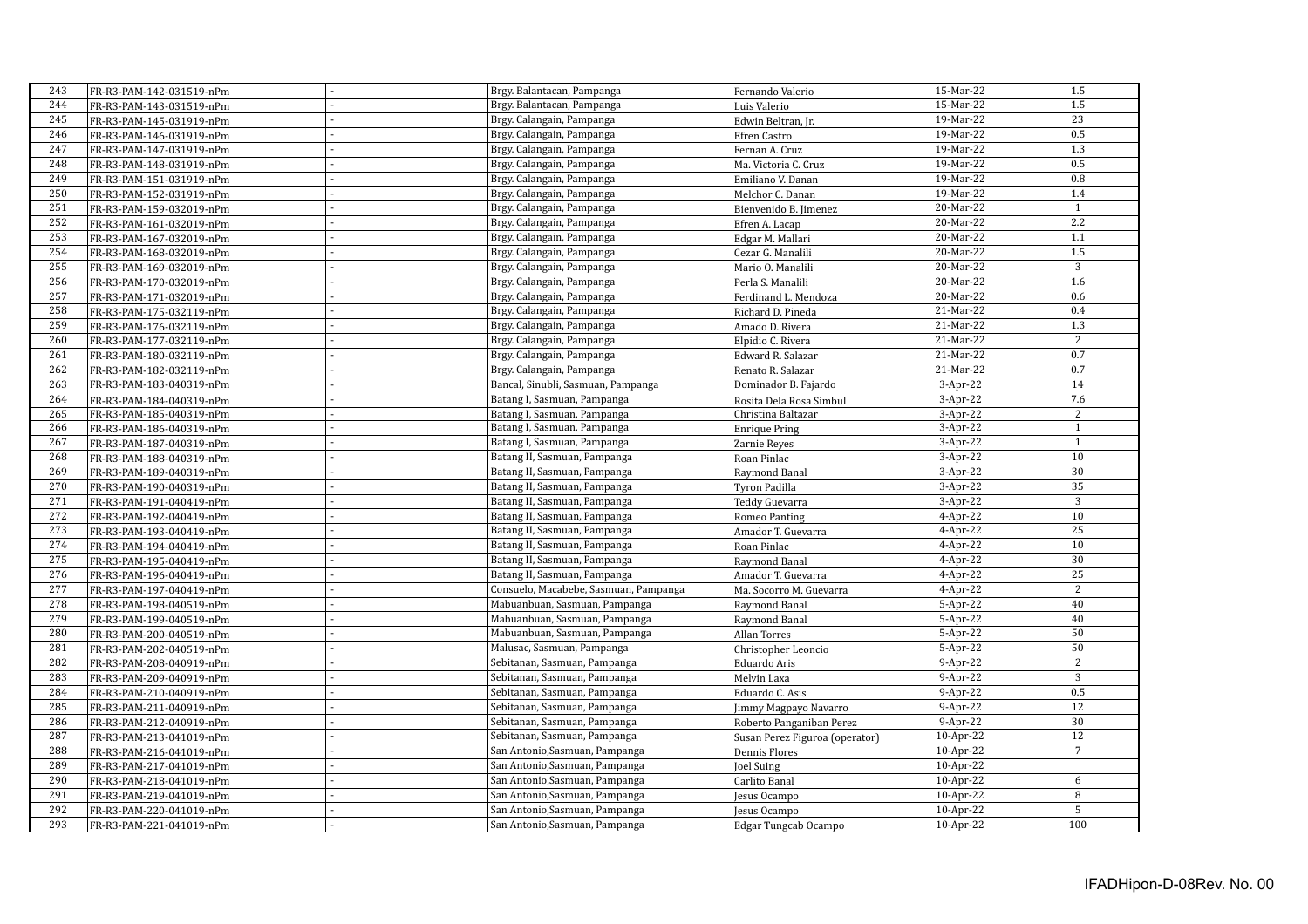| Jesus Suing<br>295<br>4.5<br>San Pedro, Sasmuan, Pampanga<br>11-Apr-22<br>FR-R3-PAM-225-041119-nPm<br><b>Emmanuel Sunga</b><br>296<br>$\overline{7}$<br>San Pedro, Sasmuan, Pampanga<br>11-Apr-22<br>FR-R3-PAM-226-041119-nPm<br>Armando Mendoza<br>297<br>$14\,$<br>Santa Monica, Sasmuan, Pampanga<br>11-Apr-22<br>FR-R3-PAM-232-041119-nPm<br>Dominador Mangila<br>14<br>298<br>Santa Monica, Sasmuan, Pampanga<br>11-Apr-22<br>FR-R3-PAM-233-041119-nPm<br>Ramon Mercado<br>299<br>3<br>Santa Monica, Sasmuan, Pampanga<br>11-Apr-22<br>Mario Cabrera<br>FR-R3-PAM-234-041119-nPm<br>L,<br>4.5<br>300<br>Carillo, Hagonoy<br>$6-Sep-22$<br>Bernadette Baluyot<br>FR-R3-BUL-0235-090610-nPm<br>$\overline{2}$<br>301<br>Masantol, Pampanga<br>18-Sep-22<br>FR-R3-PAM-0236-091819-nPm<br>Lilemon D. Viray<br>$\mathbf{3}$<br>302<br>Palimpe, Masantol, Pampnga<br>18-Sep-22<br>FR-R3-PAM-0237-091819-nPm<br>Silvestre A. Masangcay Jr.<br>$\overline{2}$<br>303<br>Nigui, Masantol, Pampanga<br>18-Sep-22<br>FR-R3-PAM-0238-091819-nPm<br>Marcelina L. Cruz<br>304<br>1.8<br>Alauli, Masantol, Pampanga<br>18-Sep-22<br>Mario T. Dela Cruz Jr.<br>FR-R3-PAM-0239-091819-nPm<br>305<br>Alauli, Masantol, Pampanga<br>18-Sep-22<br>$\mathbf{1}$<br>FR-R3-PAM-0240-091819-nPm<br>Nicolas C. Navarro<br>306<br>Alauli, Masantol, Pampanga<br>18-Sep-22<br>FR-R3-PAM-0241-091819-nPm<br>Pedrito G. Salonga<br>$\sqrt{2}$<br>307<br>18-Sep-22<br>Bagang, Masantol, Pampanga<br>FR-R3-PAM-0242-091819-nPm<br>Crisanto N. Lapaz<br>37<br>308<br>San, Isidro, Paombong, Bulacan<br>29-Sep-22<br>FR-R3-BUL-0243-092919-nPm<br>Noel Panganiban<br>309<br>Batang II, Sasmuan, Pampanga<br>3-Mar-23<br>FR-R3-PAM-0244-030320-nPm<br>Eduardo Contante Asis<br>310<br>Batang II, Sasmuan, Pampanga<br>3-Mar-23<br>FR-R3-PAM-0245-030320-nPm<br>Melvin Laxa<br>311<br>3-Mar-23<br>Batang I, Sasmuan, Pampanga<br>FR-R3-PAM-0246-030320-nPm<br>Zarnie Reyes<br>312<br>Mabuanbuan, Sasmuan, Pampanga<br>3-Mar-23<br>Dominador B. Fajardo<br>FR-R3-PAM-0247-030320-nPm<br>313<br>Mercado, Hagonoy, Bulacan<br>4-Mar-24<br>5.7<br>FR-R3-BUL-0248-043021-nPm<br>Manuel Manlapaz Aguinaldo<br>314<br>17-Nov-24<br>5<br>Bagumabayan (Bambang), Bocaue<br>FR-R3-BUL-0249-111721-nPm<br>Jerry Lovendino<br>315<br>17-Nov-24<br>12<br>FR-R3-BUL-0250-111721-nPm<br>Bagumabayan (Bambang), Bocaue<br>Carlos Lovendino<br>316<br>17-Nov-24<br>6<br>FR-R3-BUL-0251-111721-nPm<br>Bagumabayan (Bambang), Bocaue<br>Bernardino Caramba |
|-----------------------------------------------------------------------------------------------------------------------------------------------------------------------------------------------------------------------------------------------------------------------------------------------------------------------------------------------------------------------------------------------------------------------------------------------------------------------------------------------------------------------------------------------------------------------------------------------------------------------------------------------------------------------------------------------------------------------------------------------------------------------------------------------------------------------------------------------------------------------------------------------------------------------------------------------------------------------------------------------------------------------------------------------------------------------------------------------------------------------------------------------------------------------------------------------------------------------------------------------------------------------------------------------------------------------------------------------------------------------------------------------------------------------------------------------------------------------------------------------------------------------------------------------------------------------------------------------------------------------------------------------------------------------------------------------------------------------------------------------------------------------------------------------------------------------------------------------------------------------------------------------------------------------------------------------------------------------------------------------------------------------------------------------------------------------------------------------------------------------------------------------------------------------------------------------------------------------------------------------------------------------------------------------------------------------------------------------------------------------------------------------------------------------------------------------------------------------------------------------------------|
|                                                                                                                                                                                                                                                                                                                                                                                                                                                                                                                                                                                                                                                                                                                                                                                                                                                                                                                                                                                                                                                                                                                                                                                                                                                                                                                                                                                                                                                                                                                                                                                                                                                                                                                                                                                                                                                                                                                                                                                                                                                                                                                                                                                                                                                                                                                                                                                                                                                                                                           |
|                                                                                                                                                                                                                                                                                                                                                                                                                                                                                                                                                                                                                                                                                                                                                                                                                                                                                                                                                                                                                                                                                                                                                                                                                                                                                                                                                                                                                                                                                                                                                                                                                                                                                                                                                                                                                                                                                                                                                                                                                                                                                                                                                                                                                                                                                                                                                                                                                                                                                                           |
|                                                                                                                                                                                                                                                                                                                                                                                                                                                                                                                                                                                                                                                                                                                                                                                                                                                                                                                                                                                                                                                                                                                                                                                                                                                                                                                                                                                                                                                                                                                                                                                                                                                                                                                                                                                                                                                                                                                                                                                                                                                                                                                                                                                                                                                                                                                                                                                                                                                                                                           |
|                                                                                                                                                                                                                                                                                                                                                                                                                                                                                                                                                                                                                                                                                                                                                                                                                                                                                                                                                                                                                                                                                                                                                                                                                                                                                                                                                                                                                                                                                                                                                                                                                                                                                                                                                                                                                                                                                                                                                                                                                                                                                                                                                                                                                                                                                                                                                                                                                                                                                                           |
|                                                                                                                                                                                                                                                                                                                                                                                                                                                                                                                                                                                                                                                                                                                                                                                                                                                                                                                                                                                                                                                                                                                                                                                                                                                                                                                                                                                                                                                                                                                                                                                                                                                                                                                                                                                                                                                                                                                                                                                                                                                                                                                                                                                                                                                                                                                                                                                                                                                                                                           |
|                                                                                                                                                                                                                                                                                                                                                                                                                                                                                                                                                                                                                                                                                                                                                                                                                                                                                                                                                                                                                                                                                                                                                                                                                                                                                                                                                                                                                                                                                                                                                                                                                                                                                                                                                                                                                                                                                                                                                                                                                                                                                                                                                                                                                                                                                                                                                                                                                                                                                                           |
|                                                                                                                                                                                                                                                                                                                                                                                                                                                                                                                                                                                                                                                                                                                                                                                                                                                                                                                                                                                                                                                                                                                                                                                                                                                                                                                                                                                                                                                                                                                                                                                                                                                                                                                                                                                                                                                                                                                                                                                                                                                                                                                                                                                                                                                                                                                                                                                                                                                                                                           |
|                                                                                                                                                                                                                                                                                                                                                                                                                                                                                                                                                                                                                                                                                                                                                                                                                                                                                                                                                                                                                                                                                                                                                                                                                                                                                                                                                                                                                                                                                                                                                                                                                                                                                                                                                                                                                                                                                                                                                                                                                                                                                                                                                                                                                                                                                                                                                                                                                                                                                                           |
|                                                                                                                                                                                                                                                                                                                                                                                                                                                                                                                                                                                                                                                                                                                                                                                                                                                                                                                                                                                                                                                                                                                                                                                                                                                                                                                                                                                                                                                                                                                                                                                                                                                                                                                                                                                                                                                                                                                                                                                                                                                                                                                                                                                                                                                                                                                                                                                                                                                                                                           |
|                                                                                                                                                                                                                                                                                                                                                                                                                                                                                                                                                                                                                                                                                                                                                                                                                                                                                                                                                                                                                                                                                                                                                                                                                                                                                                                                                                                                                                                                                                                                                                                                                                                                                                                                                                                                                                                                                                                                                                                                                                                                                                                                                                                                                                                                                                                                                                                                                                                                                                           |
|                                                                                                                                                                                                                                                                                                                                                                                                                                                                                                                                                                                                                                                                                                                                                                                                                                                                                                                                                                                                                                                                                                                                                                                                                                                                                                                                                                                                                                                                                                                                                                                                                                                                                                                                                                                                                                                                                                                                                                                                                                                                                                                                                                                                                                                                                                                                                                                                                                                                                                           |
|                                                                                                                                                                                                                                                                                                                                                                                                                                                                                                                                                                                                                                                                                                                                                                                                                                                                                                                                                                                                                                                                                                                                                                                                                                                                                                                                                                                                                                                                                                                                                                                                                                                                                                                                                                                                                                                                                                                                                                                                                                                                                                                                                                                                                                                                                                                                                                                                                                                                                                           |
|                                                                                                                                                                                                                                                                                                                                                                                                                                                                                                                                                                                                                                                                                                                                                                                                                                                                                                                                                                                                                                                                                                                                                                                                                                                                                                                                                                                                                                                                                                                                                                                                                                                                                                                                                                                                                                                                                                                                                                                                                                                                                                                                                                                                                                                                                                                                                                                                                                                                                                           |
|                                                                                                                                                                                                                                                                                                                                                                                                                                                                                                                                                                                                                                                                                                                                                                                                                                                                                                                                                                                                                                                                                                                                                                                                                                                                                                                                                                                                                                                                                                                                                                                                                                                                                                                                                                                                                                                                                                                                                                                                                                                                                                                                                                                                                                                                                                                                                                                                                                                                                                           |
|                                                                                                                                                                                                                                                                                                                                                                                                                                                                                                                                                                                                                                                                                                                                                                                                                                                                                                                                                                                                                                                                                                                                                                                                                                                                                                                                                                                                                                                                                                                                                                                                                                                                                                                                                                                                                                                                                                                                                                                                                                                                                                                                                                                                                                                                                                                                                                                                                                                                                                           |
|                                                                                                                                                                                                                                                                                                                                                                                                                                                                                                                                                                                                                                                                                                                                                                                                                                                                                                                                                                                                                                                                                                                                                                                                                                                                                                                                                                                                                                                                                                                                                                                                                                                                                                                                                                                                                                                                                                                                                                                                                                                                                                                                                                                                                                                                                                                                                                                                                                                                                                           |
|                                                                                                                                                                                                                                                                                                                                                                                                                                                                                                                                                                                                                                                                                                                                                                                                                                                                                                                                                                                                                                                                                                                                                                                                                                                                                                                                                                                                                                                                                                                                                                                                                                                                                                                                                                                                                                                                                                                                                                                                                                                                                                                                                                                                                                                                                                                                                                                                                                                                                                           |
|                                                                                                                                                                                                                                                                                                                                                                                                                                                                                                                                                                                                                                                                                                                                                                                                                                                                                                                                                                                                                                                                                                                                                                                                                                                                                                                                                                                                                                                                                                                                                                                                                                                                                                                                                                                                                                                                                                                                                                                                                                                                                                                                                                                                                                                                                                                                                                                                                                                                                                           |
|                                                                                                                                                                                                                                                                                                                                                                                                                                                                                                                                                                                                                                                                                                                                                                                                                                                                                                                                                                                                                                                                                                                                                                                                                                                                                                                                                                                                                                                                                                                                                                                                                                                                                                                                                                                                                                                                                                                                                                                                                                                                                                                                                                                                                                                                                                                                                                                                                                                                                                           |
|                                                                                                                                                                                                                                                                                                                                                                                                                                                                                                                                                                                                                                                                                                                                                                                                                                                                                                                                                                                                                                                                                                                                                                                                                                                                                                                                                                                                                                                                                                                                                                                                                                                                                                                                                                                                                                                                                                                                                                                                                                                                                                                                                                                                                                                                                                                                                                                                                                                                                                           |
|                                                                                                                                                                                                                                                                                                                                                                                                                                                                                                                                                                                                                                                                                                                                                                                                                                                                                                                                                                                                                                                                                                                                                                                                                                                                                                                                                                                                                                                                                                                                                                                                                                                                                                                                                                                                                                                                                                                                                                                                                                                                                                                                                                                                                                                                                                                                                                                                                                                                                                           |
|                                                                                                                                                                                                                                                                                                                                                                                                                                                                                                                                                                                                                                                                                                                                                                                                                                                                                                                                                                                                                                                                                                                                                                                                                                                                                                                                                                                                                                                                                                                                                                                                                                                                                                                                                                                                                                                                                                                                                                                                                                                                                                                                                                                                                                                                                                                                                                                                                                                                                                           |
| $\overline{2}$<br>317<br>17-Nov-24<br>FR-R3-BUL-0252-111721-nPm<br>Bagumabayan (Bambang), Bocaue<br>Joey Eugenio Lovendino                                                                                                                                                                                                                                                                                                                                                                                                                                                                                                                                                                                                                                                                                                                                                                                                                                                                                                                                                                                                                                                                                                                                                                                                                                                                                                                                                                                                                                                                                                                                                                                                                                                                                                                                                                                                                                                                                                                                                                                                                                                                                                                                                                                                                                                                                                                                                                                |
| 318<br>17-Nov-24<br>$\overline{c}$<br>FR-R3-BUL-0253-111721-nPm<br>San Nicolas, Bulakan<br>Ponefel Aquino                                                                                                                                                                                                                                                                                                                                                                                                                                                                                                                                                                                                                                                                                                                                                                                                                                                                                                                                                                                                                                                                                                                                                                                                                                                                                                                                                                                                                                                                                                                                                                                                                                                                                                                                                                                                                                                                                                                                                                                                                                                                                                                                                                                                                                                                                                                                                                                                 |
| 319<br>17-Nov-24<br>1.7<br>FR-R3-BUL-0254-111721-nPm<br>Randy Dela Cruz Cervantes<br>San Nicolas, Bulakan                                                                                                                                                                                                                                                                                                                                                                                                                                                                                                                                                                                                                                                                                                                                                                                                                                                                                                                                                                                                                                                                                                                                                                                                                                                                                                                                                                                                                                                                                                                                                                                                                                                                                                                                                                                                                                                                                                                                                                                                                                                                                                                                                                                                                                                                                                                                                                                                 |
| 320<br>17-Nov-24<br>17<br>FR-R3-BUL-0255-111721-nPm<br>San Nicolas, Bulakan<br><b>Edgardo Ramos</b>                                                                                                                                                                                                                                                                                                                                                                                                                                                                                                                                                                                                                                                                                                                                                                                                                                                                                                                                                                                                                                                                                                                                                                                                                                                                                                                                                                                                                                                                                                                                                                                                                                                                                                                                                                                                                                                                                                                                                                                                                                                                                                                                                                                                                                                                                                                                                                                                       |
| 321<br>17-Nov-24<br>10<br>FR-R3-BUL-0256-111721-nPm<br>San Nicolas, Bulakan<br>Michael Crusada Bron                                                                                                                                                                                                                                                                                                                                                                                                                                                                                                                                                                                                                                                                                                                                                                                                                                                                                                                                                                                                                                                                                                                                                                                                                                                                                                                                                                                                                                                                                                                                                                                                                                                                                                                                                                                                                                                                                                                                                                                                                                                                                                                                                                                                                                                                                                                                                                                                       |
| 322<br>17-Nov-24<br>1.5<br>FR-R3-BUL-0257-111721-nPm<br>San Nicolas, Bulakan<br>Jayson Aquino Miguel/ Kaye Aquino                                                                                                                                                                                                                                                                                                                                                                                                                                                                                                                                                                                                                                                                                                                                                                                                                                                                                                                                                                                                                                                                                                                                                                                                                                                                                                                                                                                                                                                                                                                                                                                                                                                                                                                                                                                                                                                                                                                                                                                                                                                                                                                                                                                                                                                                                                                                                                                         |
| 323<br>17-Nov-24<br>Matimbo, Bulakan<br>13<br>FR-R3-BUL-0258-111721-nPm<br>Rogelio Cubos Rodrguez                                                                                                                                                                                                                                                                                                                                                                                                                                                                                                                                                                                                                                                                                                                                                                                                                                                                                                                                                                                                                                                                                                                                                                                                                                                                                                                                                                                                                                                                                                                                                                                                                                                                                                                                                                                                                                                                                                                                                                                                                                                                                                                                                                                                                                                                                                                                                                                                         |
| 324<br>17-Nov-24<br>Taliptip, Bulakan<br>$\overline{c}$<br>FR-R3-BUL-0259-111721-nPm<br>Alvin Parungao                                                                                                                                                                                                                                                                                                                                                                                                                                                                                                                                                                                                                                                                                                                                                                                                                                                                                                                                                                                                                                                                                                                                                                                                                                                                                                                                                                                                                                                                                                                                                                                                                                                                                                                                                                                                                                                                                                                                                                                                                                                                                                                                                                                                                                                                                                                                                                                                    |
| 325<br>17-Nov-24<br>San Nicolas, Bulakan<br>2<br>FR-R3-BUL-0260-111721-nPm<br>Ponefel Aquino                                                                                                                                                                                                                                                                                                                                                                                                                                                                                                                                                                                                                                                                                                                                                                                                                                                                                                                                                                                                                                                                                                                                                                                                                                                                                                                                                                                                                                                                                                                                                                                                                                                                                                                                                                                                                                                                                                                                                                                                                                                                                                                                                                                                                                                                                                                                                                                                              |
| 326<br>17-Nov-24<br>1.7<br>FR-R3-BUL-0261-111721-nPm<br>San Nicolas, Bulakan<br>Randy Dela Cruz Cervantes                                                                                                                                                                                                                                                                                                                                                                                                                                                                                                                                                                                                                                                                                                                                                                                                                                                                                                                                                                                                                                                                                                                                                                                                                                                                                                                                                                                                                                                                                                                                                                                                                                                                                                                                                                                                                                                                                                                                                                                                                                                                                                                                                                                                                                                                                                                                                                                                 |
| 327<br>17-Nov-24<br>17<br>FR-R3-BUL-0262-111721-nPm<br>San Nicolas, Bulakan<br>Edgardo Ramos                                                                                                                                                                                                                                                                                                                                                                                                                                                                                                                                                                                                                                                                                                                                                                                                                                                                                                                                                                                                                                                                                                                                                                                                                                                                                                                                                                                                                                                                                                                                                                                                                                                                                                                                                                                                                                                                                                                                                                                                                                                                                                                                                                                                                                                                                                                                                                                                              |
| 328<br>17-Nov-24<br>Michael Crusada Bron<br>10<br>FR-R3-BUL-0263-111721-nPm<br>San Nicolas, Bulakan                                                                                                                                                                                                                                                                                                                                                                                                                                                                                                                                                                                                                                                                                                                                                                                                                                                                                                                                                                                                                                                                                                                                                                                                                                                                                                                                                                                                                                                                                                                                                                                                                                                                                                                                                                                                                                                                                                                                                                                                                                                                                                                                                                                                                                                                                                                                                                                                       |
| 329<br>17-Nov-24<br>1.5<br>FR-R3-BUL-0264-111721-nPm<br>San Nicolas, Bulakan<br>Jayson Aquino Miguel/ Kaye Aquino                                                                                                                                                                                                                                                                                                                                                                                                                                                                                                                                                                                                                                                                                                                                                                                                                                                                                                                                                                                                                                                                                                                                                                                                                                                                                                                                                                                                                                                                                                                                                                                                                                                                                                                                                                                                                                                                                                                                                                                                                                                                                                                                                                                                                                                                                                                                                                                         |
| 330<br>17-Nov-24<br>Taliptip, Bulakan<br>10<br>FR-R3-BUL-0265-111721-nPm<br>Alvin Parungao                                                                                                                                                                                                                                                                                                                                                                                                                                                                                                                                                                                                                                                                                                                                                                                                                                                                                                                                                                                                                                                                                                                                                                                                                                                                                                                                                                                                                                                                                                                                                                                                                                                                                                                                                                                                                                                                                                                                                                                                                                                                                                                                                                                                                                                                                                                                                                                                                |
| 331<br>San Nicolas, Bulakan, Bulacan<br>Carlos C. Roque<br>21-Feb-25<br>$\mathbf{1}$<br>FR-R3-BUL-0266-022122-nPm                                                                                                                                                                                                                                                                                                                                                                                                                                                                                                                                                                                                                                                                                                                                                                                                                                                                                                                                                                                                                                                                                                                                                                                                                                                                                                                                                                                                                                                                                                                                                                                                                                                                                                                                                                                                                                                                                                                                                                                                                                                                                                                                                                                                                                                                                                                                                                                         |
| 332<br>Wawang, Bulakan, Bulacan<br>Fernando Liwanag<br>21-Feb-25<br>$\overline{4}$<br>FR-R3-BUL-0267-022122-nPm                                                                                                                                                                                                                                                                                                                                                                                                                                                                                                                                                                                                                                                                                                                                                                                                                                                                                                                                                                                                                                                                                                                                                                                                                                                                                                                                                                                                                                                                                                                                                                                                                                                                                                                                                                                                                                                                                                                                                                                                                                                                                                                                                                                                                                                                                                                                                                                           |
| 1.5<br>333<br><b>Edgar Ramos</b><br>21-Feb-25<br>Matimbo, Bulakan, Bulacan<br>FR-R3-BUL-0268-022122-nPm                                                                                                                                                                                                                                                                                                                                                                                                                                                                                                                                                                                                                                                                                                                                                                                                                                                                                                                                                                                                                                                                                                                                                                                                                                                                                                                                                                                                                                                                                                                                                                                                                                                                                                                                                                                                                                                                                                                                                                                                                                                                                                                                                                                                                                                                                                                                                                                                   |
| 334<br>Melencio V. Villacoba<br>2<br>Sta. Ana, Bulakan, Bulacan<br>21-Feb-25<br>FR-R3-BUL-0269-022122-nPm                                                                                                                                                                                                                                                                                                                                                                                                                                                                                                                                                                                                                                                                                                                                                                                                                                                                                                                                                                                                                                                                                                                                                                                                                                                                                                                                                                                                                                                                                                                                                                                                                                                                                                                                                                                                                                                                                                                                                                                                                                                                                                                                                                                                                                                                                                                                                                                                 |
| 335<br>Isagani V. Olazo<br>2<br>Sta. Ana, Bulakan, Bulacan<br>21-Feb-25<br>FR-R3-BUL-0270-022122-nPm                                                                                                                                                                                                                                                                                                                                                                                                                                                                                                                                                                                                                                                                                                                                                                                                                                                                                                                                                                                                                                                                                                                                                                                                                                                                                                                                                                                                                                                                                                                                                                                                                                                                                                                                                                                                                                                                                                                                                                                                                                                                                                                                                                                                                                                                                                                                                                                                      |
| 1.5<br>336<br>Sta. Ana, Bulakan, Bulacan<br>Antonio D. Olazo<br>21-Feb-25<br>FR-R3-BUL-0271-022122-nPm                                                                                                                                                                                                                                                                                                                                                                                                                                                                                                                                                                                                                                                                                                                                                                                                                                                                                                                                                                                                                                                                                                                                                                                                                                                                                                                                                                                                                                                                                                                                                                                                                                                                                                                                                                                                                                                                                                                                                                                                                                                                                                                                                                                                                                                                                                                                                                                                    |
| 337<br>3.5<br>Eijilyn L. Tekagi<br>21-Feb-25<br>Taliptip, Bulakan, Bulacan<br>FR-R3-BUL-0272-022122-nPm                                                                                                                                                                                                                                                                                                                                                                                                                                                                                                                                                                                                                                                                                                                                                                                                                                                                                                                                                                                                                                                                                                                                                                                                                                                                                                                                                                                                                                                                                                                                                                                                                                                                                                                                                                                                                                                                                                                                                                                                                                                                                                                                                                                                                                                                                                                                                                                                   |
| 338<br>Ralph Martin R. Gloria<br>21-Feb-25<br>$\mathbf{1}$<br>FR-R3-BUL-0273-022122-nPm<br>Bambang, Bulakan, Bulacan                                                                                                                                                                                                                                                                                                                                                                                                                                                                                                                                                                                                                                                                                                                                                                                                                                                                                                                                                                                                                                                                                                                                                                                                                                                                                                                                                                                                                                                                                                                                                                                                                                                                                                                                                                                                                                                                                                                                                                                                                                                                                                                                                                                                                                                                                                                                                                                      |
| $\overline{5}$<br>339<br>Matimbo, Bulakan, Bulacan<br>Alfredo A. Liwanag<br>21-Feb-25<br>FR-R3-BUL-0274-022122-nPm                                                                                                                                                                                                                                                                                                                                                                                                                                                                                                                                                                                                                                                                                                                                                                                                                                                                                                                                                                                                                                                                                                                                                                                                                                                                                                                                                                                                                                                                                                                                                                                                                                                                                                                                                                                                                                                                                                                                                                                                                                                                                                                                                                                                                                                                                                                                                                                        |
| $\overline{c}$<br>340<br>Mambog, Bulakan, Bulacan<br>Gerry Mariano<br>21-Feb-25<br>FR-R3-BUL-0275-022122-nPm                                                                                                                                                                                                                                                                                                                                                                                                                                                                                                                                                                                                                                                                                                                                                                                                                                                                                                                                                                                                                                                                                                                                                                                                                                                                                                                                                                                                                                                                                                                                                                                                                                                                                                                                                                                                                                                                                                                                                                                                                                                                                                                                                                                                                                                                                                                                                                                              |
| 1.5<br>341<br>Balubad, Bulakan, Bulacan<br>Mercy M. Samonte<br>21-Feb-25<br>FR-R3-BUL-0276-022122-nPm                                                                                                                                                                                                                                                                                                                                                                                                                                                                                                                                                                                                                                                                                                                                                                                                                                                                                                                                                                                                                                                                                                                                                                                                                                                                                                                                                                                                                                                                                                                                                                                                                                                                                                                                                                                                                                                                                                                                                                                                                                                                                                                                                                                                                                                                                                                                                                                                     |
| 342<br>Maysantol, Bulakan, Bulacan<br>Annabelle C. Ramirez<br>21-Feb-25<br>$\mathbf{1}$<br>FR-R3-BUL-0277-022122-nPm                                                                                                                                                                                                                                                                                                                                                                                                                                                                                                                                                                                                                                                                                                                                                                                                                                                                                                                                                                                                                                                                                                                                                                                                                                                                                                                                                                                                                                                                                                                                                                                                                                                                                                                                                                                                                                                                                                                                                                                                                                                                                                                                                                                                                                                                                                                                                                                      |
| 1.5<br>343<br>Jose D. Olazo<br>21-Feb-25<br>Sta. Ana, Bulakan, Bulacan<br>FR-R3-BUL-0278-022122-nPm                                                                                                                                                                                                                                                                                                                                                                                                                                                                                                                                                                                                                                                                                                                                                                                                                                                                                                                                                                                                                                                                                                                                                                                                                                                                                                                                                                                                                                                                                                                                                                                                                                                                                                                                                                                                                                                                                                                                                                                                                                                                                                                                                                                                                                                                                                                                                                                                       |
| $\mathbf{1}$<br>344<br>Bambang, Bulakan, Bulacan<br>Alberto T. Garcia<br>21-Feb-25<br>FR-R3-BUL-0279-022122-nPm                                                                                                                                                                                                                                                                                                                                                                                                                                                                                                                                                                                                                                                                                                                                                                                                                                                                                                                                                                                                                                                                                                                                                                                                                                                                                                                                                                                                                                                                                                                                                                                                                                                                                                                                                                                                                                                                                                                                                                                                                                                                                                                                                                                                                                                                                                                                                                                           |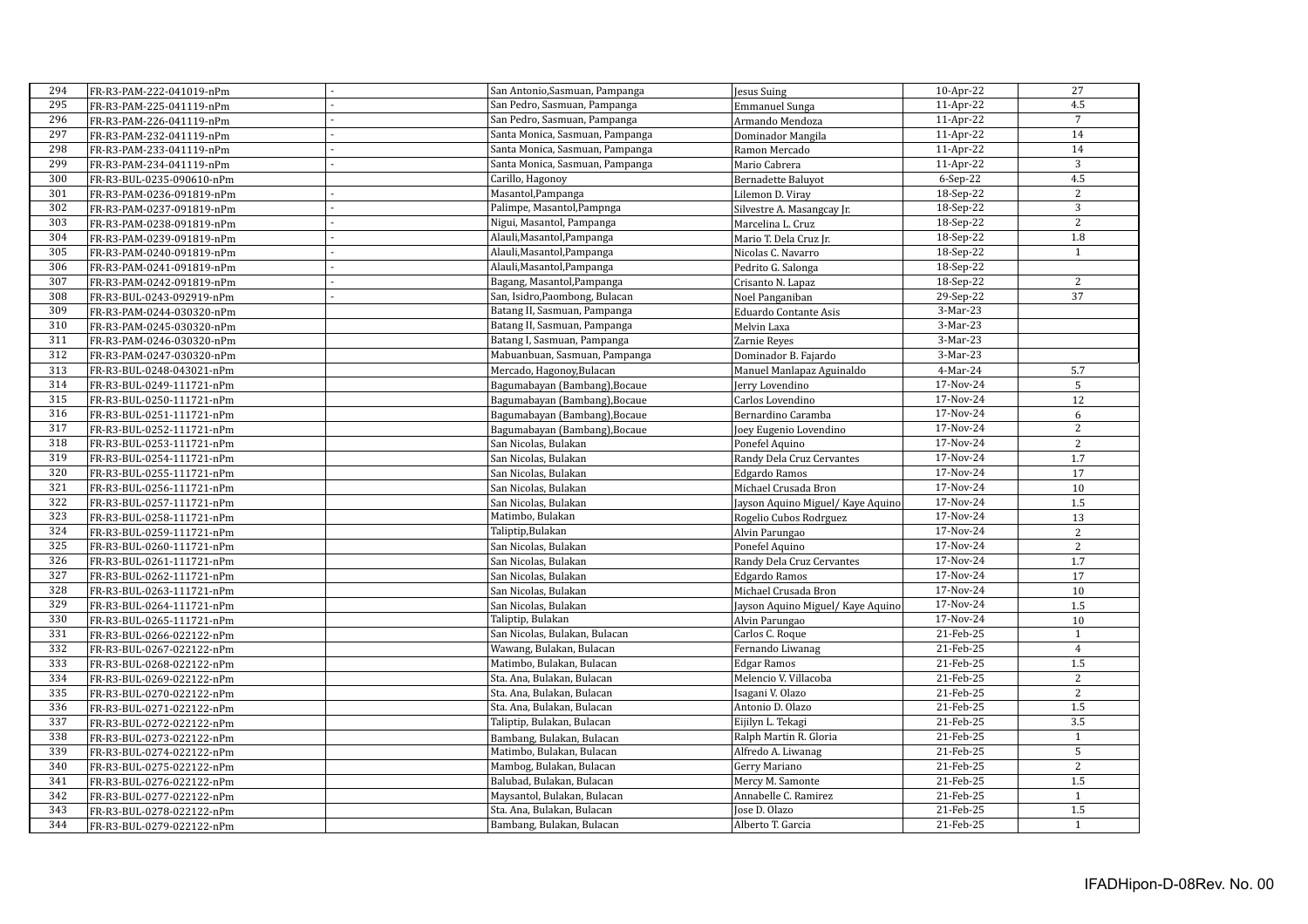| 345 | FR-R3-BUL-0280-022122-nPm  | San Nicolas, Bulakan, Bulacan   | Raul G. Cruz               | 21-Feb-25 | 5                |
|-----|----------------------------|---------------------------------|----------------------------|-----------|------------------|
| 346 | FR-R3-BUL-0281-022122-nPm  | San Nicolas, Bulakan, Bulacan   | Danilo L. Salvador         | 21-Feb-25 | $\mathbf{1}$     |
| 347 | FR-R3-BUL-0282-022122-nPm  | Bambang, Bulakan, Bulacan       | Gerardo V. Bituin          | 21-Feb-25 | 2                |
| 348 | FR-R3-BUL-0283-022122-nPm  | Matungao, Bulakan, Bulacan      | Richard G. Chavez          | 21-Feb-25 | 0.5              |
| 349 | FR-R3-BUL-0284-022122-nPm  | Balubad, Bulakan, Bulacan       | Leticia H. Alcoriza        | 21-Feb-25 | 10               |
| 350 | FR-R3-BUL-0285-022122-nPm  | Matungao, Bulakan, Bulacan      | Joaquin G. Florentino      | 21-Feb-25 | $\mathbf{1}$     |
| 351 | FR-R3-BUL-0286-022122-nPm  | San Francisco, Bulakan, Bulacan | Ranaenato Dela Cruz        | 21-Feb-25 | 0.5              |
| 352 | FR-R3-BUL-0287-022122-nPm  | Matungao, Bulakan, Bulacan      | Dam Palomarez              | 21-Feb-25 | $\mathbf{1}$     |
| 353 | FR-R3-BUL-0288-022122-nPm  | Panginay, Bulakan, Bulacan      | Heidi Magpayo              | 21-Feb-25 | $\mathbf{1}$     |
| 354 | FR-R3-BUL-0289-022122-nPm  | Balubad, Bulakan, Bulacan       | Mathew Dc. Tansinsin       | 21-Feb-25 | $\overline{2}$   |
| 355 | FR-R3-BUL-0290-022122-nPm  | San Jose, Bulakan, Bulacan      | Bernardo M. Grajo          | 21-Feb-25 | 0.5              |
| 356 | FR-R3-BUL-0291-022122-nPm  | San Nicolas, Bulakan, Bulacan   | Reynaldo, Felizardo        | 21-Feb-25 | 8                |
| 357 | FR-R3-BUL-0292-022122-nPm  | San Nicolas, Bulakan, Bulacan   | Carlito D. Felizardo       | 21-Feb-25 | 20               |
| 358 | FR-R3-BUL-0293-022122-nPm  | Sta. Ana, Bulakan, Bulacan      | Rico Galvez                | 21-Feb-25 | 0.5              |
| 359 | FR-R3-BUL-0294-022122-nPm  | Sta. Ana, Bulakan, Bulacan      | Aira Santos                | 21-Feb-25 | $\overline{2}$   |
| 360 | FR-R3-BUL-0295-022122-nPm  | Sta. Ana, Bulakan, Bulacan      | <b>Jose Santos</b>         | 21-Feb-25 | 0.5              |
| 361 | FR-R3-BUL-0296-022122-nPm  | Sta. Ana, Bulakan, Bulacan      | Rolando Concepcion         | 21-Feb-25 | $\mathbf{1}$     |
| 362 | FR-R3-BUL-0297-022122-nPm  | Sta. Ana, Bulakan, Bulacan      | Rufino Lapansada           | 21-Feb-25 | 0.5              |
| 363 | FR-R3-BUL-0298-022122-nPm  | San Nicolas, Bulakan, Bulacan   | Ponefel Aquino             | 21-Feb-25 | 2                |
| 364 | FR-R3-BUL-0299-022122-nPm  | San Nicolas, Bulakan, Bulacan   | Rodelio Sacdalan           | 21-Feb-25 | $\overline{3}$   |
| 365 | FR-R3-BUL-0300-022122-nPm  | Matungao, Bulakan, Bulacan      | Ernesto Bituin             | 21-Feb-25 | 0.5              |
| 366 |                            | Matungao, Bulakan, Bulacan      | <b>Emiliano Concepcion</b> | 21-Feb-25 | $\overline{3}$   |
| 367 | FR-R3-BUL-0301-022122-nPm  |                                 | Charlie Nahli              | 21-Feb-25 | 0.5              |
|     | FR-R3-BUL-0302-022122-nPm  | Matungao, Bulakan, Bulacan      |                            |           | $\mathbf{1}$     |
| 368 | FR-R3-BUL-0303-022122-nPm  | Bambang, Bulakan, Bulacan       | Danilo Samonte Sr.         | 21-Feb-25 |                  |
| 369 | FR-R3-BUL-0304-022122-nPm  | Bambang, Bulakan, Bulacan       | Romeo Valderama            | 21-Feb-25 | $\mathbf{1}$     |
| 370 | FR-R3-BUL-0305-022122-nPm  | Bambang, Bulakan, Bulacan       | Roberto De Ocampo          | 21-Feb-25 | $\overline{0.5}$ |
| 371 | FR-R3-BUL-0306-022122-nPm  | Bambang, Bulakan, Bulacan       | Warlito Sebastian          | 21-Feb-25 | $\mathbf{1}$     |
| 372 | FR-R3-BUL-0307-022122-nPm  | Bambang, Bulakan, Bulacan       | Jesus Jaime Henson         | 21-Feb-25 | $\mathbf{1}$     |
| 373 | FR-R3-BUL-0308-022122-nPm  | Bambang, Bulakan, Bulacan       | Virginia Veriguel          | 21-Feb-25 | $\mathbf{1}$     |
| 374 | FR-R3-BUL-0309-022122-nPm  | Bambang, Bulakan, Bulacan       | Joseph Gonzales            | 21-Feb-25 | $\mathbf{1}$     |
| 375 | FR-R3-BUL-0311-022122-nPm  | Sta. Ana, Bulakan, Bulacan      | Jose Delos Reyes           | 21-Feb-25 | 0.5              |
| 376 | FR-R3-BUL-0312-022122-nPm  | Matungao, Bulakan, Bulacan      | Paulino Saclolo            | 21-Feb-25 | 0.5              |
| 377 | FR-R3-BUL-0313-022122-nPm  | Taliptip, Bulakan, Bulacan      | Alvin Parungao             | 21-Feb-25 | $\overline{2}$   |
| 378 | FR-R3-BUL-0314-022122-nPm  | Taliptip, Bulakan, Bulacan      | Alvin Bernabe              | 21-Feb-25 | 5                |
| 379 | FR-R3-BUL-0315-022122-nPm  | Perez, Bulakan, Bulacan         | Danilo San Jose            | 21-Feb-25 | $\overline{4}$   |
| 380 | FR-R3-BUL-0316-022122-nPm  | Taliptip, Bulakan, Bulacan      | Albert Dela Cruz           | 21-Feb-25 | $\overline{c}$   |
| 381 | FR-R3-BUL-0317-022122-nPm  | Taliptip, Bulakan, Bulacan      | Domingo Libao              | 21-Feb-25 | $\overline{4}$   |
| 382 | FR-R3-BUL-0318-022222-nPm  | Taliptip, Bulakan, Bulacan      | Ermelita Surilla           | 21-Feb-25 | $\mathbf{2}$     |
| 383 | FR-R3-BUL-0319-022222-nPm  | Pitpitan, Bulakan, Bulacan      | Renato Santos              | 21-Feb-25 | 3                |
| 384 | FR-R3-BUL-0320-022222-nPm  | Bambang, Bulakan, Bulacan       | Candida Devera             | 21-Feb-25 | $\overline{4}$   |
| 385 | FR-R3-BUL-0321-022222-nPm  | Bambang, Bulakan, Bulacan       | Genesis Andaya             | 21-Feb-25 | $\mathbf{1}$     |
| 386 | FR-R3-BUL-0322-0222222-nPm | Perez, Bulakan, Bulacan         | Jose Cruz                  | 21-Feb-25 | $\mathbf{1}$     |
| 387 | FR-R3-BUL-0323-0222222-nPm | Bambang, Bulakan, Bulacan       | Lolet Tolentino            | 21-Feb-25 | $\overline{3}$   |
| 388 | FR-R3-BUL-0324-022222-nPm  | Bambang, Bulakan, Bulacan       | <b>Jose Carreon</b>        | 21-Feb-25 | $\overline{4}$   |
| 389 | FR-R3-BUL-0325-0222222-nPm | Bambang, Bulakan, Bulacan       | Hernando Pantig            | 21-Feb-25 | $\mathbf{1}$     |
| 390 | FR-R3-BUL-0326-022222-nPm  | Taliptip, Bulakan, Bulacan      | Michael Ramos              | 21-Feb-25 | $\overline{7}$   |
| 391 | FR-R3-BUL-0327-022222-nPm  | Taliptip, Bulakan, Bulacan      | Elizabeth Sta. Maria       | 21-Feb-25 | $\overline{15}$  |
| 392 | FR-R3-BUL-0328-0222222-nPm | Bambang, Bulakan, Bulacan       | Antonio Aniflaune          | 21-Feb-25 | 70               |
| 393 | FR-R3-BUL-0329-022222-nPm  | Taliptip, Bulakan, Bulacan      | Teodoro Cruz               | 21-Feb-25 | 21               |
| 394 | FR-R3-BUL-0330-022222-nPm  | Taliptip, Bulakan, Bulacan      | <b>Christian Angeles</b>   | 21-Feb-25 | 28               |
| 395 | FR-R3-BUL-0331-022222-nPm  | Taliptip, Bulakan, Bulacan      | Apolonio Bernabe           | 21-Feb-25 | 3.5              |
|     |                            |                                 |                            |           |                  |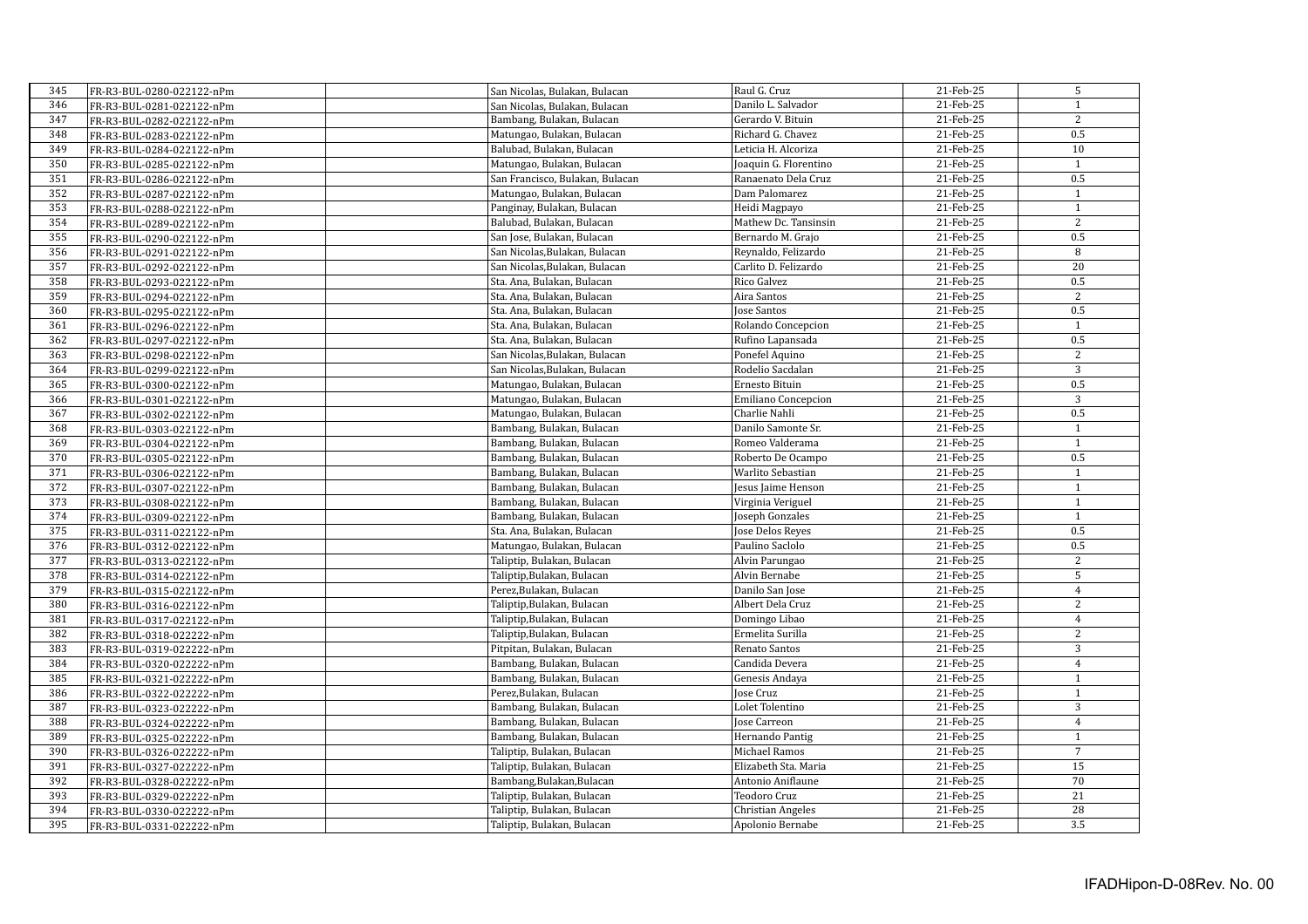| 396 | FR-R3-BUL-0332-022222-nPm  | San Nicolas, Bulakan, Bulacan | Gamilla Adolf James     | 21-Feb-25 | 50               |
|-----|----------------------------|-------------------------------|-------------------------|-----------|------------------|
| 397 | FR-R3-BUL-0333-022222-nPm  | San Nicolas, Bulakan, Bulacan | Efifanio Remilo         | 21-Feb-25 | 20               |
| 398 | FR-R3-BUL-0334-022222-nPm  | Taliptip, Bulakan, Bulacan    | Lorina Arias            | 21-Feb-25 | 10               |
| 399 | FR-R3-BUL-0335-022222-nPm  | Bambang, Bulakan, Bulacan     | Alberto Cruz            | 21-Feb-25 | 23               |
| 400 | FR-R3-BUL-0336-022222-nPm  | Bambang, Bulakan, Bulacan     | Lozada Bayani           | 21-Feb-25 | 15               |
| 401 | FR-R3-BUL-0337-022222-nPm  | Taliptip, Bulakan, Bulacan    | Jaime Fernando          | 21-Feb-25 | 2.8              |
| 402 | FR-R3-BUL-0338-022222-nPm  | Matungao, Bulakan, Bulacan    | Ernesto Bituin          | 21-Feb-25 | 0.5              |
| 403 | FR-R3-BUL-0339-022222-nPm  | Pitpitan, Bulakan, Bulacan    | Edgar Vega              | 21-Feb-25 | 0.5              |
| 404 | FR-R3-BUL-0340-022222-nPm  | Pitpitan, Bulakan, Bulacan    | Nelson Villaronte       | 21-Feb-25 | $\mathbf{1}$     |
| 405 | FR-R3-BUL-0341-022222-nPm  | Pitpitan, Bulakan, Bulacan    | <b>Rick Mag Atas</b>    | 21-Feb-25 | 1                |
| 406 | FR-R3-BUL-0342-0222222-nPm | Pitpitan, Bulakan, Bulacan    | Alberto Alveno          | 21-Feb-25 | 0.5              |
| 407 | FR-R3-BUL-0343-022222-nPm  | Sta. Ana, Bulakan, Bulacan    | Ricky Caguingin         | 21-Feb-25 | $\overline{20}$  |
| 408 | FR-R3-BUL-0344-022222-nPm  | Sta. Ana, Bulakan, Bulacan    | Vicente Codrado         | 21-Feb-25 | $\overline{5.3}$ |
| 409 |                            | Taliptip, Bulakan, Bulacan    | Albert Dela Cruz        | 21-Feb-25 | 0.4              |
| 410 | FR-R3-BUL-0345-0222222-nPm | Bambang, Bulakan, Bulacan     | Benjamin De Leon        | 21-Feb-25 | 1.8              |
| 411 | FR-R3-BUL-0346-022222-nPm  | Pitpitan, Bulakan, Bulacan    | Renato Santos           | 21-Feb-25 | 3                |
| 412 | FR-R3-BUL-0347-022222-nPm  | Taliptip, Bulakan, Bulacan    | Apolonio Bernabe        | 21-Feb-25 | 3.5              |
| 413 | FR-R3-BUL-0348-0222222-nPm | Bambang, Bulakan, Bulacan     | Nikko Mari Samonte      | 21-Feb-25 | $\overline{4}$   |
| 414 | FR-R3-BUL-0349-022222-nPm  | Bambang, Bulakan, Bulacan     | Viveca Lim              | 21-Feb-25 | 4.6              |
| 415 | FR-R3-BUL-0350-022322-nPm  |                               | Teodorico Pena          | 21-Feb-25 | 4.9              |
|     | FR-R3-BUL-0351-022322-nPm  | Matungao, Bulakan, Bulacan    |                         |           |                  |
| 416 | FR-R3-BUL-0352-022322-nPm  | San Nicolas, Bulakan, Bulacan | Rodolfo Ilagan          | 21-Feb-25 | 5.2              |
| 417 | FR-R3-BUL-0353-022322-nPm  | Bambang, Bulakan, Bulacan     | Henry Lim               | 21-Feb-25 | 6.4              |
| 418 | FR-R3-BUL-0354-022322-nPm  | Sta. Ana, Bulakan, Bulacan    | Jesus De Leon           | 21-Feb-25 | 6.5              |
| 419 | FR-R3-BUL-0355-022322-nPm  | Bambang, Bulakan, Bulacan     | Donabel Celestino       | 21-Feb-25 | 7.5              |
| 420 | FR-R3-BUL-0356-022322-nPm  | San Nicolas, Bulakan, Bulacan | Marcos Mendoza          | 21-Feb-25 | 7.5              |
| 421 | FR-R3-BUL-0357-022322-nPm  | Bambang, Bulakan, Bulacan     | Harry Lim               | 21-Feb-25 | 4.78             |
| 422 | FR-R3-BUL-0358-022322-nPm  | Taliptip, Bulakan, Bulacan    | Carlos Reyes            | 21-Feb-25 | 7.9              |
| 423 | FR-R3-BUL-0359-022322-nPm  | Bambang, Bulakan, Bulacan     | Ricardo Meneses         | 21-Feb-25 | 8.5              |
| 424 | FR-R3-BUL-0360-022322-nPm  | Bambang, Bulakan, Bulacan     | <b>Teresita Meneses</b> | 21-Feb-25 | 8.5              |
| 425 | FR-R3-BUL-0361-022322-nPm  | Bambang, Bulakan, Bulacan     | <b>Carlo Meneses</b>    | 21-Feb-25 | 8.55             |
| 426 | FR-R3-BUL-0362-022322-nPm  | San Nicolas, Bulakan, Bulacan | Carlos Felizardo        | 21-Feb-25 | 8                |
| 427 | FR-R3-BUL-0363-022322-nPm  | San Nicolas, Bulakan, Bulacan | Jesus Lingad            | 21-Feb-25 | 8.7              |
| 428 | FR-R3-BUL-0364-022322-nPm  | San Nicolas, Bulakan, Bulacan | Laura Villanueva        | 21-Feb-25 | 8.9              |
| 429 | FR-R3-BUL-0365-022322-nPm  | San Nicolas, Bulakan, Bulacan | Carlos Fajardo          | 21-Feb-25 | 9                |
| 430 | FR-R3-BUL-0366-022322-nPm  | Bambang, Bulakan, Bulacan     | Hernando Lim            | 21-Feb-25 | 9.2              |
| 431 | FR-R3-BUL-0367-022322-nPm  | San Nicolas, Bulakan, Bulacan | Rosario Gonzales        | 21-Feb-25 | 9.6              |
| 432 | FR-R3-BUL-0368-022322-nPm  | Bambang, Bulakan, Bulacan     | Chiong Tan              | 21-Feb-25 | 9.6              |
| 433 | FR-R3-BUL-0369-022322-nPm  | San Nicolas, Bulakan, Bulacan | Remedios Pascual        | 21-Feb-25 | 9.78             |
| 434 | FR-R3-BUL-0370-022322-nPm  | Bambang, Bulakan, Bulacan     | Pulilan MGT Co. Inc     | 21-Feb-25 | 13               |
| 435 | FR-R3-BUL-0371-022322-nPm  | Bambang, Bulakan, Bulacan     | Ponciano Pascual        | 21-Feb-25 | 14               |
| 436 | FR-R3-BUL-0372-022322-nPm  | Taliptip, Bulakan, Bulacan    | Eleuterio Bernardo      | 21-Feb-25 | 14.6             |
| 437 | FR-R3-BUL-0373-022322-nPm  | Taliptip, Bulakan, Bulacan    | Dante Rosario           | 21-Feb-25 | 16.5             |
| 438 | FR-R3-BUL-0374-022322-nPm  | San Nicolas, Bulakan, Bulacan | Remedios Rodrigo        | 21-Feb-25 | 16.8             |
| 439 | FR-R3-BUL-0375-022322-nPm  | Taliptip, Bulakan, Bulacan    | Bienvenido David        | 21-Feb-25 | 16               |
| 440 | FR-R3-BUL-0376-022322-nPm  | Taliptip, Bulakan, Bulacan    | Arsenio Pascual         | 21-Feb-25 | 16.6             |
| 441 | FR-R3-BUL-0377-022322-nPm  | Bambang, Bulakan, Bulacan     | Juan Lunod              | 21-Feb-25 | 17.2             |
| 442 | FR-R3-BUL-0378-022322-nPm  | Taliptip, Bulakan, Bulacan    | Rubio Cecilia           | 21-Feb-25 | 18               |
| 443 | FR-R3-BUL-0379-022322-nPm  | San Nicolas, Bulakan, Bulacan | Felizardo Francisco     | 21-Feb-25 | 20               |
| 444 | FR-R3-BUL-0380-022322-nPm  | Perez, Bulakan, Bulacan       | Cesar Garcia            | 21-Feb-25 | 20               |
| 445 | FR-R3-BUL-0381-022322-nPm  | San Nicolas, Bulakan, Bulacan | Epipanio Reyes          | 21-Feb-25 | $\overline{20}$  |
| 446 | FR-R3-BUL-0382-022322-nPm  | Sta. Ana. Bulakan. Bulacan    | Richard San Pedro       | 21-Feb-25 | 22.29            |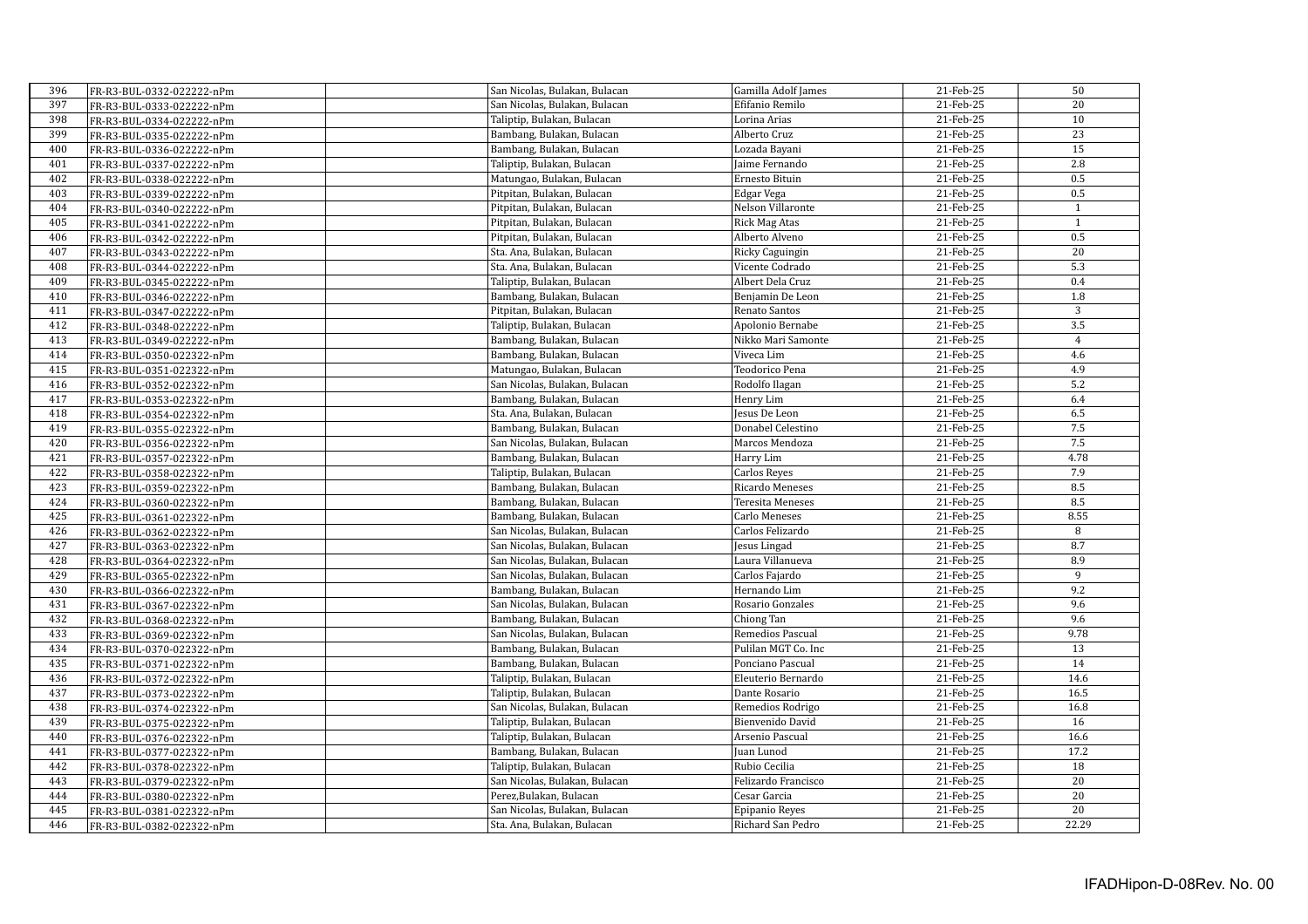| 447 | FR-R3-BUL-0383-022322-nPm |                            | Bambang, Bulakan, Bulacan                     | Antonio Buenaventura     | 21-Feb-25                       | 20             |
|-----|---------------------------|----------------------------|-----------------------------------------------|--------------------------|---------------------------------|----------------|
| 448 | FR-R3-BUL-0384-022322-nPm |                            | Taliptip, Bulakan, Bulacan                    | Leandro Enriquez         | 21-Feb-25                       | 22             |
| 449 | FR-R3-BUL-0385-022322-nPm |                            | Sta. Ana, Bulakan, Bulacan                    | Epipanio Guillermo       | 21-Feb-25                       | 20.1           |
| 450 | FR-R3-BUL-0386-022322-nPm |                            | Bambang, Bulakan, Bulacan                     | <b>Asuncion Salvador</b> | 21-Feb-25                       | 23.2           |
| 451 | FR-R3-BUL-0387-022322-nPm |                            | Bambang, Bulakan, Bulacan                     | Alberto Cruz             | 21-Feb-25                       | 23.6           |
| 452 | FR-R3-BUL-0388-022322-nPm |                            | Bambang, Bulakan, Bulacan                     | Natividad Salonga        | 21-Feb-25                       | 24.4           |
| 453 | FR-R3-BUL-0389-022322-nPm |                            | Bambang, Bulakan, Bulacan                     | Patria Arnas             | 21-Feb-25                       | 26             |
| 454 | FR-R3-BUL-0390-022322-nPm |                            | Bambang, Bulakan, Bulacan                     | Arsenio Pascual III      | 21-Feb-25                       | 26             |
| 455 | FR-R3-BUL-0392-022322-nPm |                            | Sta. Ana, Bulakan, Bulacan                    | Oscar Marquez            | 21-Feb-25                       | 27             |
| 456 | FR-R3-BUL-0393-022322-nPm |                            | San Nicolas, Bulakan, Bulacan                 | Maria Theresa Marquez    | 21-Feb-25                       | 27.6           |
| 457 | FR-R3-BUL-0394-022322-nPm |                            | San Nicolas, Bulakan, Bulacan                 | Rosario Perez            | 21-Feb-25                       | 27.8           |
| 458 | FR-R3-BUL-0395-022322-nPm |                            | San Nicolas, Bulakan, Bulacan                 | Julius Limpe             | 21-Feb-25                       | 28.6           |
| 459 | FR-R3-BUL-0396-022322-nPm |                            | Bambang, Bulakan, Bulacan                     | Fidel Sevilla            | 21-Feb-25                       | 29.6           |
| 460 | FR-R3-BUL-0397-022322-nPm |                            | Sta. Ana, Bulakan, Bulacan                    | Jeremias San Pedro       | 21-Feb-25                       | 30.3           |
| 461 | FR-R3-BUL-0398-022322-nPm |                            | Bambang, Bulakan, Bulacan                     | Antero Reyes             | 21-Feb-25                       | 30.36          |
| 462 | FR-R3-BUL-0399-022322-nPm |                            | Taliptip, Bulakan, Bulacan                    | Kimpo Concepciom         | 21-Feb-25                       | 31.5           |
| 463 | FR-R3-BUL-0400-022322-nPm |                            | Taliptip, Bulakan, Bulacan                    | Gervasia Abesamis        | 21-Feb-25                       | 32.8           |
| 464 | FR-R3-BUL-0401-022322-nPm |                            | San Nicolas, Bulakan, Bulacan                 | Juancho Roxas            | 21-Feb-25                       | 34.5           |
| 465 | FR-R3-BUL-0402-022322-nPm |                            | San Francisco, Bulakan, Bulacan               | Gregorio Alicia          | 21-Feb-25                       | 36             |
| 466 | FR-R3-BUL-0403-022322-nPm |                            | San Nicolas, Bulakan, Bulacan                 | Alvaro Pertierra         | 21-Feb-25                       | 68.6           |
| 467 | FR-R3-BUL-0404-022322-nPm |                            | San Nicolas, Bulakan, Bulacan                 | Virginia Luna            | 21-Feb-25                       | 80.6           |
| 468 | FR-R3-BUL-0405-022322-nPm |                            | San Nicolas, Bulakan, Bulacan                 | Mario Santos             | 21-Feb-25                       | 123            |
| 469 | FR-R3-BUL-0406-022322-nPm |                            | San Isidro, Paombong, Bulakan                 | Cornelio Lacas           | 22-Feb-25                       | 2.5            |
| 470 | FR-R3-BUL-0407-022322-nPm |                            | San Isidro, Paombong, Bulakan                 | Rayson Angeles           | 21-Feb-25                       | $\overline{2}$ |
| 471 | FR-R3-BUL-0408-022322-nPm |                            | San Isidro, Paombong, Bulakan                 | Nilo Lacas               | 21-Feb-25                       | 2              |
| 472 | FR-R3-BUL-0409-022322-nPm |                            | San Isidro, Paombong, Bulakan                 | Leonila Magpayo          | 22-Feb-25                       | $1\,$          |
| 473 | FR-R3-BUL-0410-022322-nPm |                            | San Isidro, Paombong, Bulakan                 | Mario Juico              | 21-Feb-25                       | $\mathbf{1}$   |
|     |                           |                            | REGION IVA (1 farm, 2 hectares)               |                          |                                 |                |
| 474 | FR-R4A-BAT-020-090318Pm   | King Marine Biotech. Inc 1 | Brgy.Ticalan, San Juan, Batangas              | Arnel A. Teh             | renewal on process              | 2              |
|     |                           |                            | REGION IVB (122 farms, 718.36 hectares)       |                          |                                 |                |
|     |                           |                            |                                               |                          |                                 |                |
| 475 |                           | Baet Family Farm Corp.     | Brgy. Babuyan, Pueto Princesa City, Palawan   |                          | renewal on process              | 2              |
|     | FR-R4B-PAL-001-011315-nPm |                            |                                               | <b>Emmanuel Baet</b>     |                                 |                |
| 476 | FR-R4B-MOR-002-021215-nPm | Aqua Tiera Industrial      | Brgy. Masipit, Calapan City, Oriental Mindoro | Leandre P. Tagupa        | renewal on process              | 14             |
| 477 | FR-R4B-MAR-003-031218-nPm | <b>Abaring Farm</b>        | Brgy. Kay Duke, Torrijos, Marinduque          | Emmie P. Abaring         | renewal on process              | $\overline{5}$ |
| 478 | FR-R4B-MAR-004-031218-nPm | E. Pilar Farm              | Brgy. Malinao, Torrijos, Marinduque           | Edgardo Pilar            | renewal on process              | 6              |
| 479 | FR-R4B-MAR-005-031218-nPm | Petra Pilar Farm           | Brgy. Malinao, Torrijos, Marinduque           | Petra Pilar              | renewal on process              | $\,8\,$        |
| 480 | FR-R4B-MAR-006-030315-nPm | Mariposque Farm            | Brgy. Capayang, Mogpog, Marinduque            | Aida Mariposque          | renewal on process              | $\mathbf{3}$   |
| 481 | FR-R4B-MAR-007-030315-nPm | Logatoc Farm               | Brgy. Laon, Mogpog, Marinduque                | Ruben Logatoc            | renewal on process              | 12.8           |
| 482 | FR-R4B-MAR-008-031218-nPm | Morales Farm               | Brgy. Alobo, Sta. Cruz. Marinduque            | <b>Dennis Morales</b>    | renewal on process              | 13.7           |
| 483 | FR-R4B-MAR-009-031218-nPm | <b>Billiones Farm</b>      | Brgy. Biga, Sta. Cruz, Marinduque             | Norberto Billiones       | renewal on process              | 5              |
| 484 | FR-R4B-MAR-010-030615-nPm | Fernandez Farm             | Brgy. Masaguisi, Sta. Cruz, Marinduque        | Avelina Fernandez        |                                 | 5              |
| 485 |                           | Ola Farm                   | Brgy. Ino, Mogpog, Marinduque                 | Ariel Ola                | renewal on process<br>18-Mar-22 | $\mathbf{1}$   |
| 486 | FR-R4B-MAR-011-031819-nPm |                            |                                               |                          |                                 |                |
|     |                           |                            |                                               |                          |                                 |                |
|     | FR-R4B-MOR-013-052515-nPm | Macaraig Farm              | Brgy. Kalinisan, Naujan, Oriental Mindoro     | Favian Amparo            | renewal on process              | 24             |
| 487 | FR-R4B-MOR-014-111015-nPm | Villacampa Farm            | Brgy. Masipit, Calapan City, Oriental Mindoro | Jimbo Villacampa         | renewal on process              | $\mathbf{3}$   |
| 488 | FR-R4B-MAR-015-112415-nPm | Procopio Nava Farm         | Brgy. Buyabod, Sta. Cruz, Marinduque          | Procopio Naya            | renewal on process              | 3.5            |
| 489 | FR-R4B-MAR-016-031819-nPm | Peñarubia Farm             | Brgy. Tamayo, Sta. Cruz, Marinduque           | Rodolfo Palatino         | 18-Mar-22                       | 1.5            |
| 490 | FR-R4B-MAR-017-031819-nPm | Amy Fernandez Farm         | Brgy. Tamayo, Sta. Cruz, Marinduque           | Amy Fernandez            | 18-Mar-22                       | 4.7            |
| 491 | FR-R4B-MAR-019-031819-nPm | Pelobello's Farm           | Brgy. Tamayo, Sta. Cruz, Marinduque           | Felix Pelobello          | 18-Mar-22                       | $\overline{4}$ |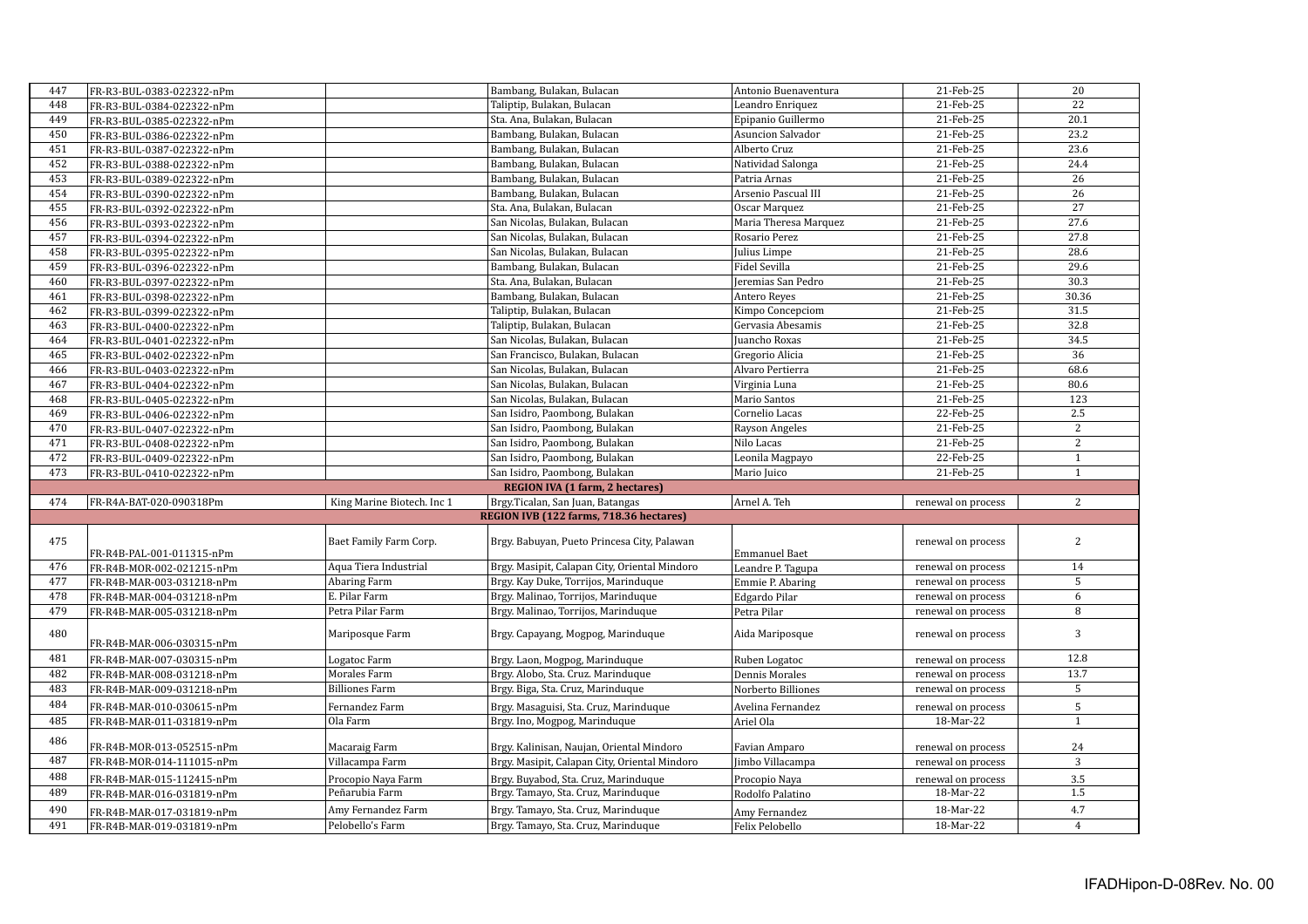| 492 | FR-R4B-MOR-026-100716-nPm  | Martinez Farm                                                                 | Baruyan, Calapan City                         | Epifania Martinez               | renewal on process | 2              |
|-----|----------------------------|-------------------------------------------------------------------------------|-----------------------------------------------|---------------------------------|--------------------|----------------|
| 493 | FR-R4B-MOR-029-100716-nPm  | Asia Pac Farm                                                                 | Nag-Iba I, Naujan, Oriental Mindoro           | Roberto L. Magsino              | renewal on process | $\overline{3}$ |
| 494 | FR-R4B-MOR-030-100716-nPm  | Asia Pac Farm II                                                              | Nag-Iba I, Naujan, Oriental Mindoro           | Efren L. Magsino                | renewal on process | 3              |
| 495 | FR-R4B-MOR-032-100716-nPm  | Olympia Farm                                                                  | Masipit, Calapan City, Oriental Mindoro       | Emmanuel Olympia                | renewal on process | 16             |
| 496 | FR-R4B-MOR-033-100716-nPm  | Udasco Farm 2                                                                 | Masipit, Calapan City, Oriental Mindoro       | Marlon Naldoza                  | renewal on process | 6              |
| 497 | FR-R4B-MOR-034-100716-nPm  | Udasco Farm                                                                   | Masipit, Calapan City, Oriental Mindoro       | Jaime Flores                    | renewal on process | 12             |
| 498 | FR-R4B-MOR-035-100716-nPm  | Marajas Farm                                                                  | Baruyan, Calapan City, Oriental Mindoro       | Harry Crisata                   | renewal on process | 12             |
| 499 | FR-R4B-MOR-036-100716-nPm  | Dris Farm                                                                     | Baruyan, Calapan City, Oriental Mindoro       | <b>Apolinar Dris</b>            | renewal on process | $\mathbf{1}$   |
| 500 | FR-R4B-MOR-037-100716-nPm  | Rocero-Anilao Farm                                                            | Masipit, Calapan City, Oriental Mindoro       | Edgardo Rocero & Antonio Anilao | renewal on process | 3.7            |
| 501 | FR-R4B-MOR-038-100716-nPm  | Calayan Farm                                                                  | Baruyan, Calapan City, Oriental Mindoro       | Orlando Rolloque                | renewal on process | $\mathbf{1}$   |
| 502 | FR-R4B-MOR-039-100716-nPm  | Abao Farm                                                                     | Baruyan, Calapan City, Oriental Mindoro       | Dyesebel Aboboto                | renewal on process | $\mathbf{1}$   |
| 503 | FR-R4B-MOR-043-100716-nPm  | Manigbas Farm                                                                 | Tawagan, Calapan City, Oriental Mindoro       | Mar Caibal                      | renewal on process | 6              |
| 504 | FR-R4B-MOR-044-100716-nPm  | Ao Farm                                                                       | Nag-Iba II, Calapan City, Oriental Mindoro    | Danilo Dorado                   | renewal on process | 3              |
| 505 | FR-R4B-MOR-045-100716-nPm  | Yap Farm                                                                      | Poblacion I, Naujan, Oriental Mindoro         | Desiderio Rabida                | renewal on process | 3              |
| 506 | FR-R4B-MOR-047-100716-nPm  | De Guzman Farm                                                                | Malibago, Pola, Oriental Mindoro              | Domingo de Guzman               | renewal on process | 5              |
| 507 | FR-R4B-MOR-051-100716-nPm  | Jumig Farm                                                                    | Pambisan, Baco, Oriental Mindoro              | Jeremias V. Jumig               | renewal on process | 13             |
| 508 | FR-R4B-MOR-052-100716-nPm  | Fajilan Farm                                                                  | Masaguisi, Bongabong, Oriental Mindoro        | Ariel Fabiala                   | renewal on process | 6              |
| 509 | FR-R4B-MOR-054-100716-nPm  | Aqua Tierra Agri-Industrial<br>Farms                                          | Tawagan, Calapan City, Oriental Mindoro       | Anna Liza R. Abas               | renewal on process | 12             |
| 510 | FR-R4B-MOR-055-100716-nPm  | <b>JBC</b> Aquafarm                                                           | Lumangbayan, Pinamalayan, , Oriental Mindoro  | Leonel Lasac                    | renewal on process | 21             |
| 511 | FR-R4B-MOR-062-100716-nPm  | Viaña Farm                                                                    | Tereseta, Mansalay, Oriental Mindoro          | Antonio R. Viaña                | renewal on process | 5.4            |
| 512 | FR-R4B-MOR-063-100716-nPm  | Amelita Viaña Farm                                                            | Tereseta, Mansalay, Oriental Mindoro          | Amelita Viaña                   | renewal on process | 9              |
| 513 | FR-R4B-MOR-068-100716-nPm  | Candelario Farm                                                               | Poblacion, Bulalacao, Oriental Mindoro        | Rimando B. Alejandro            | renewal on process | $\mathbf{1}$   |
| 514 | FR-R4B-MOR-070-022417-nPm  | Del Mundo Farm                                                                | Baruyan, Calapan City, Oriental Mindoro       | Ademar A. Balan                 | renewal on process | 10             |
| 515 | FR-R4B-MOR-071-022417-nPm  | Starlily Farm                                                                 | Sta. Brigida, Mansalay, Oiental Mindoro       | <b>Starlily Association</b>     | renewal on process | $\mathbf{1}$   |
| 516 | FR-R4B-MOR-077-0403417-nPm | De Lara Farm                                                                  | Teresita Mansalay, Oiental Mindoro            | Wilfredo De Lara                | renewal on process | 9.8            |
| 517 | FR-R4B-MOC-079-071217-nPm  | Arevalo Farm                                                                  | Calawag Magsaysay, Occidental Mindoro         | Jaime Delos Santos              | renewal on process | 50             |
| 518 | FR-R4B-PAL-082-071217-nPm  | Vencer Aqua Farm                                                              | Babuyan Puerto Princesa Palawan               | Ricardo V. George Jr.           | renewal on process | 5              |
| 519 | FR-R4B-PAL-084-071217-nPm  | Regaspi Farm                                                                  | Babuyan, Puerto Prinsesa City, Palawan        | John Sornito                    | renewal on process | 0.82           |
| 520 | FR-R4B-PAL-089-081417-nPm  | Kay Juana Fishfarms                                                           | Mangingisda Puerto Princesa City Palawan      | Jane Orcullo-Campbell           | renewal on process | $\mathbf{1}$   |
| 521 | FR-R4B-MOR-095-090617-nPm  | Farmers Organization for the<br>Rural Upliftment of Mindoro<br>(FORUM) Farm 2 | Brgy. Poblacion, Bongabong, Oriental Mindoro  | Jessica Almarez                 | renewal on process | 2.2            |
| 522 | FR-R4B-MOR-096-090617-nPm  | Visca Farm                                                                    | Brgy. Brigida, Mansalay, Oriental Mindoro     | <b>Teodulfo Visca</b>           | renewal on process | 11             |
| 523 | FR-R4B-MOR-097-090617-nPm  | The Swan Sustainable Farms and<br><b>Stations</b>                             | Brgy. San Jose, Roxas, Oriental Mindoro       | Francis Neil B. Quijano         | renewal on process | 5              |
| 524 | FR-R4B-MOR-107-100317-nPm  | Balan Farm 4                                                                  | Brgy. Masipit, Calapan City, Oriental Mindoro | Ademar Balan                    | renewal on process | 18             |
| 525 | FR-R4B-MOR-109-031218-nPm  | Beldia Farm                                                                   | Nag-Iba I, Naujan, Oriental Mindoro           | Anna Freza                      | renewal on process | 8              |
| 526 | FR-R4B-MAR-119-031218-nPm  | Rey Farm                                                                      | Brgy. Angas, Sta Cruz, Marinduque             | Romeo R. Rev                    | renewal on process | 17             |
| 527 | FR-R4B-MAR-120-031218-nPm  | Par Farm                                                                      | Brgy. Alobo, Sta. Cruz. Marinduque            | Emalyn Par                      | renewal on process | 8              |
| 528 | FR-R4B-MAR-121-031218-nPm  | Geralda's Mini Farm                                                           | Brgy. Malinao, Sta. Cruz, Marinduque          | Geronimo Rosas                  | renewal on process | 4.5            |
| 529 | FR-R4B-PAL-122-031218-nPm  | Sua-an Fishfarm                                                               | Brgy. Panitian, Quezon, Palawan               | Crisenciano C. Sua-an           | renewal on process | 3.96           |
| 530 | FR-R4B-MOC-130-110618-nPm  | Fulgencio Farm 2                                                              | Balansay, Maburao, Occidental Mindoro         | Avelino D. Fulgencio Jr.        | renewal on process | 2.7            |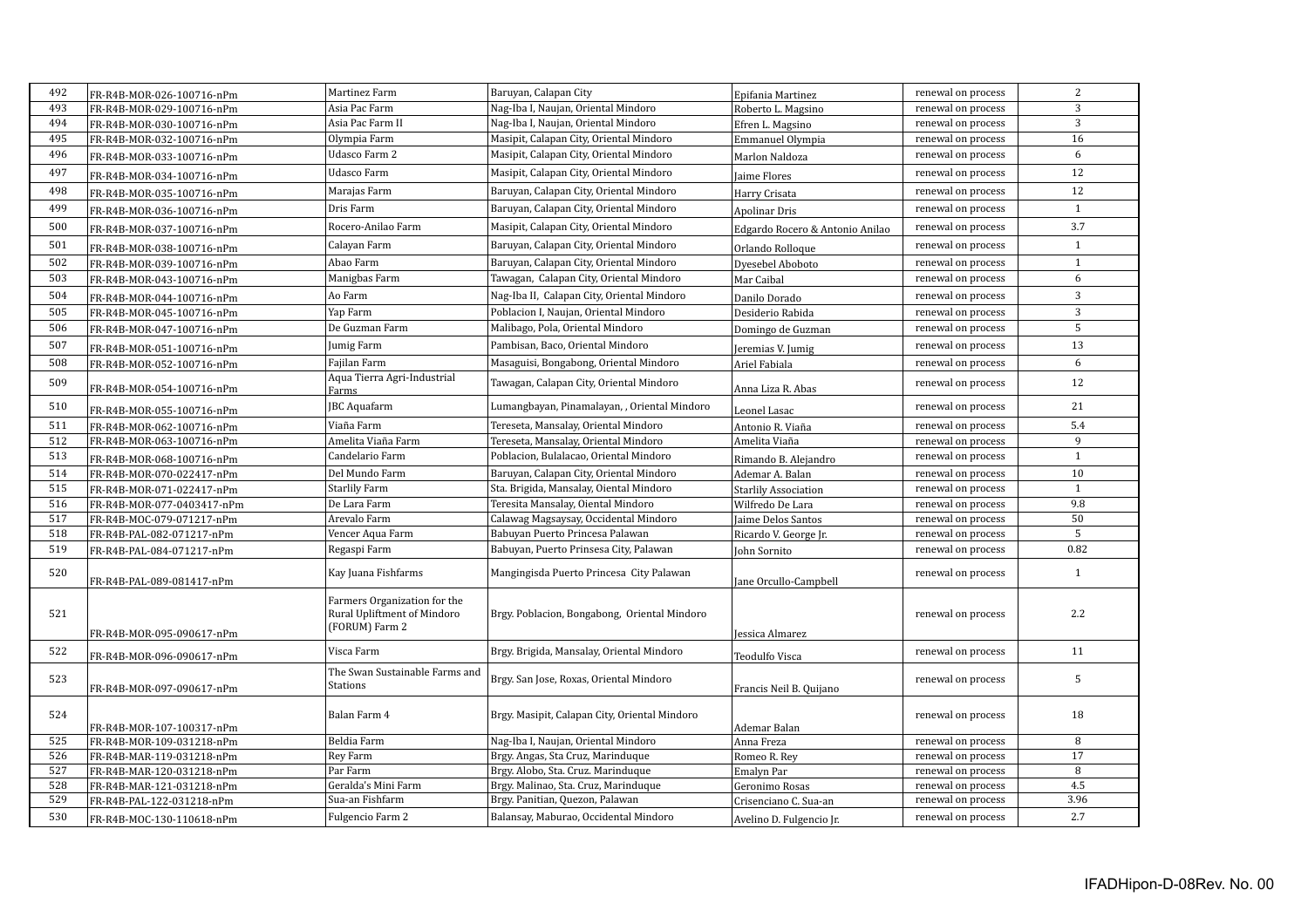| 531 | FR-R4B-MOR-142-092321-nPm | San Benito Fishpond                      | Pachoca, Calapan, Oriental Mindoro      | Jose A. Diaz                                     | 23-Sep-24          | 1.7            |
|-----|---------------------------|------------------------------------------|-----------------------------------------|--------------------------------------------------|--------------------|----------------|
| 532 | FR-R4B-MOR-135-110618-nPm | <b>MDRI</b> Farm                         | Batuhan, Pola, OrientalMindoro          | Ramon G. Garcia Jr.                              | renewal on process | 14             |
| 533 | FR-R4B-PAL-137-110618-nPm | 3 King Fish Farm                         | Rio Tuba, Bataraza, Palawan             | Nonito A. Molino                                 | renewal on process | $\mathbf{3}$   |
| 534 | FR-R4B-MOR-145-031819-nPm | John Lanuza Farm                         | Masipit, Calapan City, Oriental Mindoro | Elymer John Lanuza                               | 18-Mar-22          | 5.5            |
| 535 | FR-R4B-MAR-150-031819-nPm | Rey Pelobello                            | Tamayo, Sta. Cruz, Marinduque           | Reynaldo R. Pelobello                            | 18-Mar-22          | 1.5            |
| 536 | FR-R4B-PAL-153-041219-nPm | Almario Farm                             | Panitian, Quezon, Palawan               | Rio Almario                                      | 12-Apr-22          | $\overline{7}$ |
| 537 | FR-R4B-ROM-159-041219-nPm | Mallorca Farm                            | Guinhayan, Looc, Romblon                | Neoly L. Mallorca                                | 12-Apr-22          | $\mathbf{1}$   |
| 538 | FR-R4B-PAL-163-082219-nPm | Turquia Farm 1                           | Panitian, Quezon, Palawan               | Gil O. Turquia                                   | 22-Aug-22          | $\overline{4}$ |
| 539 | FR-R4B-PAL-164-082219-nPm | Turquia Farm 2                           | Panitian, Quezon, Palawan               | Marlo O. Turquia                                 | 22-Aug-22          | $\overline{4}$ |
| 540 | FR-R4B-PAL-165-082219-nPm | Turquia Farm 3                           | Panitian, Quezon, Palawan               | Julie O. Turquia and Vitaliano O.<br>Turquia Jr. | 22-Aug-22          | 4.5            |
| 541 | FR-R4B-PAL-166-082219-nPm | Luarez Farm 1                            | Panitian, Quezon, Palawan               | Rodolfo O. Luarez                                | 22-Aug-22          | $\overline{2}$ |
| 542 | FR-R4B-PAL-167-082219-nPm | Luarez Farm 2                            | Panitian, Quezon, Palawan               | Santiago O. Luarez                               | 22-Aug-22          | $\mathbf{1}$   |
| 543 | FR-R4B-PAL-168-082219-nPm | Luarez Farm 3                            | Panitian, Quezon, Palawan               | Reynaldo O. Luarez                               | 22-Aug-22          | $\overline{2}$ |
| 544 | FR-R4B-PAL-169-082219-nPm | Luarez Farm 4                            | Panitian, Quezon, Palawan               | Sergio O. Luarez                                 | 22-Aug-22          | $\overline{c}$ |
| 545 | FR-R4B-PAL-170-082219-nPm | Luarez Farm 5                            | Panitian, Quezon, Palawan               | Ramon O. Luarez                                  | 22-Aug-22          | 3              |
| 546 | FR-R4B-PAL-171-082219-nPm | Luarez Farm 6                            | Panitian, Quezon, Palawan               | Emilio O. Luarez Jr.                             | 22-Aug-22          | $\overline{4}$ |
| 547 | FR-R4B-PAL-172-082219-nPm | Sanchez Farm                             | Panitian, Quezon, Palawan               | Jolito P. Sanchez                                | 22-Aug-22          | 0.75           |
| 548 | FR-R4B-PAL-173-082219-nPm | DIP Fishfarm 2                           | Panitian, Quezon, Palawan               | Oledario R. Invierno                             | 22-Aug-22          | $\overline{7}$ |
| 549 | FR-R4B-PAL-174-082219-nPm | DIP Fishfarm 3                           | Panitian, Quezon, Palawan               | Oledario R. Invierno                             | 22-Aug-22          | 3.4            |
| 550 | FR-R4B-PAL-175-082219-nPm | DIP Fishfarm 4                           | Panitian, Quezon, Palawan               | Oledario R. Invierno                             | 22-Aug-22          | 6.3            |
| 551 | FR-R4B-PAL-176-082219-nPm | DIP Fishfarm 5                           | Panitian, Quezon, Palawan               | Oledario R. Invierno                             | 22-Aug-22          | 11.48          |
| 552 | FR-R4B-PAL-178-082219-nPm | Abayon Farm 1                            | Panitian, Quezon, Palawan               | Gerry E. Abayon                                  | 22-Aug-22          | 7.5            |
| 553 | FR-R4B-PAL-179-082219-nPm | Abayon Farm 2                            | Panitian, Quezon, Palawan               | Rocio Abayon                                     | 22-Aug-22          | 1.3            |
| 554 | FR-R4B-PAL-180-082219-nPm | Abayon Farm 3                            | Panitian, Quezon, Palawan               | Jenny A. Gonzaga                                 | 22-Aug-22          | 0.5            |
| 555 | FR-R4B-PAL-181-082219-nPm | Abayon Farm 4                            | Panitian, Quezon, Palawan               | Eduardo I. Abayon                                | 22-Aug-22          | $\overline{7}$ |
| 556 | FR-R4B-PAL-182-082219-nPm | Agagas Farm                              | Panitian, Quezon, Palawan               | Carlos Agagas                                    | 22-Aug-22          | $\mathbf{1}$   |
| 557 | FR-R4B-PAL-183-082219-nPm | Palomar Farm 1                           | Panitian, Quezon, Palawan               | Janrey R. Palomar                                | 22-Aug-22          | $\overline{2}$ |
| 558 | FR-R4B-PAL-184-082219-nPm | Palomar Farm 2                           | Panitian, Quezon, Palawan               | Jolito A. Palomar                                | 22-Aug-22          | 1.76           |
| 559 | FR-R4B-PAL-185-082219-nPm | Lora Farm                                | Panitian, Quezon, Palawan               | Felixberto Lora                                  | 22-Aug-22          | $\mathbf{2}$   |
| 560 | FR-R4B-PAL-186-082219-nPm | Honrubia Farm                            | Panitian, Quezon, Palawan               | Telesforo C. Honrubia                            | 22-Aug-22          | 3              |
| 561 | FR-R4B-PAL-187-082219-nPm | Maquirang Farm                           | Panitian, Quezon, Palawan               | Rene Maquirang                                   | 22-Aug-22          | 1.5            |
| 562 | FR-R4B-PAL-188-082219-nPm | Oxinada Farm                             | Panitian, Quezon, Palawan               | Yolanda Oxinada                                  | 22-Aug-22          | 1.5            |
| 563 | FR-R4B-PAL-189-082219-nPm | Baculinao Farm                           | Panitian, Quezon, Palawan               | Rudy B. Baculinao                                | 22-Aug-22          | 5              |
| 564 | FR-R4B-PAL-190-082219-nPm | Agusto Farm                              | Panitian, Quezon, Palawan               | <b>Agusto Family</b>                             | 22-Aug-22          | 5              |
| 565 | FR-R4B-PAL-191-082219-nPm | Dacillo Farm                             | Panitian, Quezon, Palawan               | Inocencio Dacillo                                | 22-Aug-22          | 3.6            |
| 566 | FR-R4B-PAL-192-082219-nPm | Moralde Farm                             | Panitian, Quezon, Palawan               | Nicolas M. Moralde                               | 22-Aug-22          | 4.24           |
| 567 | FR-R4B-PAL-193-082219-nPm | Gabinete Farm                            | Panitian, Quezon, Palawan               | Henry F. Gabinete                                | 22-Aug-22          | 1.7            |
| 568 | FR-R4B-PAL-194-082219-nPm | MIZPAH Multi-Purpose<br>Cooperative Farm | Panitian, Quezon, Palawan               | MIZPAH Multi-Purpose<br>Cooperative              | 22-Aug-22          | 70             |
| 569 | FR-R4B-PAL-195-082219-nPm | Bermejo Farm                             | Panitian, Quezon, Palawan               | Ricardo Bermejo                                  | 22-Aug-22          | 2              |
| 570 | FR-R4B-PAL-196-082219-nPm | Sabico Farm                              | Panitian, Quezon, Palawan               | <b>Jimmy Sabico</b>                              | 22-Aug-22          | 2.75           |
| 571 | FR-R4B-PAL-197-082219-nPm | Edura Farm                               | Panitian, Quezon, Palawan               | Boyet Edura                                      | 22-Aug-22          | 3              |
| 572 | FR-R4B-PAL-198-082219-nPm | Guimaras Farm                            | Panitian, Quezon, Palawan               | Rolly C. Guimaras                                | 22-Aug-22          | 1.3            |
| 573 | FR-R4B-PAL-199-082219-nPm | Delos Santos Farm                        | Babuyan, Puerto Princesa, Palawan       | Delos Santos Family                              | 22-Aug-22          | $\mathbf{1}$   |
| 574 | FR-R4B-PAL-200-082219-nPm | Cassandra Farm 2                         | Burirao, Narra, Palawan                 | Virgie B. Arbis                                  | 22-Aug-22          | 22             |
| 575 | FR-R4B-MOC-202-082219-nPm | Fulgencio Farm 4                         | Balansay, Mamburao, Occidental, Mindoro | Avelino D. Fulgencio Jr.                         | 22-Aug-22          | 1.8            |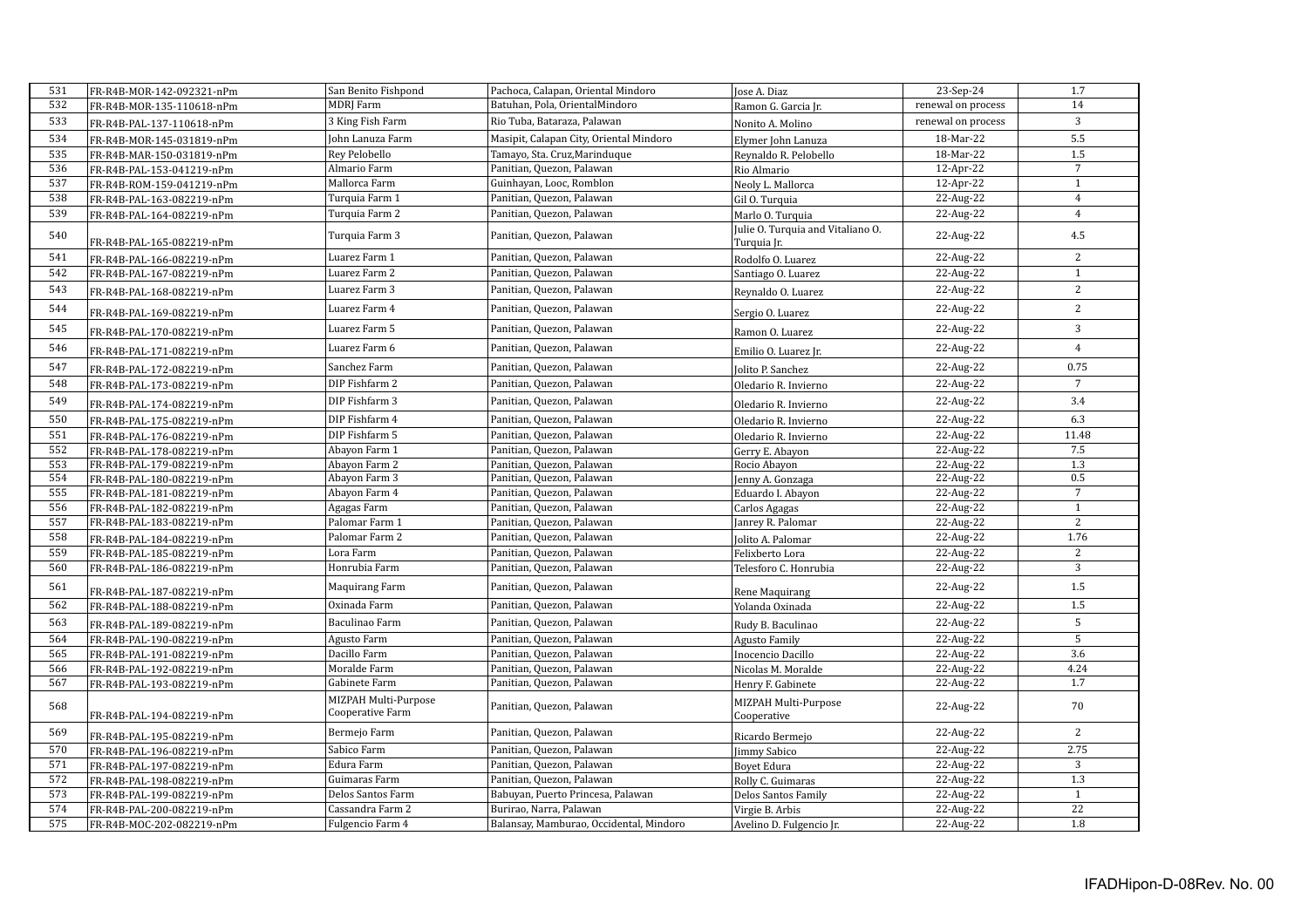| 576 | FR-R4B-MOR-216-061821-nPm | Guevarra Farm                     | Nag-Iba I, Naujan, Oriental Mindoro        | Roberto C. Guevarra     | 18-Jun-24          | 5              |
|-----|---------------------------|-----------------------------------|--------------------------------------------|-------------------------|--------------------|----------------|
| 577 | FR-R4B-MOR-217-061821-nPm | Mañibo Farm 1                     | Nag-Iba I, Naujan, Oriental Mindoro        | Marcos Q. Mañibo        | 18-Jun-24          | 1.5            |
| 578 | FR-R4B-MOR-219-061821-nPm | Franco Farm 1                     | Nag-Iba I, Naujan, Oriental Mindoro        | Adelon M. Franco        | 18-Jun-24          | $\,1\,$        |
| 579 | FR-R4B-MOR-220-110421-nPm | Franco Farm 2                     | Nag-Iba I, Naujan, Oriental Mindoro        | Benjamin Macutong Farm  | 4-Nov-24           | $\mathbf{1}$   |
| 580 | FR-R4B-MOR-221-061821-nPm | Asia Pac Farm 4                   | Nag-Iba I, Naujan, Oriental Mindoro        | Roilan L. Rivera        | 18-Jun-24          | 3.5            |
| 581 | FR-R4B-MOR-237-092321-nPm | Salamanca Farm                    | Gutad, Calapan, Oriental Mindoro           | Edgardo R. Salamanca    | 23-Sep-24          | $\overline{3}$ |
| 582 | FR-R4B-MOR-242-102721-nPm | Ducusin Farm                      | Emely M. Ducusin                           | Rodrigo Macabudbud      | 27-Oct-24          | 0.6            |
| 583 | FR-R4B-MOR-244-102721-nPm | Sarabia Farm 2                    | Nag-Iba I, Naujan, Oriental Mindoro        | Joselito S. Sarabia     | 27-Oct-24          | $\overline{4}$ |
| 584 | FR-R4B-MOR-246-102721-nPm | Malapote Farm 2                   | Nag-Iba I, Naujan, Oriental Mindoro        | Ruel M. Malapote        | 27-Oct-24          | 6.4            |
| 585 | FR-R4B-MOR-247-102721-nPm | Mendoza Farm                      | Nag-Iba I, Naujan, Oriental Mindoro        | Ruel M. Malapote        | 27-Oct-24          | 5              |
| 586 | FR-R4B-MOR-248-102721-nPm | Sison Farm                        | San Jose, Roxas, Oriental Mindoro          | <b>Evangeline Sison</b> | 27-Oct-24          | 25             |
| 587 | FR-R4B-MOR-249-102721-nPm | <b>Macutong Farm</b>              | Nag-Iba I, Naujan, Oriental Mindoro        | Cesar N. Macutong       | 27-Oct-24          | 0.25           |
| 588 | FR-R4B-MOR-250-110421-nPm | Malacas Farm                      | Nag-Iba I, Naujan, Oriental Mindoro        | Emmanuel A. Malacas     | 4-Nov-24           | 3              |
| 589 | FR-R4B-MOR-251-110421-nPm | Felicisima Macutong Farm          | Nag-Iba I, Naujan, Oriental Mindoro        | Felicisima Macutong     | 4-Nov-24           | $\overline{4}$ |
| 590 | FR-R4B-MOR-252-110421-nPm | Pertez Farm                       | Nag-Iba I, Naujan, Oriental Mindoro        | Teresita O. Pertez      | 4-Nov-24           | 6              |
| 591 | FR-R4B-MOR-253-110421-nPm | Magadia Farm                      | Nag-Iba I, Naujan, Oriental Mindoro        | Magadia Family          | 4-Nov-24           | 3              |
| 592 | FR-R4B-MOR-254-110421-nPm | Calixto Atienza Farm              | Nag-iba II, Calapan City, Oriental Mindoro | Calixto C. Atienza      | 4-Nov-24           | $\overline{4}$ |
| 593 | FR-R4B-MOR-255-110421-nPm | Paras Farm                        | Nag-iba II, Calapan City, Oriental Mindoro | Robert Paras            | 4-Nov-24           | 1.25           |
| 594 | FR-R4B-MOR-256-110421-nPm | Baes Farm                         | Nag-iba II, Calapan City, Oriental Mindoro | Esperanza R. Baes       | 4-Nov-24           | $\overline{4}$ |
| 595 | FR-R4B-MOR-257-110421-nPm | Avendaño Farm                     | Navotas, Calapan City, Oriental Mindoro    | Ramil S.J. Avendaño     | 4-Nov-24           | 10             |
| 596 | FR-R4B-MOR-261-120321-nPm | Asia Farm Pac 6                   | Nag-Iba I, Naujan, Oriental Mindoro        | Allan T. Magsino        | 3-Dec-24           | $\mathbf{1}$   |
|     |                           |                                   | REGION V (69 farms, 792.251 hectares)      |                         |                    |                |
|     |                           |                                   |                                            |                         |                    |                |
| 597 | FR-R5-Sor-001-070919-nPm  | <b>BANARP</b> and Company Limited | Capuy, Sorsogon City, Sorsogon             | Bienvenido Villarroya   | $9$ -Jul-22        | 24.8325        |
| 598 | FR-R5-Cas-002-112614-nPm  | Myjola Farm                       | Buenasuerte, Ragay, Camarines Sur          | Myrna E. Mendoza        | renewal on process | 5              |
| 599 | FR-R5-Cas-003-112614-nPm  | Jarabejo Seafoods Farm            | Brgy. Cale, Ragay, Camarines Sur           | Santiago Jarabejo       | renewal on process | 4.6            |
| 600 | FR-R5-Cas-004-112614-nPm  | R.E.F. Aqua Farm                  | Magais-I, Del Gallego, Camarines Sur       | Rene Berjamin           | renewal on process | 15             |
| 601 | FR-R5-Cas-005-112614-nPm  | Mendoza Farm                      | Mananao, Tinambac, Camarines Sur           | Tato Mendoza            | renewal on process | 12             |
| 602 | FR-R5-Car-006-112814-nPm  | Farm I                            | Balatasan, Calabanga, Camarines Sur        | Agosto Bonito           | renewal on process | 30             |
| 603 | FR-R5-Cas-007-120314-nPm  | Raña Farm                         | Brgy. Cale, Ragay, Camarines Sur           | Marilyn Raña            | renewal on process | $\overline{7}$ |
| 604 | FR-R5-Cas-008-120314-nPm  | Renet Aqua Farm                   | Mamalao, Ragay, Camarines Sur              | Rene Posingan           | renewal on process | 3              |
| 605 | FR-R5-Cas-009-120314-nPm  | Farm II                           | San Rafael, Ragay, Camarines Sur           | Agosto Bonito           | renewal on process | 1.5            |
| 606 | FR-R5-Cas-010-020821-nPm  | Yolly & Edgar Crab and Prawn      | Brgy. Cale, Ragay, Camarines Sur           | Yolanda Celis           | 8-Feb-24           | 10             |
| 607 | FR-R5-Cas-012-121714-nPm  | Samson Farm                       | Brgy. Apale, Ragay, Camarines Sur          | <b>Jendra Samson</b>    | renewal on process | 3.2            |
| 608 | FR-R5-Cas-013-060415-nPm  |                                   | Tinambac, Camarines Sur                    | Rodrigo Delfino         | renewal on process | 12.75          |
| 609 | FR-R5-Sor-014-091615-nPm  |                                   | Cabid-an, Sorsogon                         | BFAR5-SDFFN             | renewal on process | $\overline{7}$ |
| 610 | FR-R5-Cat-015-032919-nPm  | Jesus Ceballo Farm                | Taopon, Panganiban, Catanduanes            | Jesus Ceballo           | 29-Mar-22          | 2.7            |
| 611 | FR-R5-Cat-016-032919-nPm  | Roberto Taopo Farm                | Alinawan, Panganiban, Catanduanes          | Roberto Taopo           | 29-Mar-22          | 15.9           |
| 612 | FR-R5-Cat-017-032919-nPm  | <b>PDFFN</b>                      | Panganiban, Catanduanes                    | LGU Panganiban-PDFFN    | 29-Mar-22          | 3              |
| 613 | FR-R5-Cat-018-102715-nPm  |                                   | Taopon, Panganiban, Catanduanes            | Eli Peña                | renewal on process | 21             |
| 614 | FR-R5-Can-019-031016-nPm  |                                   | Jose Panganiban, Camarines Norte           | Tita Imperial           | renewal on process | 21             |
| 615 | FR-R5-Cat-020-102815-nPm  |                                   | Bagamanoc, Catanduanes                     | LGU Demo Farm           | renewal on process | 6              |
| 616 |                           |                                   |                                            |                         |                    |                |
|     | FR-R5-Cat-021-102915-nPm  |                                   | Viga, Catanduanes                          | <b>Gaspar Tutanes</b>   | renewal on process | $\overline{9}$ |
| 617 | FR-R5-Mas-022-102616-nPm  |                                   | Talisay, Milagros, Masbate                 | George B. Espinas       | renewal on process | $\overline{3}$ |
| 618 | FR-R5-Cat-023-102716-nPm  |                                   | Brgy. Alas, Mandaon, Masbate               | Helen Tacuyan           | renewal on process | 40             |
| 619 | FR-R5-Cat-024-082416-nPm  |                                   | Brgy. Luyong Catungan, Mobo, Masbate       | Aida del Fabro          | renewal on process | 21             |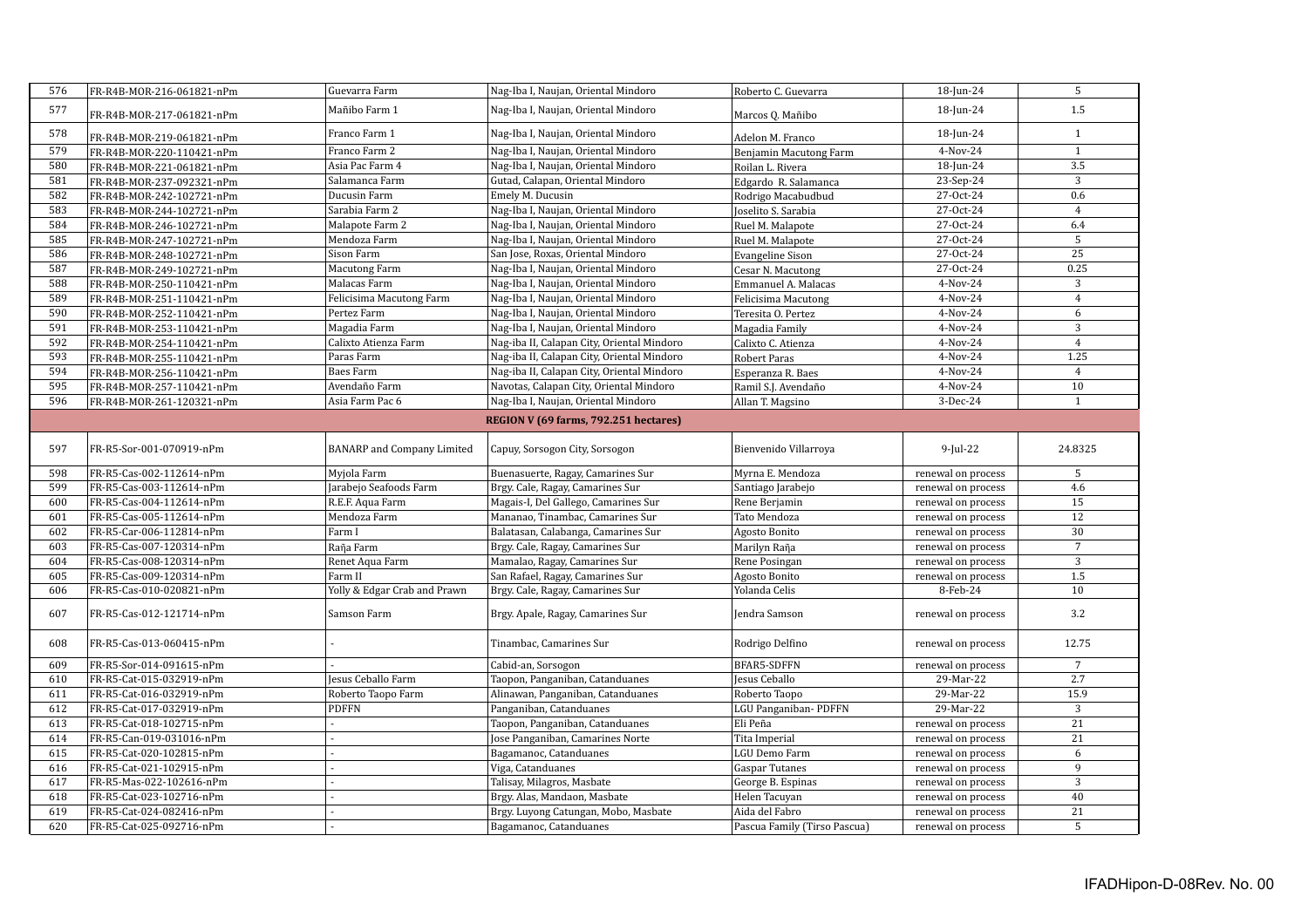|            | 17<br>FR-R5-Cat-026-120716-nPm<br>Balawing, Aroroy, Masbate<br>Arnel Asuncion<br>621<br>renewal on process |                                                                                   |                                                        |                                         |                      |                      |  |  |
|------------|------------------------------------------------------------------------------------------------------------|-----------------------------------------------------------------------------------|--------------------------------------------------------|-----------------------------------------|----------------------|----------------------|--|--|
| 622        | FR-R5-Cat-027-102516-nPm                                                                                   |                                                                                   | Calasuche, Milagros, Masbate                           | <b>Lister Briones</b>                   | renewal on process   | 20                   |  |  |
| 623        | FR-R5-Cat-028-113016-nPm                                                                                   |                                                                                   | Calasuche, Milagros, Masbate                           | Walter Irenea                           | renewal on process   | $\overline{4}$       |  |  |
|            |                                                                                                            |                                                                                   |                                                        |                                         |                      |                      |  |  |
| 624        | FR-R5-Cat-029-110916-nPm                                                                                   |                                                                                   | Brgy. Ulag, Prieto Diaz, Sorsogon                      | Mila Marasigan                          | renewal on process   | 25<br>$\overline{7}$ |  |  |
| 625        | FR-R5-Cat-030-102516-nPm                                                                                   |                                                                                   | Jamorawon, Milagros, Masbate                           | Alex Espinas                            | renewal on process   |                      |  |  |
| 626        | FR-R5-Cat-031-102516-nPm                                                                                   |                                                                                   | Brgy. Jamorawon, Milagros, Masbate                     | Rhea Dehiza and Mai Hasegawa            | renewal on process   | 20                   |  |  |
| 627        | FR-R5-Cat-032-102516-nPm                                                                                   |                                                                                   | Asid-Asid, Jamorawon, Milagros, Masbate                | Marilyn Asebuque                        | renewal on process   | 3.9                  |  |  |
| 628        | FR-R5-Cat-033-082416-nPm                                                                                   |                                                                                   | Mobo, Masbate                                          | Esteban Aguilar                         | renewal on process   | 8                    |  |  |
| 629        | FR-R5-Cat-034-102516-nPm                                                                                   |                                                                                   | Jamorawon, Milagros, Masbate                           | Evangelina Espinas                      | renewal on process   | $\overline{4}$       |  |  |
| 630        | FR-R5-Cat-035-102516-nPm                                                                                   |                                                                                   | Batalay, Bato, Catanduanes                             | Lope Taopo                              | renewal on process   | 11                   |  |  |
| 631        | FR-R5-Cat-036-082316-nPm                                                                                   |                                                                                   | Panique, Aroroy, Masbate                               | Larry Esquilona                         | renewal on process   | 37                   |  |  |
| 632        | FR-R5-Cas-037-020821-nPm                                                                                   | & J Fishpond                                                                      | Sitio Mamalao, Brgy. Binahan Proper, Ragay, Cam<br>Sur | Josefino Curioso                        | 8-Feb-24             | 13                   |  |  |
| 633        | FR-R5-Cas-038-020821-nPm                                                                                   | Egwaras Farm                                                                      | Binahan Proper, Ragay, Cam Sur                         | Rol Egwaras                             | 8-Feb-24             | 1.5                  |  |  |
| 634        | FR-R5-Cas-039-020821-nPm                                                                                   | Romeo Cedo Farm                                                                   | Mamalao, Binahan Proper, Ragay, Cam Sur                | Romeo Cedo                              | 8-Feb-24             | 6                    |  |  |
| 635        | FR-R5-Can-040-032919-nPm                                                                                   | King Fishers Farm                                                                 | Bolo, Calangcawan Norte, Vinzons, Camarines            | Delfin Sunga, Jr.                       | 28-Mar-22            | 40                   |  |  |
| 636        | FR-R5-Mas-041-032919-nPm                                                                                   | Olivera Farm                                                                      | Alas, Mandaon, Masbate                                 | Nelson Olivera Sr.                      | 28-Mar-22            | 7.1                  |  |  |
| 637        | FR-R5-Mas-042-032919-nPm                                                                                   | Johnny Coja Farm                                                                  | Tagpu, Mandaon, Masbate                                | Johnny Coja                             | 28-Mar-22            | 5.6                  |  |  |
| 638        | FR-R5-Mas-043-032919-nPm                                                                                   | Noel Coja Farm I                                                                  | Nanipsan, Mandaon, Masbate                             | Noel Coja                               | 28-Mar-22            | $\overline{7}$       |  |  |
| 639        | FR-R5-Mas-044-032919-nPm                                                                                   | Kong Fish Farm                                                                    | Nanipsan, Mandaon, Masbate                             | Paquito Kong Jr.                        | 28-Mar-22            | 21                   |  |  |
| 640        | FR-R5-Cat-045-032919-nPm                                                                                   | Tulay Fisheries                                                                   | Quigaray, Bagamanoc, Catanduanes                       | Atty. Salvador Tulay                    | 29-Mar-22            | 29                   |  |  |
| 641        | FR-R5-Sor-046-070919-nPm                                                                                   | <b>BEV</b> and Company Limited                                                    | Tiris, Gubat, Sorsogon                                 | Bienvenido Villarroya                   | $9$ -Jul-22          | 87.7181              |  |  |
| 642        | FR-R5-Sor-047-070919-nPm                                                                                   | Fatima Chua Farm                                                                  | Maningkay de Oro, Prieto Diaz, Sorsogon                | Fatima Chua                             | $9$ -Jul-22          | 13                   |  |  |
| 643        | FR-R5-Sor-048-070919-nPm                                                                                   | Ignacio Jao Tayag Farm                                                            | Bacalon, Magallanes, Sorsogon                          | Ignacio Jao Tayag                       | $9$ -Jul-22          | 10                   |  |  |
| 644        | FR-R5-Sor-049-020821-nPm                                                                                   | Leticia Mella Homo                                                                | Caditaan, Magallanes, Sorsogon                         | Leticia Mella Homo                      | 8-Feb-24             | 4.2                  |  |  |
| 645        | FR-R5-Sor-050-020821-nPm                                                                                   | Erlinda Mella Farm                                                                | Caditaan, Magallanes, Sorsogon                         | Erlinda Mella                           | 8-Feb-24             | $5\overline{)}$      |  |  |
| 646        | FR-R5-Cas-051-020821-nPm                                                                                   | Avelino Encinares Farm                                                            | Binahan, Ragay, Cam Sur                                | Avelino Encinares Farm                  | 8-Feb-24             | 3                    |  |  |
| 647        | FR-R5-Sor-052-020821-nPm                                                                                   | Helen Lee Alcala                                                                  | Aguada Sur, Magallanes, Sorsogon                       | Helen Lee Alcala                        | 8-Feb-24             | 16                   |  |  |
|            |                                                                                                            |                                                                                   |                                                        | Analiza Mella Losabio/ Riza Mella       |                      |                      |  |  |
| 648<br>649 | FR-R5-Sor-053-020821-nPm                                                                                   | Analiza Mella Losabio/ Riza Mella   Caditaan, Magallanes, Sorsogon<br>Mañago Farm |                                                        | Mañago                                  | 8-Feb-24<br>8-Feb-24 | $\sqrt{5}$<br>5      |  |  |
|            | FR-R5-Sor-054-020821-nPm                                                                                   | Gloria Mella Labrador                                                             | Caditaan, Magallanes, Sorsogon                         | Gloria Mella Labrador                   |                      |                      |  |  |
| 650        | FR-R5-Sor-055-020821-nPm                                                                                   | Campillos Farm                                                                    | Buenavista, Castilla, Sorsogon                         | Florencio Campillos/ Elmer<br>Camnillos | 8-Feb-24             | $\overline{4}$       |  |  |
| 651        | FR-R5-Sor-056-020821-nPm                                                                                   | Tomas Latagan Farm                                                                | Buenavista, Castilla, Sorsogon                         | Tomas Latagan                           | 8-Feb-24             | 5                    |  |  |
| 652        | FR-R5-Sor-057-020821-nPm                                                                                   | Alvin Navas                                                                       | Buenavista, Castilla, Sorsogon                         | Alvin Navas                             | 8-Feb-24             | 6                    |  |  |
| 653        | FR-R5-Sor-058-020821-nPm                                                                                   | Benito Navas III                                                                  | Buenavista, Castilla, Sorsogon                         | <b>Benito Navas III</b>                 | 8-Feb-24             | 2                    |  |  |
| 654        | FR-R5-Sor-059-020821-nPm                                                                                   | Norma Mancera                                                                     | Buenavista, Castilla, Sorsogon                         | Norma Mancera                           | 8-Feb-24             | 5                    |  |  |
| 655        | FR-R5-Sor-060-020821-nPm                                                                                   | Ernesto Ibana Farm                                                                | Buenavista, Castilla, Sorsogon                         | Ernesto Ibana Jr.                       | 8-Feb-24             | $\overline{2}$       |  |  |
| 656        | FR-R5-Sor-061-020821-nPm                                                                                   | Claridad Lumbao Farm                                                              | Purok Paraiso, Buenavista, Castilla, Sorsogon          | Claridad Lumbao                         | 8-Feb-24             | 5                    |  |  |
| 657        | FR-R5-Sor-062-020821-nPm                                                                                   | Victoria Bello Farm                                                               | Buenavista, Castilla, Sorsogon                         | Victoria Bello Farm                     | 8-Feb-24             | 15                   |  |  |
| 658        | FR-R5-Cas-063-020821-nPm                                                                                   | Trinidad Ronquillo Farm                                                           | Binahan, Ragay, Cam Sur                                | Trinidad Ronquillo                      | 8-Feb-24             | 2.5                  |  |  |
| 659        | FR-R5-Cas-064-020821-nPm                                                                                   | Bonto's Farm                                                                      | Binahan Proper, Ragay, Cam Sur                         | Honeylyn Fernando                       | 8-Feb-24             | 8                    |  |  |
| 660        | FR-R5-Cas-065-020821-nPm                                                                                   | Simeon Gremio Farm                                                                | Binahan, Ragay, Cam Sur                                | Simeon Gremio                           | 8-Feb-24             | $\overline{4}$       |  |  |
| 661        | FR-R5-Cas-066-020821-nPm                                                                                   | Alberto Año                                                                       | Binahan, Ragay, Cam Sur                                | Alberto Año                             | 8-Feb-24             | $\mathbf{1}$         |  |  |
| 662        | FR-R5-Cas-067-020821-nPm                                                                                   | Violeta de Jesus Farm                                                             | Brgy. Cale, Ragay, Camarines Sur                       | Violeta de Jesus                        | 8-Feb-24             | 8                    |  |  |
| 663        | FR-R5-Cas-068-020821-nPm                                                                                   | Hazel Año Farm                                                                    | Brgy. Cale, Ragay, Camarines Sur                       | Hazel Año                               | 8-Feb-24             | 1.5                  |  |  |
| 664        | FR-R5-Cas-069-020821-nPm                                                                                   | Edwin Genio Farm                                                                  | Brgy. Cale, Ragay, Camarines Sur                       | Edwin Genio                             | 8-Feb-24             | 0.75                 |  |  |
| 665        | FR-R5-Sor-070-020821-nPm                                                                                   | Edna Marañas                                                                      | Buenavista, Castilla, Sorsogon                         | Edna Marañas                            | 8-Feb-24             | 3                    |  |  |
|            |                                                                                                            |                                                                                   | <b>REGION VI (0)</b>                                   |                                         |                      |                      |  |  |
|            |                                                                                                            |                                                                                   | REGION VII (4 Farms, 145.34 hectares)                  |                                         |                      |                      |  |  |
|            |                                                                                                            |                                                                                   |                                                        |                                         |                      |                      |  |  |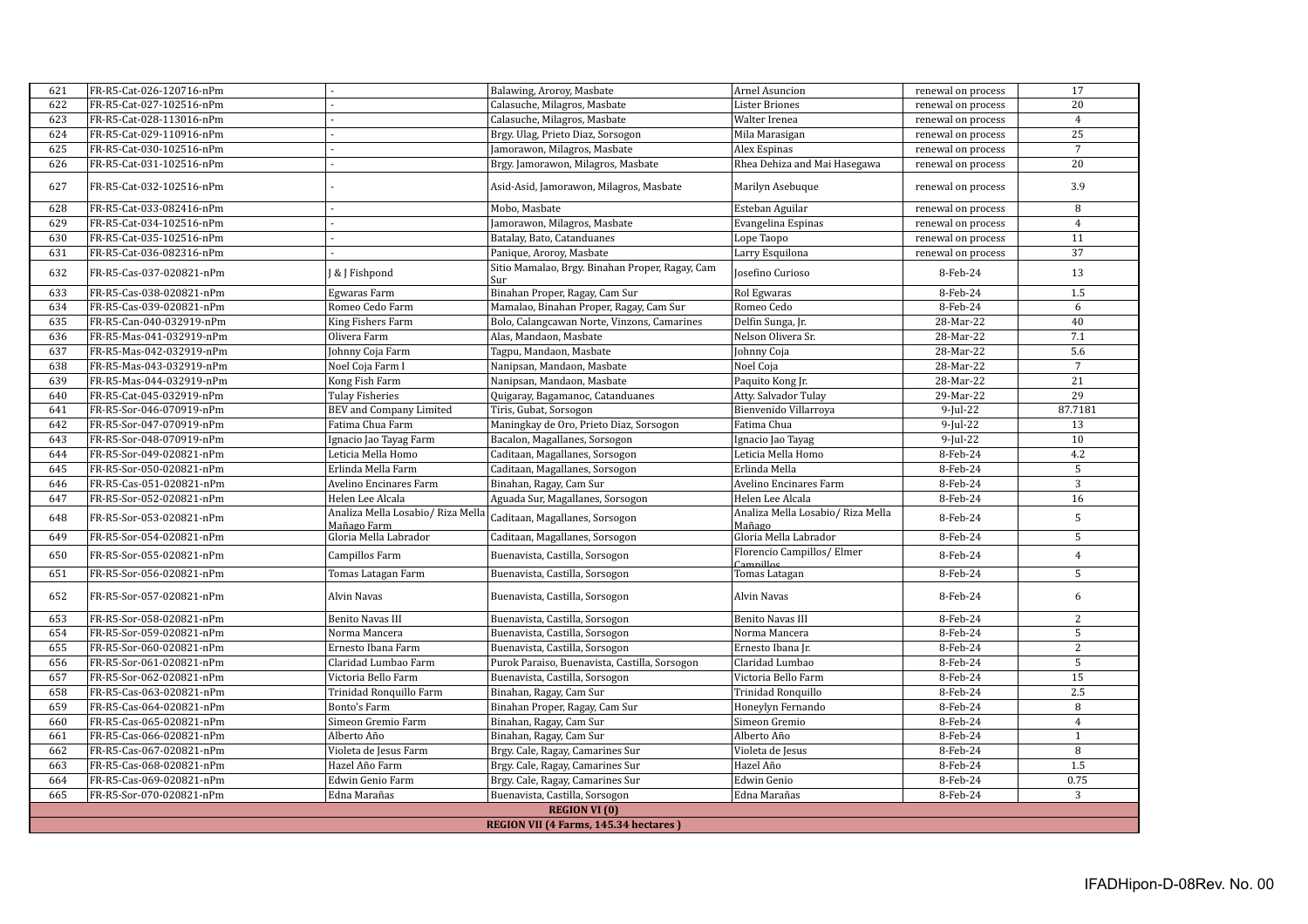| 666 | FR-R7-BOH-001-030819-Pm   | Marcela Farms, Incorporated | Tultugan, Calape, Bohol                           | Marlito C. Uy                    | 8-Mar-22           | 38.454          |
|-----|---------------------------|-----------------------------|---------------------------------------------------|----------------------------------|--------------------|-----------------|
| 667 |                           |                             |                                                   |                                  |                    |                 |
|     | FR-R7-BOH-002-030819-Pm   | Marcela Farms, Incorporated | San Isidro, Calape, Bohol                         | Marlito C. Uy                    | 8-Mar-22           | 68.1996         |
| 668 |                           |                             |                                                   |                                  |                    |                 |
|     | FR-R7-BOH-003-030819-Pm   | Marcela Farms, Incorporated | Lincod, Maribojoc, Bohol                          | Marlito C. Uy                    | 8-Mar-22           | 34.4827         |
| 669 |                           |                             |                                                   |                                  |                    |                 |
|     | FR-R7-NEG-004-051619-Pm   | De Oro Resources            | Pondol, Amlan, Negros Oriental                    | Louie Libarios                   | 16-May-22          | 4.2             |
|     |                           |                             | REGION VIII (19 farms, 129.8 hectares)            |                                  |                    |                 |
| 670 | FR-R8-LEY-002-121814-nPm  | Kaytrix Agri-Aqua Farm      | Brgy. Parina, Carigara, Leyte                     | Sergio Apostol                   | renewal on process | 12              |
| 671 | FR-R8-LEY-003-121814-nPm  | Kaytrix Agri-Aqua Farm      | Brgy. Minuswang Barugo, Leyte                     | Sergio Apostol                   | renewal on process | $\overline{32}$ |
| 672 | FR-R8-LEY-004-121814-nPm  | Triple N Farm               | Brgy. Balugohay-Norte, Carigara, Leyte            | <b>Arnulfo Briones</b>           | renewal on process | $\overline{2}$  |
| 673 | FR-R8-LEY-005-121814-nPm  | Triple N Farm               | Brgy. Canomantag, Barugo, Leyte                   | <b>Arnulfo Briones</b>           | renewal on process | 2               |
| 674 | FR-R8-LEY-006121814-nPm   | Malate Farm                 | Brgy. Parina, Carigara, Leyte                     | Ignacio Malate                   | renewal on process | 1.5             |
| 675 | FR-R8-LEY-007-121914-nPm  |                             | Brgy. Elizabeth, Leyte, Leyte                     | Materno Obaob                    | renewal on process | 10              |
| 676 | FR-R8-LEY-008-121914-nPm  |                             | Brgy. Calaguise, Leyte, Leyte                     | Materno Obaob                    | renewal on process | 10              |
| 677 | FR-R8-LEY-009-1219145-nPm |                             | Brgy. Elizabeth, Leyte, Leyte                     | Elvira Mesia                     | renewal on process | $\sqrt{3}$      |
| 678 | FR-R8-LEY-0010-121914-nPm |                             | Brgy. Elizabeth, Leyte, Leyte                     | Editha Urbano                    | renewal on process | 3.5             |
| 679 | FR-R8-LEY-0011121914-nPm  |                             | Brgy. Calaguise, Leyte, Leyte                     | Loreta Gabisay                   | renewal on process | $0.8\,$         |
| 680 | FR-R8-LEY-0012-121914-nPm |                             | Brgy. Palid I, Leyte, Leyte                       | Placido Dagandan                 | renewal on process | 2               |
| 681 | FR-R8-LEY-0013-121914-nPm |                             | Brgy. Macupa, Leyte, Leyte                        | <b>Boboy Bermudez</b>            | renewal on process | 5               |
| 682 | FR-R8-LEY-0014-121914-nPm |                             | Brgy. Jamorawon, Leyte, Leyte                     | Franklin Bermudez                | renewal on process | 5               |
| 683 | FR-R8-LEY-0015-121914-nPm |                             | Brgy. Macupa, Leyte, Leyte                        | Letecia Gatchalian               | renewal on process | 12              |
| 684 | FR-R8-LEY-0016-121914-nPm |                             | Brgy. Calaguise, Leyte, Leyte                     | Sammy Uy                         | renewal on process | 3.5             |
| 685 | FR-R8-LEY-0017-121914-nPm |                             | Brgy. Elizabeth, Leyte, Leyte                     | Atibola Rosie                    | renewal on process | 3.5             |
| 686 | FR-R8-LEY-0018-090517-nPm |                             | Brgy. Calaguise, Leyte, Leyte                     | Lorenzo Baltonado                | renewal on process | 11              |
| 687 | FR-R8-LEY-0019-100417-nPm |                             | Brgy. Tigbawan, Leyte, Leyte                      | Eduardo O. Cabarte               | renewal on process | 9               |
| 688 | FR-R8-LEY-0020-102417-nPm |                             | Sitio Bagacay, Brgy. Calaguise, Leyte, Leyte      | Arturo C. Arpon                  | renewal on process | 2               |
|     |                           |                             | REGION IX (39 farms, 799.3 hectares)              |                                  |                    |                 |
| 689 | FR-R9-ZAM-003-082014-nPm  |                             | Licomo, Zamboanga City                            | Eduardo B. Caloyloy              | renewal on process | 21              |
| 690 | FR-R9-ZAM-004-082014-nPm  |                             | Licomo, Zamboanga City                            | Felicito Deala, Jr.              | renewal on process | 15              |
| 691 | FR-R9-ZAM-005-082014-nPm  |                             | Logpond Vitali, Zamboanga City                    | Manuel Dalipe, Sr.               | renewal on process | 30              |
| 692 | FR-R9-NTE-006-090214-nPm  |                             | Baylimango, Dapitan City Zamboanga del Norte      | Dennis Tan                       | renewal on process | 12              |
| 693 | FR-R9-NTE-008-090414-nPm  |                             | Maria Cristina, Dapitan City, Zamboanga del Norte | Antonio C. Aragones              | renewal on process | 3.9             |
| 694 | FR-R9-SBY-009-090414-nPm  |                             | Sta. Cruz, Kabasalan, Zamboanga Sibugay           | Nestor P. Chiong                 | renewal on process | $\overline{17}$ |
| 695 | FR-R9-SBY-010-091614-nPm  |                             | Sta. Cruz, Kabasalan, Zamboanga Sibugay           | Freddie I. Chu                   | renewal on process | 50              |
| 696 | FR-R9-SBY-011-091814-nPm  |                             | Monching Siay, Zamboanga Sibugay                  | Tranquilino P. Timusan           | renewal on process | 30              |
| 697 | FR-R9-SBY-012-091814-nPm  |                             | Sta. Cruz, Kabasalan, Zamboanga Sibugay           | <b>AYC</b> Corporation           | renewal on process | 75              |
| 698 | FR-R9-SBY-013-091914-nPm  |                             | Sta. Cruz, Kabasalan, Zamboanga Sibugay           | George C. Cainglet               | renewal on process | $\overline{9}$  |
| 699 | FR-R9-SBY-014-091914-nPm  |                             | Sanito, Ipil, Zamboanga Sibugay                   | Ipil Brackishwater Demonstration | renewal on process | 16              |
| 700 | FR-R9-SUR-015-100714-nPm  |                             | Balas, Aurora, Zamboanga Del Sur                  | DJM Farm                         | renewal on process | 48              |
| 701 | FR-R9-SUR-016-100714-nPm  |                             | Lower Bayao, Tukuran, Zamboanga Del Sur           | Southern Philippines Agro-Marine | renewal on process | 8               |
| 702 | FR-R9-SUR-017-100714-nPm  |                             | Anonang, Aurora, Zamboanga Del Sur                | Dr. Erwin Cortes Farm            | renewal on process | 4.5             |
| 703 | FR-R9-NTE-018-102114-nPm  |                             | Dao, Dapitan City, Zamboanga del Norte            | Abraham Alota                    | renewal on process | 16              |
| 704 | FR-R9-NTE-019-102114-nPm  |                             | Antipolo, Dapitan City, Zamboanga del Norte       | George Realiza                   | renewal on process | 14              |
| 705 | FR-R9-NTE-020-102314-nPm  |                             | Antipolo, Dapitan City, Zamboanga del Norte       | Romeo Jalosjos                   | renewal on process | 17              |
| 706 | FR-R9-SBY-021-110414-nPm  |                             | Pangi, Ipil, Zamboanga Sibugay                    | Vicente M. Gonzales, Sr.         | renewal on process | $\overline{5}$  |
| 707 | FR-R9-SBY-022-110414-nPm  |                             | Pangi, Ipil, Zamboanga Sibugay                    | Ramon M. Gonzales                | renewal on process | 12              |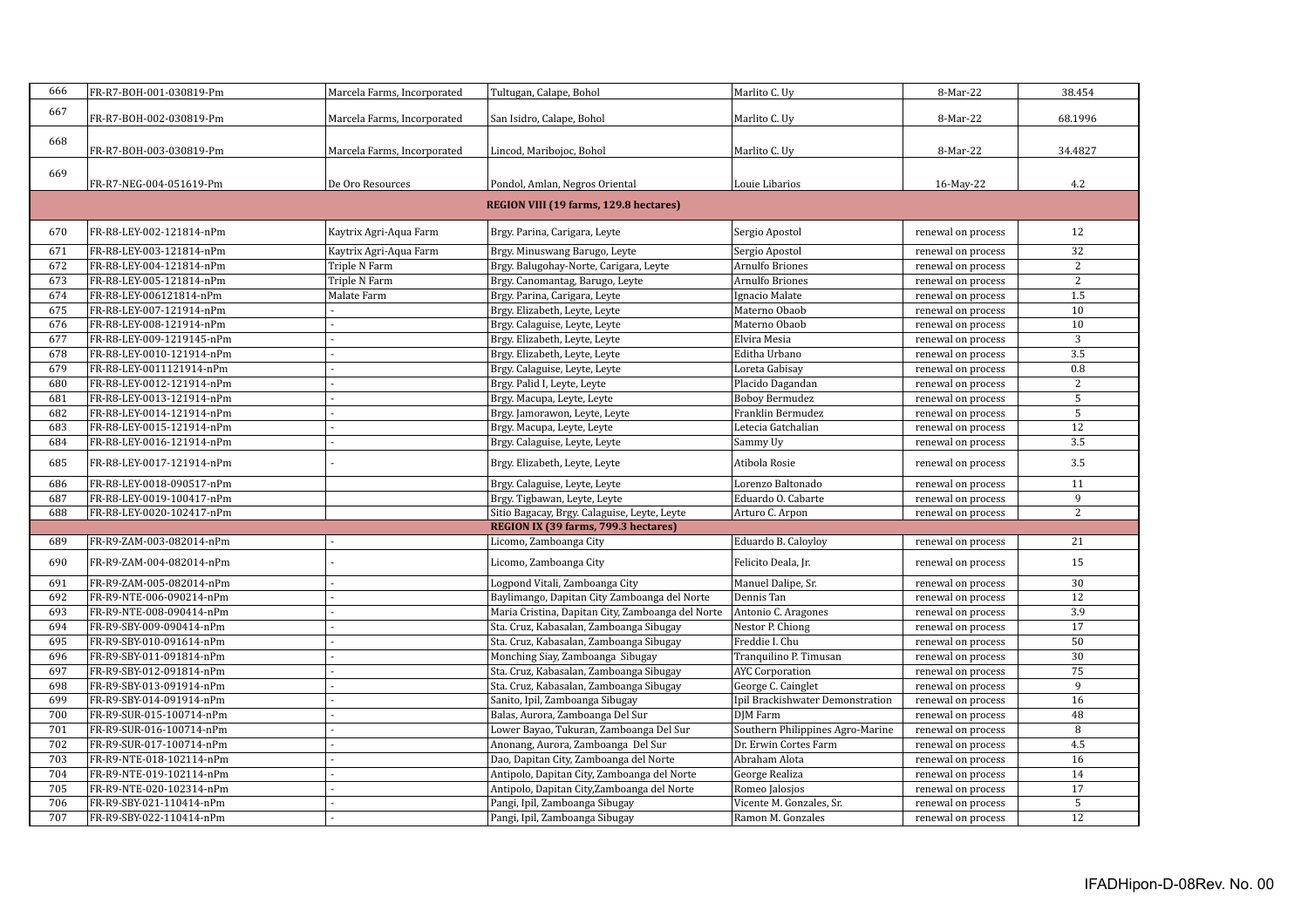| 708 | FR-R9-ZAM-023-111814-nPm             |                             | Logpond Tictapul, Zamboanga City             | Segundino R. Gregorio             | renewal on process | 100              |
|-----|--------------------------------------|-----------------------------|----------------------------------------------|-----------------------------------|--------------------|------------------|
| 709 | FR-R9-ZAM-024-111814-nPm             |                             | Logpond, Vitali, Zamboanga City              | Merlyn L. Junsay Farm             | renewal on process | 16               |
| 710 | FR-R9-ZAM-025-111914-nPm             |                             | Mangusu, Vitali, Zamboanga City              | Rexie A. Ubay Farm                | renewal on process | $\overline{10}$  |
| 711 | FR-R9-NTE-026-111214-nPm             |                             | Banonong, Dapitan City, Zamboanga del Norte  | Nerva R. Adasa Farm               | renewal on process | 17               |
| 712 | FR-R9-ZAM-027-112014-nPm             |                             | Tamaraan, Mangusu, Zamboanga City            | Randy R. Yosores Farm             | renewal on process | 31               |
| 713 | FR-R9-ZAM-028-112014-nPm             |                             | Logpond, Tictapul, Zamboanga City            | Russel F. Torres Farm             | renewal on process | 14.4             |
| 714 | FR-R9-SBY-029-120214-nPm             |                             | Calapan, Kabasalan, Zamboanga Sibugay        | Noel L. Capitania                 | renewal on process | 5.5              |
| 715 | FR-R9-SUR-030-121014-nPm             |                             | Upper Bayao, Tukuran, Zamboanga Del Sur      | Engr. Edgar Parales               | renewal on process | $\overline{5}$   |
| 716 | FR-R9-SUR-031-091917-nPm             | Elena Bacus Farm            | Pagadian City, Zamboanga del Sur             | Elena Bacus                       | renewal on process | 1.2              |
| 717 | FR-R9-SUR-032-092017-nPm             | Romeo V. Esteves Farm       | Kawit, Pagadian City, Zambo. Sur             | Romeo V. Esteves                  | renewal on process | 5                |
| 718 | FR-R9-SUR-033-092117-nPm             | STV Farm                    | Picanan, Kumalarang, Zamboanga del Sur       | Victor S. Tan                     | renewal on process | 15               |
| 719 | FR-R9-SUR-034-092117-nPm             | Reynaldo Dormitorio Farm    | Picanan, Kumalarang, Zamboanga del Sur       | Reynaldo Dormitorio               | renewal on process | 9                |
| 720 | FR-R9-SUR-035-092117-nPm             | Quirino Gonzaga Farm        | Sitio Dacon, Picanan, Kumalarang, ZDS        | Quirino Gonzaga                   | renewal on process | 30               |
| 721 | FR-R9-ZAM-036-100317-nPm             | Joseph Sebastian Farm       | Logpond, Tictapul, Zamboanga City            | Joseph Sebastian                  | renewal on process | 12               |
| 722 | FR-R9-ZAM-037-100517-nPm             | RND Farm                    | Sitio Punta Tamaraan, Zamboanga City         | Robinson U. Pagsuguiron           | renewal on process | 14               |
| 723 | FR-R9-ZAM-038-100517-nPm             | Dagupan Farm                | Tamaraan, Vitali, Zamboanga City             | Zacarias E. Dagupan, Jr.          | renewal on process | 8.8              |
| 724 | FR-R9-039-042318-nPm                 | Sulla Farm                  | Tictapul, Vitali, Zamboanga City             | Erlie Sulla                       | renewal on process | $\overline{8}$   |
| 725 | FR-R9-040-052818-nPm                 | Petines Farm                | Ipil, Zambo. Sibugay                         | Rosalinda Petines                 | renewal on process | $\overline{27}$  |
| 726 | FR-R9-041-053018-nPm                 | Fulgueras Farm              | Siay, Zambo. Sibugay                         | Jovito Fulgueras                  | renewal on process | $7\phantom{.0}$  |
| 727 | FR-R9-042-062518-nPm                 | Quisumbing Farm             | Kumalarang, Zambo. Del sur                   | Rey Quisumbing                    | renewal on process | 60               |
|     |                                      |                             | REGION X (224 farms, 1,580.2 has)            |                                   |                    |                  |
| 728 | FR-R10-LDN-003-012815-nPm-RNW-052818 | San Diego Fishery Ent. Inc. | Margos, Kapatagan, Lanao del Norte           | Mario Luis L. San Diego           | renewal on process | 635              |
| 729 | FR-R10-LDN-006-012915-nPm-RNW-020719 | Labuga Farm                 | Pacita, Lala, Lanao del Norte                | Diego Labuga Jr.                  | 7-Feb-22           | 0.25             |
| 730 | FR-R10-LDN-008-020315-nPm-RNW-020719 | Apdua's Farm                | Matampay Ilaya, Lala, Lanao del Norte        | Pompeya A. Villareal              | 7-Feb-22           | 2.7              |
| 731 | FR-R10-LDN-009-020315-nPm-RNW-040119 | Dionsay Farm                | Matampay Ilaya, Lala, Lanao del Norte        | Victoria B. Dionsay               | $1-Apr-22$         | 3                |
| 732 | FR-R10-LDN-010-020415-nPm-RNW-020719 | Tabalbag Farm               | Darumawang Bucana, Lala, Lanao del Norte     | Tarcelo Tabalbag                  | 7-Feb-22           | 20               |
| 733 | FR-R10-LDN-011-020415-nPm-RNW-020719 | Longcob Farm                | Abaga, Lala, Lanao del Norte                 | Reynino Longcob                   | 7-Feb-22           | 12               |
| 734 | FR-R10-LDN-012-020415-nPm-RNW-072418 | Aquarius Farm               | Tuna-an, Lala, Lanao del Norte               | Francsico C. Bihod                | renewal on process | 0.7              |
| 735 | FR-R10-LDN-013-020415-nPm-RNW-072418 | Rosalijos Farm              | Tuna-an, Lala, Lanao del Norte               | Lito Rosalijos                    | renewal on process | 0.5              |
| 736 | FR-R10-LDN-014-020515-nPm-RNW-072418 | Sabas Gasataya Farm         | Tuna-an, Lala, Lanao del Norte               | Sabas B. Gasataya Jr.             | renewal on process | 6.5              |
| 737 | FR-R10-LDN-015-020515-nPm-RNW-072418 | Raul Gasataya Farm          | Tuna-an, Lala, Lanao del Norte               | Raul B. Gasataya                  | renewal on process | 6                |
| 738 | FR-R10-LDN-016-020515-nPm-RNW-020719 | Henry Gasataya Farm         | Tuna-an, Lala, Lanao del Norte               | Henry B. Gasataya                 | 7-Feb-22           | $\overline{3}$   |
| 739 | FR-R10-LDN-017-020515-nPm-RNW-072418 | Helen Gasataya Farm         | Tuna-an, Lala, Lanao del Norte               | Helen B. Gasataya                 | renewal on process | $\overline{1.5}$ |
| 740 | FR-R10-LDN-018-020515-nPm-RNW-072418 | Cecilia Gasataya Farm       | Tuna-an. Lala. Lanao del Norte               | Cecilia B. Gasataya               | renewal on process | 1.5              |
| 741 | FR-R10-MOC-019-022415-nPm-RNW-072319 | Atay Farm                   | Silanga, Tangub City                         | Rolly Y. Atay                     | 23-Jul-22          | $\mathbf{1}$     |
| 742 | FR-R10-MOC-020-022515-nPm-RNW-072319 | Nestor Kuizon Farm          | Silanga, Tangub City                         | Nestor Kuizon                     | 23-Jul-22          | $\overline{2}$   |
| 743 | FR-R10-MOC-021-022515-nPm-RNW-072319 | Zhakizee Farm               | Silanga, Tangub City                         | Wendell B. Kuizon                 | 23-Jul-22          | $\mathbf{1}$     |
| 744 | FR-R10-MOC-022-022515-nPm-RNW-072319 | Dorimon Farm                | Maloro, Tangub City                          | Candelaria G. Dorimon             | 23-Jul-22          | 1.1              |
| 745 | FR-R10-MOC-023-022515-nPm-RNW-072619 | <b>Fuentes Farm</b>         | P-1 Vanda, Maloro, Tangub City               | Guy U. Fuentes                    | 26-Jul-22          | $\overline{2}$   |
| 746 | FR-R10-MOC-024-022515-nPm-RNW-072319 | Maaba Farm                  | Silanga, Tangub City                         | Junbeth Farm                      | 23-Jul-22          | 2                |
| 747 | FR-R10-MOC-025-022615-nPm-RNW-072619 | Calatrava Farm              | Migcanaway, Tangub City                      | Facundo H. Calatrava              | 26-Jul-22          | 0.75             |
| 748 | FR-R10-MOC-026-022615-nPm-RNW-072319 | Tan Farm                    | San Apolinario, Tangub City                  | Philip A. Tan                     | 23-Jul-22          | 6                |
| 749 | FR-R10-MOC-027-022615-nPm-RNW-072319 | Robert Yu Farm 1            | P-1, Aquino, Tangub City                     | Robert Yu c/o Gregorio Lospo Etac | 23-Jul-22          | 1.9              |
| 750 | FR-R10-MOC-028-022615-nPm-RNW-072319 | Aruelo Farm                 | Panalsalan, Tangub City                      | Apolinario Aruelo                 | 23-Jul-22          | 1.7              |
| 751 | FR-R10-MOC-029-022615-nPm-RNW-072319 | Sumalpong Farm              | Panalsalan, Tangub City                      | Osias R. Sumalpong                | 23-Jul-22          | 0.25             |
| 752 | FR-R10-MOC-030-022615-nPm-RNW-032118 | Cellona Farm                | Sumirap, Tangub City                         | Rene P. Cellona                   | renewal on process | 3.6              |
| 753 | FR-R10-MOC-031-022615-nPm-RNW-032118 | Ong Farm                    | Sumirap, Tangub City                         | Juan Ong                          | renewal on process | 2                |
| 754 | FR-R10-MOC-032-022615-nPm-RNW-072619 | Olmeda Farm                 | Baybay, Bonifacio, Misamis Occidental        | Anne C. Olmeda                    | 26-Jul-22          | 15               |
| 755 | FR-R10-MOC-033-022615-nPm-RNW-072619 | Cordovan Farm               | P-5, Migpange, Bonifacio, Misamis Occidental | Narcisa A. Cordovan               | 26-Jul-22          | 3.8              |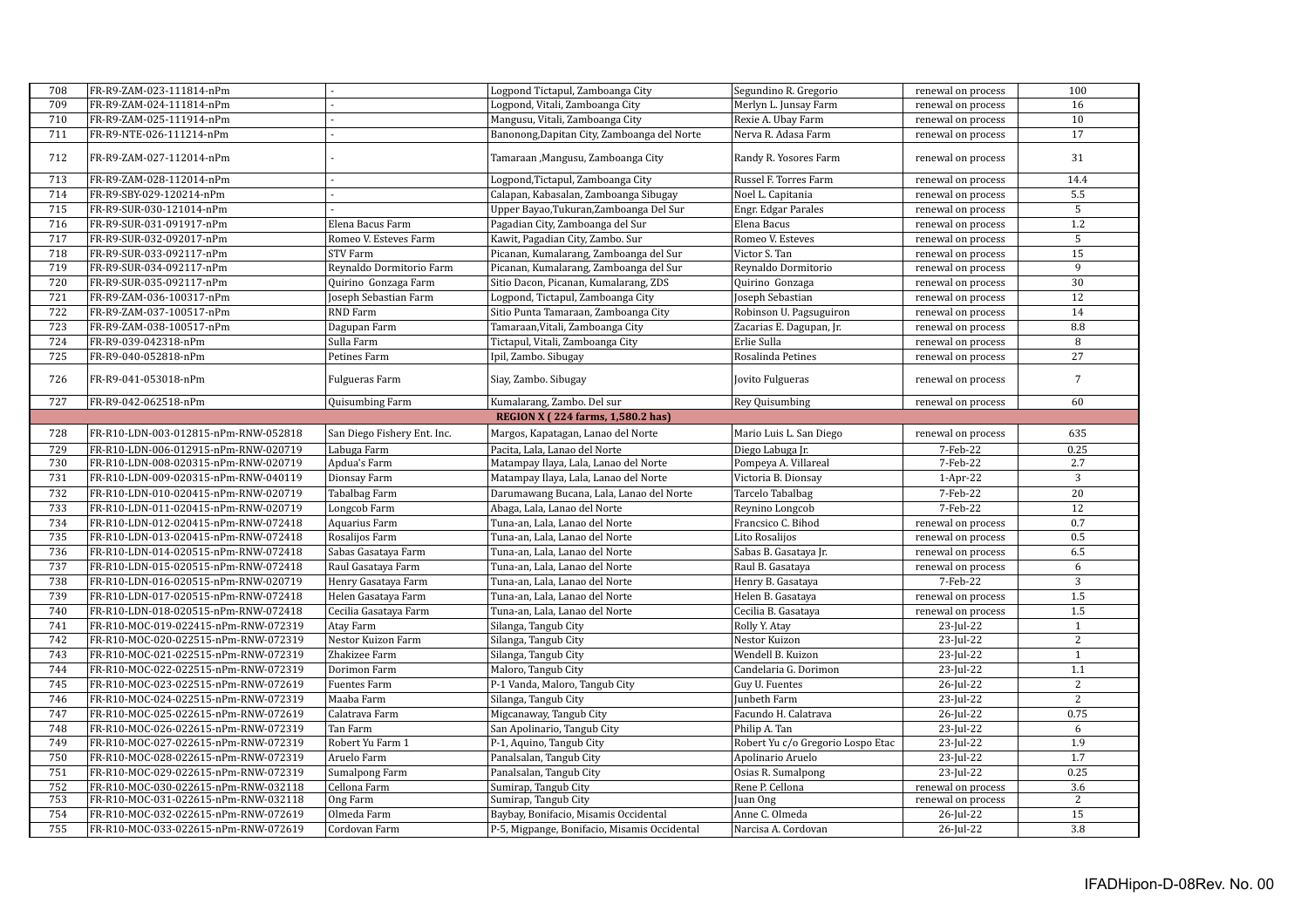| 756 | FR-R10-LDN-035-021915-nPm-RNW-072418 | Maximo Tapdasan Farm                | Margos, Kapatagan, Lanao del Norte           | Maximo Tapdasan            | renewal on process | 3               |
|-----|--------------------------------------|-------------------------------------|----------------------------------------------|----------------------------|--------------------|-----------------|
| 757 | FR-R10-LDN-036-021915-nPm-RNW-072319 | Laureano de la Cruz Farm            | Margos, Kapatagan, Lanao del Norte           | Laureano de la Cruz        | renewal on process | 5               |
| 758 | FR-R10-LDN-037-021915-nPm-RNW-072418 | Eliezer & Visminda Rabosa Farm      | Margos, Kapatagan, Lanao del Norte           | Elvie Rabosa               | renewal on process | $\, 8$          |
| 759 | FR-R10-LDN-038-022015-nPm-RNW-072418 | Rosmar dela Cruz Farm               | Margos, Kapatagan, Lanao del Norte           | Rosmeraldo dela Cruz       | renewal on process | 6               |
| 760 | FR-R10-LDN-039-022015-nPm-RNW-072418 | Ruthie Tapdasan Farm                | Margos, Kapatagan, Lanao del Norte           | Ruthie Tapdasan            | renewal on process | 5               |
| 761 | FR-R10-LDN-040-022015-nPm-RNW-072418 | Rivera Farm                         | Margos, Kapatagan, Lanao del Norte           | Emelito Gida Oral          | renewal on process | $\overline{5}$  |
| 762 | FR-R10-LDN-041-022015-nPm-RNW-072418 | Julito dela Cruz Farm               | Margos, Kapatagan, Lanao del Norte           | Apolonia dela Cruz         | renewal on process | 8               |
| 763 | FR-R10-LDN-042-022015-nPm-RNW-072418 | Franciso dela Cruz Farm             | Margos, Kapatagan, Lanao del Norte           | Francisco dela Cruz        | renewal on process | 10              |
| 764 | FR-R10-LDN-043-022015-nPm-RNW-072418 | Abundio Tapdasan Farm               | Margos, Kapatagan, Lanao del Norte           | Rosalinda C. Tapdasan      | renewal on process | $\overline{2}$  |
| 765 | FR-R10-LDN-044-022415-nPm-RNW-072418 | Felix Aguaviva Sr Farm              | Matampay Bucana, Lala, Lanao del Norte       | Felix Aguaviva             | renewal on process | 0.3             |
| 766 | FR-R10-LDN-045-022415-nPm-RNW-072418 | Sulague Fam                         | Matampay Bucana, Lala, Lanao del Norte       | Fedeliano Catipay (Rentee) | renewal on process | 3               |
| 767 | FR-R10-LDN-046-022415-nPm-RNW-072418 | Feliciana S. Sulague Farm           | Matampay Bucana, Lala, Lanao del Norte       | Nelson D. Reyes (Rentee)   | renewal on process | $\mathbf{1}$    |
| 768 | FR-R10-LDN-047-022515-nPm-RNW-072418 | Matampay Agro Marine Dev't<br>Corn. | Matampay, Bucana, Lala, Lanao del Norte      | Finian James A. Santos     | renewal on process | 60              |
| 769 | FR-R10-LDN-048-022515-nPm-RNW-072418 | Samahang Nayon Farm                 | Matampay Bucana, Lala, Lanao del Norte       | Victor Alquizola           | renewal on process | 22.2            |
| 770 | FR-R10-LDN-049-022515-nPm-RNW-072418 | Pablo Villareal Farm                | Matampay, Bucana, Lala, Lanao del Norte      | Pablo Villareal            | renewal on process | 1.8             |
| 771 | FR-R10-LDN-052-031215-nPm-RNW-072418 | Aguilar Farm                        | Baruy Dacu, Baroy, Lanao del Norte           | Aurora Aguilar             | renewal on process | 3               |
| 772 | FR-R10-LDN-054-031215-nPm-RNW-072418 | Apat Farm                           | Ransang Dawis, Baroy, Lanao del Norte        | <b>Meriam Sinining</b>     | renewal on process | 2               |
| 773 | FR-R10-LDN-056-031315-nPm-RNW-072418 | Taruc Farm                          | Ransang Dawis, Baroy, Lanao del Norte        | Emelia P. Taruc            | renewal on process | 1.6             |
| 774 | FR-R10-MOC-058-031315-nPm-RNW-041719 | Eliaso Farm                         | Migpange, Bonifacio, Misamis Occidental      | Gualberto C. Eliaso        | 17-Apr-22          | $\mathbf{1}$    |
| 775 | FR-R10-MOC-059-031315-nPm-RNW-041719 | Apilan Farm                         | P-2, Migpange, Bonifacio, Misamis Occidental | Jessie Apilan              | 17-Apr-22          | $\mathbf{1}$    |
| 776 | FR-R10-MOC-061-031315-nPm-RNW-032218 | Poblador Farm                       | Pisa-an, Bonifacio, Misamis Occidental       | Phoebe L. Poblador         | renewal on process | $\overline{4}$  |
| 777 | FR-R10-MOC-062-031315-nPm-RNW-032218 | <b>Bones Farm</b>                   | Pisa-an, Bonifacio, Misamis Occidental       | Virginia Bones             | renewal on process | 10              |
| 778 | FR-R10-LDN-063-031915-nPm-RNW-040119 | Moninio Farm                        | Darumawang Ilaya, Lala, Lanao del Norte      | Socorro Moninio            | $1-Apr-22$         | $\overline{5}$  |
| 779 | FR-R10-LDN-064-031915-nPm-RNW-092418 | Mahusay Farm                        | Camalan, Lala, Lanao del Norte               | Jovencio O. Mahusay        | renewal on process | 1.5             |
| 780 | FR-R10-LDN-065-032015-nPm-RNW-072418 | Ronald Labuga Farm                  | Matampay Ilaya, Lala, Lanao del Norte        | Ronald A. Labuga           | renewal on process | $\mathbf{1}$    |
| 781 | FR-R10-LDN-066-032015-nPm-RNW-041719 | Elizeta M. Apdua Farm               | Matampay Ilaya, Lala, Lanao del Norte        | Pableo Apdua Jr.           | 17-Apr-22          | 0.6             |
| 782 | FR-R10-LDN-067-032015-nPm-RNW-072418 | Pableo Apdua Jr. Farm               | Matampay Ilaya, Lala, Lanao del Norte        | Pableo Apdua Jr.           | renewal on process | 0.6             |
| 783 | FR-R10-LDN-068-032015-nPm-RNW-072418 | Bernal Farm                         | Matampay Ilaya, Lala, Lanao del Norte        | Roberto Bernal             | renewal on process | $\overline{2}$  |
| 784 | FR-R10-LDN-070-032415-nPm-RNW-092418 | Ytak Farm                           | Mukas, Kolambugan, Lanao del Norte           | Zito Ytak                  | renewal on process | 5.5             |
| 785 | FR-R10-LDN-071-032515-nPm-RNW-072319 | Damayo Farm                         | Mukas, Kolambugan, Lanao del Norte           | Armando Damayo             | 23-Jul-22          | $\mathbf{1}$    |
| 786 | FR-R10-LDN-072-032515-nPm-RNW-092418 | Damayo Farm                         | Mukas, Kolambugan, Lanao del Norte           | Mike A. Damayo             | renewal on process | 12.4            |
| 787 | FR-R10-LDN-073-032515-nPm-RNW-092418 | Morales Farm                        | Mukas, Kolambugan, Lanao del Norte           | Buenaventura Morales       | renewal on process | 0.75            |
| 788 | FR-R10-LDN-074-042215-nPm-RNW-072418 | Villanueva Farm                     | Taguitic, Kapatagan, Lanao del Norte         | Jose Ramie Villanueva      | renewal on process | $\overline{15}$ |
| 789 | FR-R10-LDN-075-042215-nPm-RNW-072418 | Gonzaga Farm                        | Taguitic, Kapatagan, Lanao del Norte         | Anania M. Gonzaga          | renewal on process | 5               |
| 790 | FR-R10-LDN-076-042215-nPm-RNW-072319 | Novicito E. Ceniza Farm             | Taguitic, Kapatagan, Lanao del Norte         | Novicito E. Ceniza         | 23-Jul-22          | 0.8             |
| 791 | FR-R10-LDN-077-042215-nPm-RNW-092418 | Rogelio C. Ceniza Farm              | Taguitic, Kapatagan, Lanao del Norte         | Rogelio C. Ceneza          | renewal on process | 3               |
| 792 | FR-R10-LDN-078-042215-nPm-RNW-072418 | Delio J. Oporto Farm                | Taguitic, Kapatagan, Lanao del Norte         | Delio J. Oporto            | renewal on process | 11              |
| 793 | FR-R10-LDN-079-042215-nPm-RNW-092418 | Lumapas Farm                        | Isla Verde, Darumawang Ilaya, Lala, LDN      | Edgardo R. Lumapas         | renewal on process | 2               |
| 794 | FR-R10-LDN-080-042215-nPm-RNW-092418 | Paderanga Farm                      | Taguitic, Kapatagan, Lanao del Norte         | George Paderanga           | renewal on process | 50              |
| 795 | FR-R10-LDN-081-042315-nPm-RNW-092418 | Calica Jr. Farm                     | Tubod, Lanao del Norte                       | Atty. Donato Y. Calica Jr. | renewal on process | 3.8             |
| 796 | FR-R10-LDN-082-042315-nPm-RNW-070219 | Tomimbang Farm                      | Pigcarangan, Tubod, Lanao del Norte          | Winco Y. Tomimbang         | $2$ -Jul-22        | 0.7             |
| 797 | FR-R10-MOC-084-100215-nPm-RNW-072619 | Balcita Farm                        | Libertad Bajo, Sinacaban, Misamis Occidental | Ridimptor M. Balcita       | 26-Jul-22          | 4.8             |
| 798 | FR-R10-MOC-086-100215-nPm-RNW-072619 | Cos Farm                            | Poblacion, Panaon, Misamis Occidental        | Josephine S. Cos           | 26-Jul-22          | 0.5             |
| 799 | FR-R10-LDN-087-100215-nPm-RNW-072319 | Tenazas Farm                        | Malimango, Lala, Lanao del Norte             | Nikolai G. Tenazas         | 23-Jul-22          | 116             |
| 800 | FR-R10-LDN-088-100215-nPm-RNW-092418 | Malinao Farm                        | Camalan, Lala, Lanao del Norte               | Alex Malinao               | renewal on process | 2               |
| 801 | FR-R10-MOC-089-121615-nPm-RNW-121718 | DN Farm                             | Migpange, Bonifacio, Misamis Occidental      | Dominador Alngohoro        | renewal on process | 24              |
| 802 | FR-R10-MOC-090-121615-nPm-RNW-121718 | Eyas Farm                           | Migpange, Bonifacio, Misamis Occidental      | Myrna Eyas                 | renewal on process | $7\overline{ }$ |
| 803 | FR-R10-MOC-091-121615-nPm-RNW-121718 | Arado Farm                          | Migpange, Bonifacio, Misamis Occidental      | Emelia Arado               | renewal on process | $\overline{4}$  |
| 804 | FR-R10-MOC-092-121615-nPm-RNW-121818 | Aquaker Farm                        | Digson, Bonifacio, Misamis Occidental        | Susana Magalona            | renewal on process | 6               |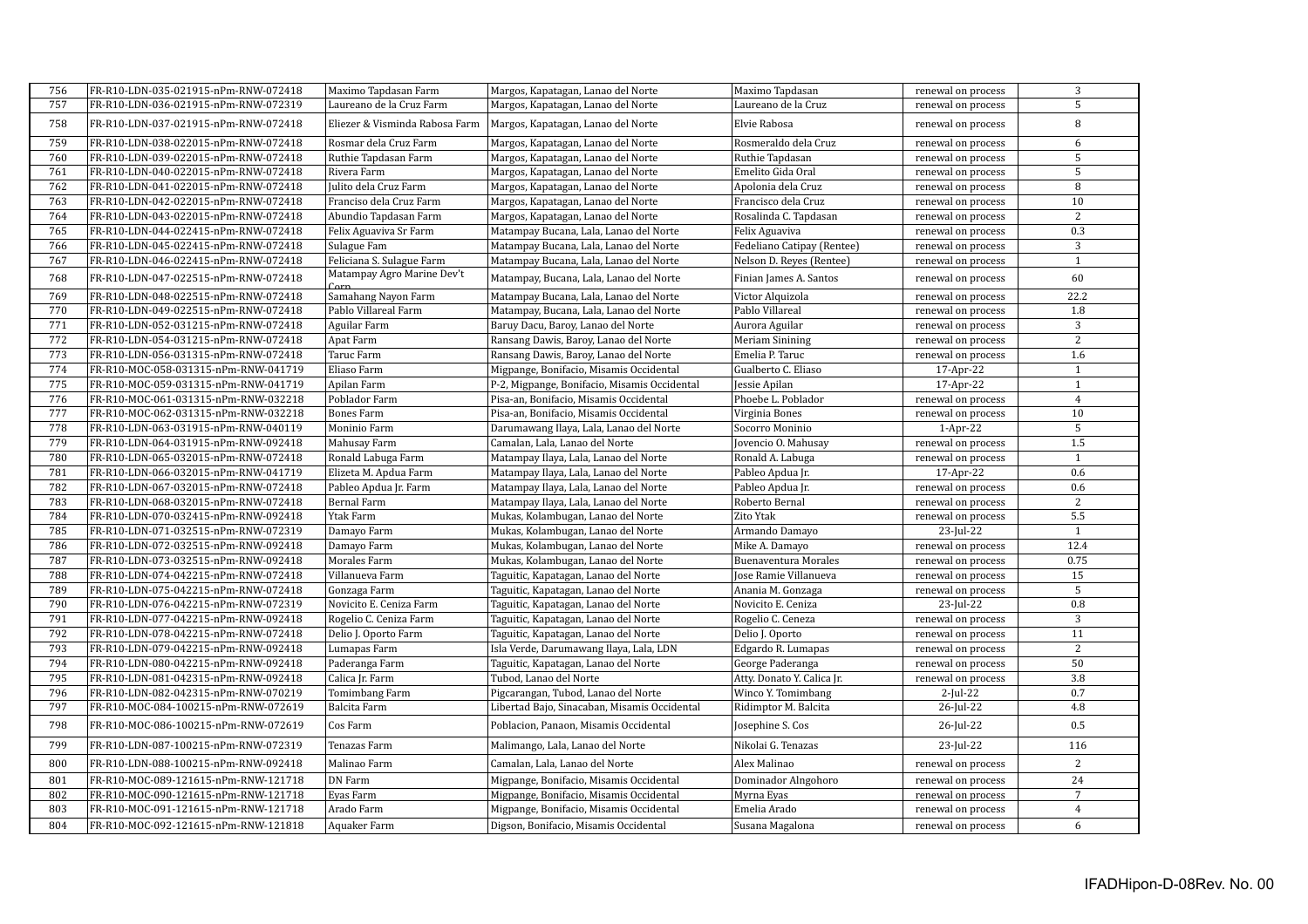| 805 | FR-R10-LDN-098-020617-nPm | Hechanova Farm                        | Tuna-an, Lala, Lanao del Norte                | Cesar C. Hechanova             | 20-Nov-23          | 12               |        |
|-----|---------------------------|---------------------------------------|-----------------------------------------------|--------------------------------|--------------------|------------------|--------|
| 806 | FR-R10-MOC-104-020918-nPm | L & A Farm                            | Butuay, Jimenez, Misamis Occidental           | Luther D. Balat                | renewal on process | 3                |        |
| 807 | FR-R10-MOC-105-031518-nPm | Kitchong Lim Farm                     | Bañadero, Ozamiz City                         | Renato T. Apat                 | renewal on process | $\overline{12}$  |        |
| 808 | FR-R10-MOC-106-032218-nPm | Shinnex Farm                          | Digson, Bonifacio, Misamis Occidental         | Emmanuel D. Decolongon         | renewal on process | 1.9              |        |
| 809 | FR-R10-MOC-107-032218-nPm | Dagajas Farm                          | Pisa-an, Bonifacio, Misamis Occidental        | Evelio O. Dagajas              | renewal on process | 3                |        |
| 810 | FR-R10-MOC-108-032218-nPm | Labanza Farm                          | Pisa-an, Bonifacio, Misamis Occidental        | Hever L. Labanza               | renewal on process | $\overline{3}$   |        |
| 811 | FR-R10-MOC-109-032218-nPm | Artiaga Farm                          | Buracan, Bonifacio, Misamis Occidental        | Vicente Artiaga                | renewal on process | 7.3              |        |
| 812 | FR-R10-MOC-110-032218-nPm | Orot Farm                             | Bagumbang, Bonifacio, Misamis Occidental      | Benifredo G. Orot              | renewal on process | 4.3              |        |
| 813 | FR-R10-MOC-111-032218-nPm | Pestaño Farm                          | Migpange, Bonifacio, Misamis Occidental       | Dennis M. Pestaño              | renewal on process | $\mathbf{1}$     |        |
| 814 | FR-R10-MOC-112-032218-nPm | Lagang Farm                           | Migpange, Bonifacio, Misamis Occidental       | Eren E. Lagang                 | renewal on process | 0.7              |        |
| 815 | FR-R10-MOC-113-032218-nPm | Colina Farm                           | Migpange, Bonifacio, Misamis Occidental       | Loreto Colina                  | renewal on process | 2.3              |        |
| 816 | FR-R10-MOC-114-032218-nPm | <b>Bonjing Farm</b>                   | P5, Migpange, Bonifacio, Misamis Occidental   | Crisanto C. Quindao            | renewal on process | 2                |        |
| 817 | FR-R10-MOC-115-032218-nPm | Rogenelle Farm                        | Baybay, Bonifacio Misamis Occidental          | Rodulfo O.Malinao Jr.          | renewal on process | $0.5\,$          |        |
| 818 | FR-R10-LDN-116-072418-nPm | Sahara Beach Farm (Aqua<br>Livesotckl | Baroy Daku, Baroy, Lanao del Norte            | Dan M. Jutba                   | renewal on process | 3                |        |
| 819 | FR-R10-LDN-117-072418-nPm | Arlene V. Renuena Farm                | Lapinig, Kapatagan, Lanao del Norte           | Arlene V. Renuena              | renewal on process | 1.3              | 1228.4 |
| 820 | FR-R10-LDN-118-072418-nPm | Cristitutu Tenchavez Farm             | Lapinig, Kapatagan, Lanao del Norte           | Cristitutu Tenchavez           | renewal on process | 2.4              |        |
| 821 | FR-R10-LDN-119-072418-nPm | <b>Etang Farm</b>                     | Lapinig, Kapatagan, Lanao del Norte           | Daniel Etang                   | renewal on process | 1.3              |        |
| 822 | FR-R10-LDN-120-072418-nPm | Hinon Farm                            | Lapinig, Kapatagan, Lanao del Norte           | Johinny T. Hinon               | renewal on process | $\mathbf{1}$     |        |
| 823 | FR-R10-LDN-121-072418-nPm | Samahang Nayon Farm                   | Matampay Bucana, Lala, Lanao del Norte        | Pres. Roselito M. Sente        | renewal on process | $\overline{9}$   |        |
| 824 | FR-R10-LDN-122-072418-nPm | Anecita Dela Cruz - Go Farm           | Margos, Kapatagan, Lanao del Norte            | Anecita Dela Cruz - Go         | renewal on process | $\overline{12}$  |        |
| 825 | FR-R10-LDN-123-072418-nPm | Macario B. Esmar Farm                 | Taguitic, Kapatagan, Lanao del Norte          | Macario B. Esmar               | renewal on process | 6                |        |
| 826 | FR-R10-LDN-124-072418-nPm | Espinosa Farm                         | Tunu-an, Lala, Lanao del Norte                | Ruth D. Demavivas (Rentee)     | renewal on process | $\overline{4}$   |        |
| 827 | FR-R10-LDN-125-072418-nPm | Cris B. Bihod Farm                    | Tunu-an, Lala, Lanao del Norte                | Cris P. Bihod                  | renewal on process | 0.7              |        |
| 828 | FR-R10-LDN-126-072418-nPm | Cahayagan Farm                        | Tunu-an, Lala, Lanao del Norte                | Anacleto B. Cahayagan          | renewal on process | 8                |        |
| 829 | FR-R10-LDN-127-072418-nPm | Rogelio Hayaw Farm                    | Butuay, Jimenez, Misamis Occidental           | Eleuterio Quindao              | renewal on process | $\mathbf{1}$     |        |
| 830 | FR-R10-MOC-128-041719-nPm | Crisanto Quindao Farm                 | P-1, Migpange, Bonifacio, Misamis Occidental  | Crisanto C. Quindao            | renewal on process | 3                |        |
| 831 | FR-R10-LDN-129-041719-nPm | Ramones Farm                          | Tagulo, Sultan Naga Dimaporo, Lanao del Norte | Christorey E. Ramones          | renewal on process | 6                |        |
| 832 | FR-R10-LDN-130-070219-nPm | <b>SSACCI Farm</b>                    | Pintuka, Darumawang Bucana, Lala, LDN         | Rolly Villarde                 | renewal on process | $\overline{3}$   |        |
| 833 | FR-R10-LDN-131-070219-nPm | DMA Aqua Farm                         | Mukas, Kolambugan, Lanao del Norte            | Dan M. Arriesgado              | renewal on process | 1.8              |        |
| 834 | FR-R10-MOC-132-072619-nPm | Antipasta Caro Farm                   | P-7, Migpange, Bonifacio, Misamis Occidental  | Antipasta Caro                 | 26-Jul-22          | $1.5$            |        |
| 835 | FR-R10-MOC-133-072619-nPm | Villamor Farm                         | P-7, Migpange, Bonifacio, Misamis Occidental  | Eleuterio G. Villamor Jr.      | $26$ -Jul- $22$    | 35.7             |        |
| 836 | FR-R10-MOC-134-072619-nPm | Robert Yu Farm 2                      | P-1, Aquino, Tangub City                      | Robert Yu c/o Wilfredo Arcadio | 26-Jul-22          | 0.75             |        |
| 837 | FR-R10-MOC-135-072619-nPm | Odiada Farm                           | P-1, Panalsalan, Tangub City                  | Genaro A. Odiado, Jr.          | 26-Jul-22          | 0.7              |        |
| 838 | FR-R10-MOC-136-072619-nPm | Robert Yu Farm 3                      | P-1 Garang, Tangub City                       | Robert Yu c/o Victor Jumalon   | 26-Jul-22          | 3                |        |
| 839 | FR-R10-MOC-137-080619-nPm | <b>Buhisan Farm</b>                   | Pangabuan, Tangub City                        | Allan Buhisan                  | 6-Aug-22           | 3                |        |
| 840 | FR-R10-MOC-138-080619-nPm | Ester Lim Farm                        | Bocator, Tangub City                          | Teofilo Bermijo                | $6$ -Aug-22        | 1.5              |        |
| 841 | FR-R10-MOC-139-080619-nPm | Jimmy Lim Farm                        | Mantic, Tangub City                           | Jimmy Lim                      | 6-Aug-22           | 0.9              |        |
| 842 | FR-R10-MOC-140-080619-nPm | Philip Tan-Catalinia Farm A           | P-3 Silanga, Tangub City                      | Philip A. Tan                  | $6$ -Aug-22        | 3                |        |
| 843 | FR-R10-MOC-141-080619-nPm | Philip Tan-Catalinia Farm B           | P-4, Minsubong, Tangub City                   | Philip A. Tan                  | $6$ -Aug-22        | $\mathbf{1}$     |        |
| 844 | FR-R10-MOC-142-080619-nPm | Lospo Farm                            | P-1, Aquino, Tangub City                      | Rolando S. Lospo               | 6-Aug-22           | 0.3              |        |
| 845 | FR-R10-MOC-143-080719-nPm | JohnMar Dolorican Farm                | Panalsalan, Plaridel, Misamis Occidental      | John Mar Dolorican             | 7-Aug-22           | $\mathbf{1}$     |        |
| 846 | FR-R10-MOC-144-080719-nPm | Taclob Farm                           | P-1, Sibula, Lopez Jaena, Mis. Occ.           | Dr. Lowell Tingcang Taclob     | 7-Aug-22           | $\overline{2}$   |        |
| 847 | FR-R10-MOC-145-080719-nPm | Dulalas Farm                          | P-5, Katipa, Lopez Jaena, Mis. Occ,           | Romeo Bulawin                  | 7-Aug-22           | 1.5              |        |
| 848 | FR-R10-MOC-146-080719-nPm | Roro's Fish Farm                      | P-4 Eastern Poblacion, Lopez Jaena, Mis Occ   | Rowena Chiong Sumalpong        | 7-Aug-22           | 0.9              |        |
| 849 | FR-R10-MOC-147-082219-nPm | Drilon Farm                           | P-1 Katipunan, Plaridel, Misamis Occidental   | Rosario Nisnisan               | 22-Aug-22          | 1.8              |        |
| 850 | FR-R10-MOC-148-082219-nPm | Ocso Farm                             | P-5 Bocator, Tangub City                      | Lunico Ocso                    | 22-Aug-22          | 1.5              |        |
| 851 | FR-R10-MOC-149-082819-nPm | Sumaylo Farm                          | Bocator, Tangub City                          | Elvie Labor Sumaylo            | 28-Aug-22          | $\mathbf{1}$     |        |
| 852 | FR-R10-MOC-150-082819-nPm | Malinao Farm                          | P-2, Baybay, Bocator, Tangub City             | Zosimo Jalalon Malinao         | 28-Aug-22          | $\mathbf{1}$     |        |
| 853 | FR-R10-MOC-151-082919-nPm | Arcadio Farm                          | P-7, Digson, Bonifacio, Misamis Occidental    | Genaro Barbon Arcadio          | 29-Aug-22          | $\overline{1.8}$ |        |
| 854 | FR-R10-MOC-152-082919-nPm | Al-ag Farm A                          | P-7, Digson, Bonifacio, Misamis Occidental    | Eric Arcilla Al-ag             | 29-Aug-22          | $\mathbf{1}$     |        |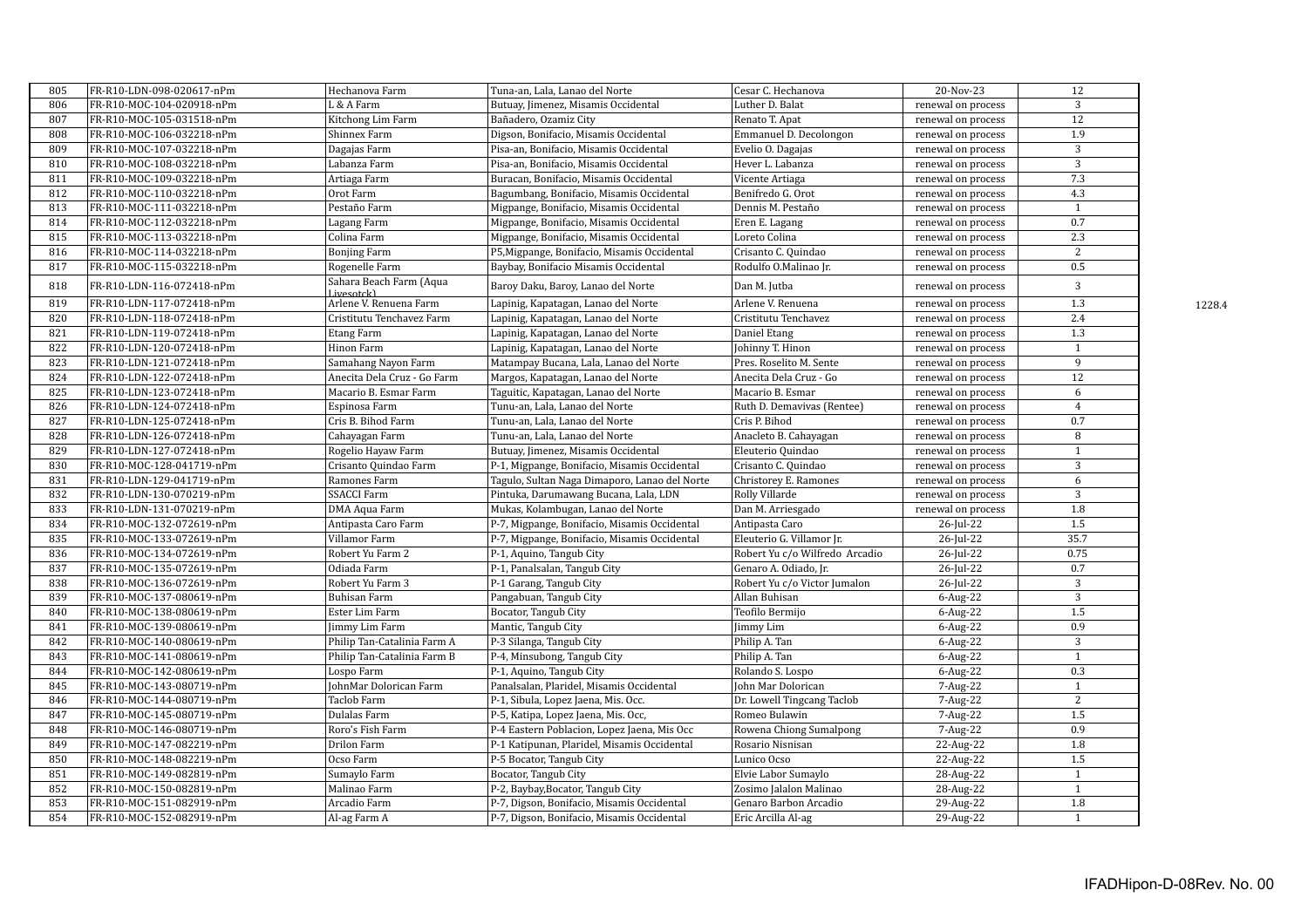| 855 | FR-R10-MOC-153-082919-nPm | Al-ag Farm B               | P-6, Digson, Bonifacio, Misamis Occidental    | Eric Arcilla Al-ag              | 29-Aug-22 | 1                |
|-----|---------------------------|----------------------------|-----------------------------------------------|---------------------------------|-----------|------------------|
| 856 | FR-R10-MOC-154-090619-nPm | Evelyn Farm                | P-1, Migpange, Bonifacio, Misamis Occidental  | Evelyn Quindao                  | 6-Sep-22  | $\mathbf{1}$     |
| 857 | FR-R10-MOC-155-090619-nPm | Candia Farm                | P-6 Riverside, Migpange, Bonifacio, Mis Occ.  | Alex Candia                     | 6-Sep-22  | $\mathbf{1}$     |
| 858 | FR-R10-MOC-156-090619-nPm | John Rodriguez Farm        | P-5 Migpange, Bonifacio, Mis Occ.             | John Rodriguez                  | 6-Sep-22  | 2                |
| 859 | FR-R10-MOC-157-090619-nPm | Generoso Fish Farm         |                                               |                                 | 6-Sep-22  | 16               |
|     |                           |                            | Mabuhay, Bagjumbang, Bonifacio, Mis Occ.      | Generoso Rodriguez              |           | 2.9              |
| 860 | FR-R10-MOC-158-090619-nPm | Leonida Property           | P-7, Migpange, Bonifacio, Misamis Occidental  | Leonida Bautista                | 6-Sep-22  |                  |
| 861 | FR-R10-LDN-159-090619-nPm | Niña Farm                  | Pacita, Lala, Lanao del Norte                 | Danny G. Yanoc Jr.              | 6-Sep-22  | $\mathbf{1}$     |
| 862 | FR-R10-LDN-160-092719-nPm | Mabasa Farm                | Pacita, Lala, Lanao del Norte                 | Antero C. Mabasa                | 27-Sep-22 | 0.7              |
| 863 | FR-R10-LDN-161-092719-nPm | Penaso Farm                | Pacita, Lala, Lanao del Norte                 | Romeo Penaso                    | 27-Sep-22 | 0.7              |
| 864 | FR-R10-LDN-162-092719-nPm | Mabasa Farm 2              | Pacita, Lala, Lanao del Norte                 | Geronima M. Dimapitan           | 27-Sep-22 | 0.8              |
| 865 | FR-R10-LDN-163-092719-nPm | Mabasa Farm 3              | Pacita, Lala, Lanao del Norte                 | Maryet L. Nodado                | 27-Sep-22 | 0.7              |
| 866 | FR-R10-LDN-164-092719-nPm | Roger Lambojon Farm        | Pacita, Lala, Lanao del Norte                 | Roger M. Lambojon               | 27-Sep-22 | 0.5              |
| 867 | FR-R10-LDN-165-092719-nPm | Lambojon Farm              | Pacita, Lala, Lanao del Norte                 | Jessie M. Lambojon              | 27-Sep-22 | $\mathbf{1}$     |
| 868 | FR-R10-LDN-166-092719-nPm | Feliciano Farm             | Dawis Ransang, Baroy, Lanao del Norte         | Richard L. Ubaub                | 27-Sep-22 | $\overline{3}$   |
| 869 | FR-R10-LDN-167-092719-nPm | Baguil Farm                | Camalan, Lala, Lanao del Norte                | <b>Adel Begontes</b>            | 27-Sep-22 | 0.3              |
| 870 | FR-R10-LDN-168-092719-nPm | <b>Begontes Farm</b>       | Camalan, Lala, Lanao del Norte                | Rosalia D. Begontes             | 27-Sep-22 | $\overline{4}$   |
| 871 | FR-R10-LDN-169-092719-nPm | Sarabia Farm               | Camalan, Lala, Lanao del Norte                | Gomersinda S. Sarabia           | 27-Sep-22 | 0.5              |
| 872 | FR-R10-MOC-170-100119-nPm | SBU Farm A                 | P-4 Tipan, Oroquieta City, Misamis Occidental | Rufio Almonte                   | 1-Oct-22  | $\overline{3.3}$ |
| 873 | FR-R10-MOC-171-100119-nPm | SBU Farm B                 | P-4 Tipan, Oroquieta City, Misamis Occidental | Mercedes Castillano             | 1-Oct-22  | 3.3              |
| 874 | FR-R10-MOC-172-100119-nPm | SBU Farm C                 | P-4 Tipan, Oroquieta City, Misamis Occidental | Maria Castillo                  | 1-Oct-22  | $\overline{3.3}$ |
| 875 | FR-R10-MOC-173-100119-nPm | SBU Farm D                 | P-4 Tipan, Oroquieta City, Misamis Occidental | Noel Almonte                    | 1-Oct-22  | $\overline{3.3}$ |
| 876 | FR-R10-MOC-174-100119-nPm | SBU Farm E                 | P-4 Tipan, Oroquieta City, Misamis Occidental | Jorge Almonte                   | 1-Oct-22  | 3.3              |
| 877 | FR-R10-MOC-175-100119-nPm | MYA Farm                   | P-2 Tipan, Oroquieta City, Misamis Occidental | Mauricio Almonte                | 1-Oct-22  | 3.3              |
| 878 | FR-R10-MOC-176-100219-nPm | Regalado Farm              | P-1 Tuburan, Aloran, Misamis Occidental       | Henry T. Regalado, Jr.          | 2-Oct-22  | $\overline{3}$   |
| 879 | FR-R10-MOC-177-100219-nPm | Laureano de la Cruz Farm   | P-7 Conat, Aloran, Misamis Occidental         | Arnel Dela Cruz                 | 2-Oct-22  | 8.5              |
| 880 | FR-R10-MOC-178-100219-nPm | Permali Farm               | Purok Malinis, Balanlinao, Plaridel, Mis Occ. | Sherly Permali                  | 2-Oct-22  | 0.5              |
| 881 | FR-R10-MOC-179-100219-nPm | Dilla Farm                 | Purok Malinis, Balanlinao, Plaridel, Mis Occ. | Vicente Dilla                   | 2-Oct-22  | 3                |
| 882 | FR-R10-MOC-180-100219-nPm | Cresencia David Farm       | Purok Malinis, Balanlinao, Plaridel, Mis Occ. | Jeford David Donggon            | 2-Oct-22  | 0.5              |
| 883 | FR-R10-MOC-181-100219-nPm | <b>Enquito Farm</b>        | P-3Punta Sulong, Baliangao, Mis Occ.          | Carmelita Enquito               | 2-Oct-22  | 1.2              |
| 884 | FR-R10-MOC-182-100219-nPm | Tal's Farm                 | Kawayan Mabini, Baliangao, Mis Occ.           | Nestor B. Dela Cruz, Sr.        | 2-Oct-22  | 3.5              |
| 885 | FR-R10-MOC-183-100319-nPm | Tercera Farm               | Purok Malungtanin 2, Bato, Plaridel, Mis Occ. | Luciano Tercera                 | 3-Oct-22  | 2.5              |
| 886 | FR-R10-MOC-184-100319-nPm | Rivera Farm                | Purok Malungtanin 2, Bato, Plaridel, Mis Occ. | James Michael Rivera            | 3-Oct-22  | 1.5              |
| 887 | FR-R10-MOC-185-100319-nPm | Marlon Farm                | P-7 Mabuhay, Bagumbang, Bonifacio, Mis Occ.   | Marlon Arnoco                   | 3-Oct-22  | $\mathbf{1}$     |
| 888 | FR-R10-MOC-186-100319-nPm | Elemento Farm              | P-7 Migpange, Bonifacio, Mis Occ.             | Candido Elemento                | 3-Oct-22  | $\overline{3}$   |
| 889 | FR-R10-MOC-187-100319-nPm | Rico Tan Farm              | P-7 Migpange, Bonifacio, Mis Occ.             | Rico Tan                        | 3-Oct-22  | 1.3              |
| 890 | FR-R10-MOC-188-100319-nPm | Dapin Farm                 | P-3 Misom, Baliangao, Misamis Occidental      | Nostriano Dapin                 | 3-Oct-22  | 2                |
| 891 | FR-R10-MOC-189-100319-nPm | Ambalong Farm              | P-3 Misom, Baliangao, Misamis Occidental      | Ermic Ambalong                  | 3-Oct-22  | 1.3              |
| 892 | FR-R10-MOC-190-101119-nPm | Leno's Farm                | P-2 Misom, Baliangao, Misamis Occidental      | <b>Teofisto Atay</b>            | 11-Oct-22 | 3                |
| 893 | FR-R10-MOC-191-101119-nPm | Fish Pond Purok - 1        | P-1 Misom, Baliangao, Misamis Occidental      | <b>Teofisto Atay</b>            | 11-Oct-22 | 8                |
| 894 | FR-R10-MOC-192-101619-nPm | Opada Farm                 | P-4, Minsubong, Tangub City                   | Fedencio Opada                  | 16-0ct-22 | 0.75             |
| 895 | FR-R10-MOC-193-101619-nPm | Montefalcon Farm           | P-4, Minsubong, Tangub City                   | Ely Montefalcon                 | 16-Oct-22 | 1.5              |
| 896 | FR-R10-MOC-194-101719-nPm | <b>Lumaton Farm</b>        |                                               | Francisco Lumaton, Jr.          | 17-0ct-22 | 0.9              |
|     |                           |                            | P-4, Minsubong, Tangub City                   |                                 |           |                  |
| 897 | FR-R10-MOC-195-101719-nPm | Marianco Farm              | P-1 Maquilao, Tangub City                     | Marianco Osaka - Victoriano Lim | 17-0ct-22 | 2.5              |
| 898 | FR-R10-MOC-196-101719-nPm | Linganay Farm              | P-5 Minsubong, Tangub City                    | Rene Linganay                   | 17-Oct-22 | $\mathbf{1}$     |
| 899 | FR-R10-LDN-197-111119-nPm | SCG Farm                   | Lapinig, Kapatagan, Lanao del Norte           | Roderick A. Galgo               | 11-Nov-22 | 3.9              |
| 900 | FR-R10-LDN-198-121019-nPm | Melchor D. Tenchavez Farm  | Lapinig, Kapatagan, Lanao del Norte           | Melchor D. Tenchavez            | 10-Dec-22 | $\overline{1.8}$ |
| 901 | FR-R10-LDN-199-121019-nPm | Diosdado T. Demecillo Farm | Lapinig, Kapatagan, Lanao del Norte           | Diosdado T. Demecillo           | 10-Dec-22 | 0.35             |
| 902 | FR-R10-LDN-200-121019-nPm | Emelio F. Lozada Farm      | Lapinig, Kapatagan, Lanao del Norte           | Emelio F. Lozada                | 10-Dec-22 | 1.3              |
| 903 | FR-R10-LDN-201-121019-nPm | Deogracio Emoricha Farm    | Margos, Kapatagan, Lanao del Norte            | Sharah Mae E. Gorres            | 10-Dec-22 | 0.5              |
| 904 | FR-R10-LDN-202-121019-nPm | Adonis V. Delosa Farm      | Margos, Kapatagan, Lanao del Norte            | Adonis V. Delosa                | 10-Dec-22 | $1.1\,$          |
| 905 | FR-R10-LDN-203-121019-nPm | Jessie Z. Lopez Farm       | Caromatan, Kolambugan, Lanao del Norte        | Jessie Z. Lopez                 | 10-Dec-22 | 1.5              |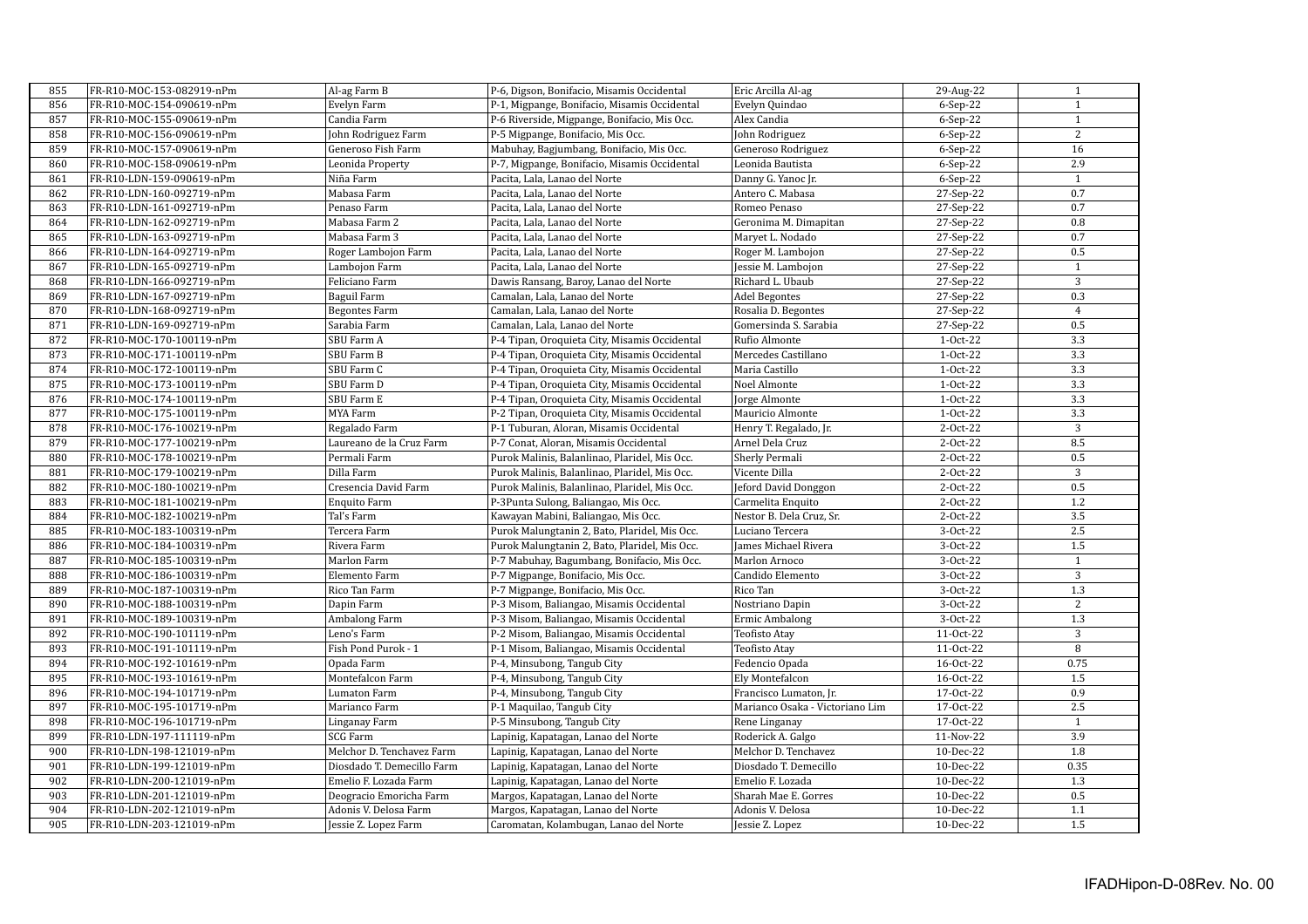| 906 | FR-R10-LDN-204-121019-nPm                              | Alfredo S. Dadol Jr. Farm                | Margos, Kapatagan, Lanao del Norte                            | Alfredo S. Dadol Jr.                 | 10-Dec-22          | 0.9            |
|-----|--------------------------------------------------------|------------------------------------------|---------------------------------------------------------------|--------------------------------------|--------------------|----------------|
| 907 | FR-R10-LDN-205-121019-nPm                              | Reman S. Legarto Farm                    | Camalan, Lala, Lanao del Norte                                | Reman S. Legarto                     | 10-Dec-22          | 2              |
| 908 | FR-R10-LDN-206-121019-nPm                              | Jesa Mae S. Legarto Farm                 | Camalan, Lala, Lanao del Norte                                | Helen S. Legarto                     | 10-Dec-22          | 1.5            |
| 909 | FR-R10-LDN-207-121019-nPm                              | Angeleto S. Legarto Farm                 | Camalan, Lala, Lanao del Norte                                | Angeleto S. Legarto                  | 10-Dec-22          | $\sqrt{2}$     |
| 910 | FR-R10-LDN-208-121019-nPm                              | Teofilo G. Culanag Farm                  | Camalan, Lala, Lanao del Norte                                | Teofilo G. Culanag                   | 10-Dec-22          | 1.3            |
| 911 | FR-R10-LDN-209-121019-nPm                              | Genaro Garcia Jr. Farm                   | Lapinig, Kapatagan, Lanao del Norte                           | Genaro Garcia Ir.                    | 10-Dec-22          | 3.8            |
| 912 | FR-R10-MOC-210-121919-nPm                              | Mutos Farm                               | Misom, Baliangao, Mis Occ.                                    | Florencio Rosel                      | 19-Dec-22          | 1.25           |
| 913 | FR-R10-MOC-212-092220-nPm                              | Isidro Farm                              | P-7 Buracan, Bonifacio, Mis. Occ.                             | Isidro Bercero Artiaga               | $22-Sep-23$        | 1.5            |
| 914 | FR-R10-MOC-213-092220-nPm                              | Jose Lemuel Farm                         | P-7 Buracan, Bonifacio, Mis. Occ.                             | Jose Lemuel Satioque Sefil           | 22-Sep-23          | $\mathbf{1}$   |
| 915 | FR-R10-MOC-214-092220-nPm                              | <b>Jose Lemuel Farm B</b>                | P-1 Pisaan, Bonifacio, Mis. Occ.                              | Jose Lemuel Satioque Sefil           | 22-Sep-23          | 2.7            |
| 916 | FR-R10-MOC-215-092220-nPm                              | Atienza Farm                             | P-7 Buracan, Bonifacio, Mis. Occ.                             | Glenn Liscano Atienza                | 22-Sep-23          | 2              |
| 917 | FR-R10-MOC-216-092220-nPm                              | Bolodo Farm                              | P-Malinis, Balanlinao, Plaridel, Mis Occ.                     | Azucena Bermil Bolodo                | 22-Sep-23          | 3              |
| 918 | FR-R10-MOC-217-092220-nPm                              | Emilda Farfm                             | P-7 Buracan, Bonifacio, Mis. Occ.                             | Emilda Artiaga Gallo                 | 22-Sep-23          | 0.8            |
| 919 | FR-R10-MOC-218-092220-nPm                              | Renato Delfin Farm                       | P-5 Buracan, Bonifacio, Mis. Occ.                             | Renato Benday Delfin                 | 22-Sep-23          | 2.5            |
| 920 | FR-R10-MOC-219-092220-nPm                              | Eliezer Farm                             | P-5 Buracan, Bonifacio, Mis. Occ.                             | Eliezer Custorio Gallo               | 22-Sep-23          | 1.4            |
| 921 | FR-R10-LDN-220-100520-nPm                              | Junbeth Farm                             | Taguitic, Kapatagan, Lanao del Norte                          | Pablo M. Coronel Jr.                 | 5-Oct-23           | 3.9            |
| 922 | FR-R10-LDN-221-100520-nPm                              | Benjie Fish Farm                         | P8, Lapinig, Kapatagan, Lanao del Norte                       | Lencia B. Rosales                    | 5-Oct-23           | 0.1            |
| 923 | FR-R10-LDN-222-100520-nPm                              | Mitch Fish Farm                          | P8, Lapinig, Kapatagan, Lanao del Norte                       | Jerry B. Rosales                     | 5-Oct-23           | 0.04           |
| 924 | FR-R10-LDN-223-100520-nPm                              | Romeo A. Penaso Sr. Farm                 | Pacita, Lala, Lanao del Norte                                 | Romeo A. Penaso, Sr.                 | 5-Oct-23           | $\mathbf{1}$   |
| 925 | FR-R10-LDN-224-100520-nPm                              | Benita C. Mabasa Farm                    | Pacita, Lala, Lanao del Norte                                 | Benita C. Mabasa                     | 5-Oct-23           | $\mathbf{1}$   |
| 926 | FR-R10-LDN-225-100520-nPm                              | Winefredo Galgo Farm                     | Margos, Kapatagan, Lanao del Norte                            | Winefredo A. Galgo                   | 5-Oct-23           | 12             |
| 927 | FR-R10-LDN-226-112420-nPm                              | Cereniza C. Arreglado Farm               | Darumawang Ilaya, Lala, Lanao del Norte                       | Cereniza C. Arreglado Farm           | 24-Nov-23          | $\overline{3}$ |
| 928 | FR-R10-LDN-227-112420-nPm                              | Trinidad A. Batersal Farm                | Darumawang Ilaya, Lala, Lanao del Norte                       | Trinidad A. Batersal                 | 24-Nov-23          | 0.7            |
| 929 | FR-R10-LDN-228-112420-nPm                              | Rommel Farm                              | Darumawang Ilaya, Lala, Lanao del Norte                       | Rommel S. Belarde                    | 24-Nov-23          | $1\,$          |
| 930 | FR-R10-LDN-229-112420-nPm                              | Cesar B. Villanueva Farm                 | Darumawang Ilaya, Lala, Lanao del Norte                       | Cesar B. Villanueva                  | 24-Nov-23          | $\overline{4}$ |
| 931 | FR-R10-LDN-230-112420-nPm                              | Junelin D. Omandan Farm                  | Purok 9, Darumawang Ilaya, Lala, LDN                          | Junelin B. Omandan                   | 24-Nov-23          | 0.6            |
| 932 | FR-R10-LDN-231-112420-nPm                              | Engr. Dela Cruz Farm                     | Darumawang Ilaya, Lala, Lanao del Norte                       | Demtrio B. Jumarito                  | 24-Nov-23          | 6              |
| 933 | FR-R10-LDN-232-112420-nPm                              | Jessie M. Lambojon Farm                  | Pacita, Lala, Lanao del Norte                                 | Jessie M. Lambojon                   | 24-Nov-23          | $\mathbf{1}$   |
| 934 | FR-R10-LDN-233-112420-nPm                              | Elmer T. Palioto Farm                    | Ransang, Bagong Dawis, Baroy, LDN                             | Elmer T. Palioto                     | 24-Nov-23          | 0.3            |
| 935 | FR-R10-LDN-234-112420-nPm                              | Francis Jade G. Dimpas Farm              | Tuburan, Tubod, Lanao del Norte                               | Francis Jade G. Dimpas               | 24-Nov-23          | 0.01           |
| 936 | FR-R10-LDN-235-121520-nPm                              | Labuga's Farm                            | Pacita, Lala, Lanao del Norte                                 | Analiza C. Labuga                    | 15-Dec-23          | $\overline{2}$ |
| 937 | FR-R10-LDN-236-121520-nPm                              | Irenio D. Sabido Farm                    | Darumawang. Ilaya, Lala                                       | Irenio D. Sabido                     | 15-Dec-23          | 1.7            |
| 938 | FR-R10-MOC-237-121520-nPm                              | Adonis Farm                              | P-7, Buracan, Bonifacio, Misamis Occ.                         | Adonis Pabriga Atienza               | 15-Dec-23          | 2              |
| 939 | FR-R10-MOC-238-121520-nPm                              | Larry Farm                               | P-7, Buracan, Bonifacio, Misamis Occ.                         | Larry Angcan Delos Reyes             | 15-Dec-23          | 2              |
| 940 | FR-R10-MOC-239-121520-nPm                              | Helen Sonajo Farm                        | P-7, Buracan, Bonifacio, Misamis Occ.                         | Helen Sonajo                         | 15-Dec-23          | $\mathbf{1}$   |
| 941 | FR-R10-MOC-240-121520-nPm                              | Susan Pactos Farm                        | P-7, Buracan, Bonifacio, Misamis Occ.                         | Susan Artiaga Pactos                 | 15-Dec-23          | $\mathbf{1}$   |
| 942 | FR-R10-MOC-241-121520-nPm                              | Irene Fish Pond                          | P-7, Migpange, Bonifacio, Misamis Occidental                  | Eren Eyas Lagang                     | 15-Dec-23          | $\overline{1}$ |
| 943 |                                                        |                                          |                                                               |                                      | 15-Dec-23          | $\overline{2}$ |
| 944 | FR-R10-MOC-242-121520-nPm<br>FR-R10-MOC-243-121520-nPm | Samson Dumanhug Farm                     | P-6, Migpange, Bonifacio, Misamis Occidental                  | Samson Dumanhug                      | 15-Dec-23          | 0.5            |
| 945 | FR-R10-MOC-244-121520-nPm                              | Evelyn Quindao Farm<br>Joel Cordova Farm | P1-Migpange, Bonifacio, Misamis Occidental                    | Evelyn Quindao<br>Joel Bacus Cordova |                    | $\overline{2}$ |
| 946 |                                                        |                                          | P-7, Migpange, Bonifacio, Misamis Occidental                  | Crisanto C. Quindao                  | 15-Dec-23          | 2.5            |
| 947 | FR-R10-MOC-245-121520-nPm                              | Bonjing Farm 2                           | P1-Migpange, Bonifacio, Misamis Occidental                    |                                      | 15-Dec-23          | 6              |
|     | FR-R10-MOC-246-121520-nPm                              | Aldy Arado Farm                          | P-3 Migpange, Bonifacio, Misamis Occidental                   | Aldy L. Arado                        | 15-Dec-23          |                |
| 948 | FR-R10-MOC-247-121520-nPm                              | Alan Cordovan Farm                       | P-7 Migpange, Bonifacio, Mis Occ.                             | Alan L. Cordovan                     | 15-Dec-23          | $\overline{4}$ |
| 949 | FR-R10-MOC-248-121520-nPm                              | Rodulfo Malinao Farm                     | P-2, Baybay, Bonifacio, Misamis Occidental                    | Rodulfo O.Malinao Jr.                | 15-Dec-23          | 0.75           |
| 950 | FR-R10-MOC-249-121520-nPm                              | Jocelyn Eyas Farm                        | P-1, Migpange, Bonifacio, Misamis Occidental                  | Jocelyn Eyas Farm                    | 15-Dec-23          | $\mathbf{1}$   |
| 951 | FR-R10-MOC-250-121520-nPm                              | Janet Bautista Farm                      | P-1, Migpange, Bonifacio, Misamis Occidental                  | Janet B. Bautista                    | 15-Dec-23          | 3.7            |
|     |                                                        |                                          | <b>REGION XI (0)</b>                                          |                                      |                    |                |
|     |                                                        |                                          | <b>REGION XII (0)</b>                                         |                                      |                    |                |
|     |                                                        |                                          | REGION XIII- CARAGA (36 farms, 213.76 hectares)               |                                      |                    |                |
| 952 | FR-R13-ADN-012-021918-nPm                              | Crisostolo Banate Farm                   | Purok -7 Tauto, Brgy. Babag, Butuan City, Agusan<br>del Norte | Ma. Teresa B. Banate                 | renewal on process | $\overline{2}$ |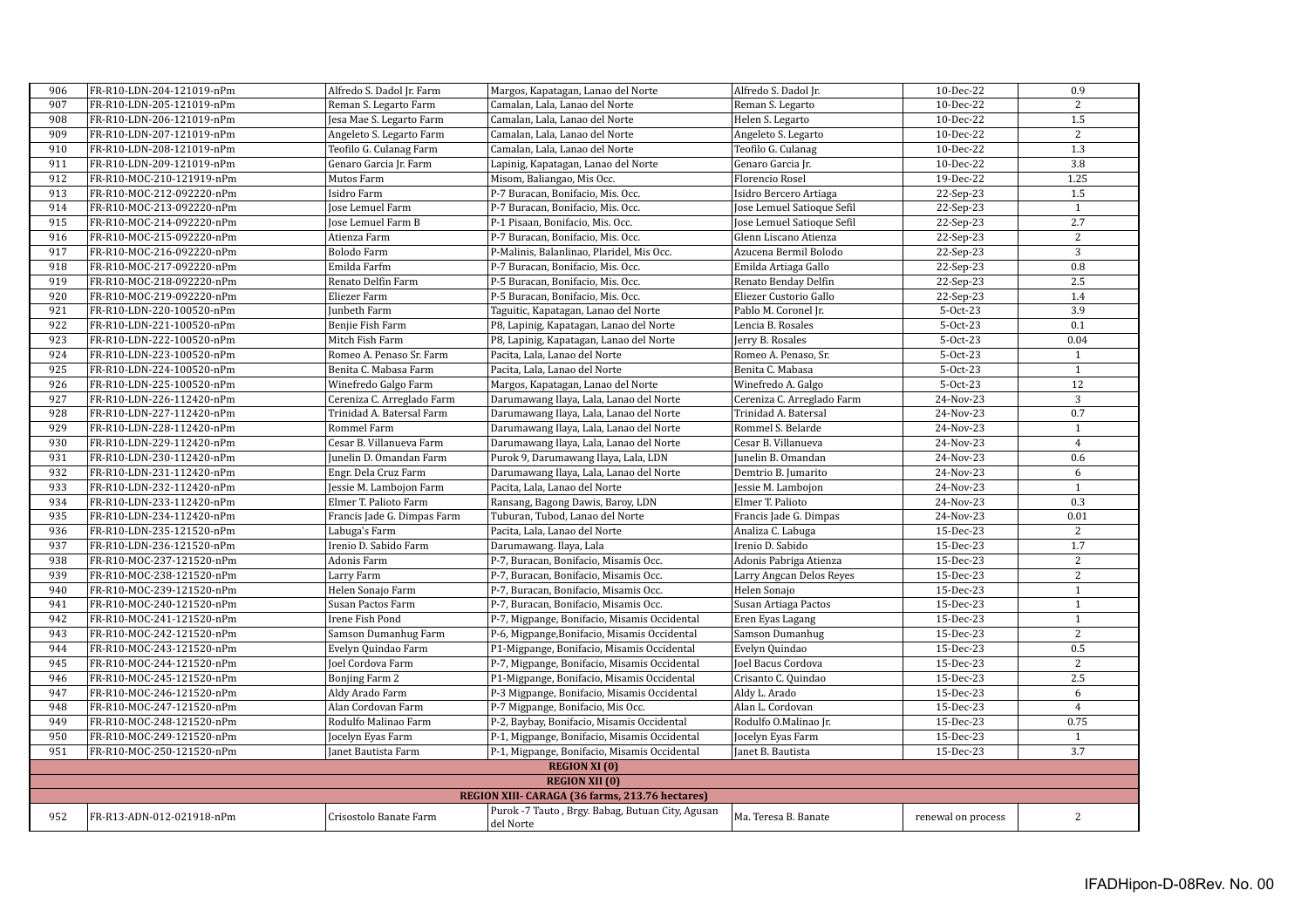| 953 | FR-R13-AD'N-017-051918-Pm | Golden Sunset Agri-Aqua<br><b>Resources and Trading</b> | Purok 1, Guisan, Magallanes, Agusan del Norte                           | Regador G. Lacang                         | renewal on process | 3              |
|-----|---------------------------|---------------------------------------------------------|-------------------------------------------------------------------------|-------------------------------------------|--------------------|----------------|
| 954 | FR-R13-AD'N-018-051918-Pm | AR AND GR Aquamarine<br><b>Resources Trading</b>        | Purok 1, Guisan, Magallanes, Agusan del Norte                           | Gerard Ran B. Lacang                      | renewal on process | 3              |
| 955 | FR-R13-AD'N-019-051918-Pm | Macuno Aqua Farm                                        | Purok 1, Guisan, Magallanes, Agusan del Norte                           | Fernando P. Macuno                        | renewal on process | $\mathbf{1}$   |
| 956 | FR-R13-AD'N-021-052018-Pm | Ramira Aqua Farm                                        | Purok 3, Lumbocan, Butuan City                                          | Lourdes G. Ramira                         | renewal on process | 2.18           |
| 957 | FR-R13-PDI-22-072618-Pm   | Viradio Aqua Farm                                       | Sitio Imelda, Barangay Garcia, Libjo, Province of<br>Dinagat Islands    | Roger P. Viradio                          | renewal on process | $\overline{4}$ |
| 958 | FR-R13-PDI-23-072618-Pm   | Maribao Aqua Farm                                       | Sitio Salvador, Barangay Llamera, Libjo, province<br>of Dinagat Islands | Marciano C. Maribao                       | renewal on process | 2.25           |
| 959 | FR-R13-AD'N-024-091118-Pm | MD Aquafarm                                             | Purok 2, Kauswagan, Cabadbaran City                                     | Engr. Leo C. Dy/ Bayani C. Viray          | renewal on process | $\mathbf{1}$   |
| 960 | FR-R13-AD'N-025-091118-Pm | Bututan HJR International Corp.                         | Suatan, Ambago, Butuan City, Agusan del Norte                           | Nabor T. Romanillos                       | renewal on process | 9.65           |
| 961 | FR-R13-AD'N-026-091118-Pm | <b>Bututan HJR International Corp</b>                   | Pinamanculan, Butuan City, Agusan del Norte                             | Nabor T. Romanillos                       | renewal on process | 4.2            |
| 962 | FR-R13-AD'N-029-110518-Pm | Jose Amparo Fish Farm                                   | Purok 5, Taodoy, Magallanes, Agusan del Norte                           | Josephine Dubouzet                        | renewal on process | 42             |
| 963 | FR-R13-AD'N-031-121818-Pm | Abuga Farm                                              | Purok 7 Townsite, Brgy.Poblacion, Magallanes,<br>Agusan del Norte       | William Polvira                           | renewal on process | 1.5            |
| 964 | FR-R13-AD'N-032-121818-Pm | Enriquita Sulapas Faarm                                 | Purok 7 Townsite, Brgy.Poblacion, Magallanes,<br>Agusan del Norte       | Diosadado Ga                              | renewal on process | 1.5            |
| 965 | FR-R13-AD'N-033-121818-Pm | Josephine GA Aquafarm                                   | Purok 7 Townsite, Brgy.Poblacion, Magallanes,<br>Agusan del Norte       | Josephine Ga/Diosdado Ga                  | renewal on process | $\mathbf{1}$   |
| 966 | FR-R13-AD'N-034-121818-Pm | Sanchez Farm                                            | Purok 7 Townsite, Brgy.Poblacion, Magallanes,<br>Agusan del Norte       | Amancio Dalupere Sanchez                  | renewal on process | 0.74           |
| 967 | FR-R13-AD'N-035-121818-Pm |                                                         | Purok 8 Townsite, Brgy.Poblacion, Magallanes,<br>Agusan del Norte       | Melina Lorono/Amancio Dalupere<br>Sanchez | renewal on process | 1.3            |
| 968 | FR-R13-AD'N-036-121818-Pm | Fernando A. Haya Farm                                   | Purok 8 Townsite, Brgy.Poblacion, Magallanes,<br>Agusan del Norte       | Fernando Presno Haya                      | renewal on process | 1.3            |
| 969 | FR-R13-AD'N-037-121818-Pm | Cabahug Farm                                            | Purok 7 Townsite, Brgy.Poblacion, Magallanes,<br>Agusan del Norte       | Emelito Pepito Cabahug                    | renewal on process | 5              |
| 970 | FR-R13-AD'N-038-121818-Pm | Baclayon Fishpond                                       | Purok 7 Townsite, Brgy.Poblacion, Magallanes,<br>Agusan del Norte       | Nador Baclayon                            | renewal on process | $\overline{4}$ |
| 971 | FR-R13-AD'N-039-121818-Pm | Nida Baclayon Farm                                      | Purok 7 Townsite, Brgy.Poblacion, Magallanes,<br>Agusan del Norte       | Nida Baclayon/Daisy Baclayon              | renewal on process | 2.8            |
| 972 | FR-R13-AD'N-040-121818-Pm | <b>BAUG CARP Beneficiaries Multi-</b><br>Puprose Coop.  | Purok 7 Townsite, Brgy.Poblacion, Magallanes,<br>Agusan del Norte       | Manuito Porio                             | renewal on process | 6              |
| 973 | FR-R13-AD'N-041-032019-Pm | 3R                                                      | Purok 5 Buhang, Magallanes, Agusan del Norte                            | Ester C. Relampagos                       | 20-Mar-22          | 44             |
| 974 | FR-R13-AD'N-042-032019-Pm | <b>IMLK</b>                                             | Purok 4 Buhang, Magallanes, Agusan del Norte                            | Magdalena G. Tiu                          | 20-Mar-22          | 5              |
| 975 | FR-R13-AD'N-047-050819-Pm | Lito Porio Aqua Farm/Baug<br>Coop.                      | Caloc-an, Magallanes, Agusan del Norte                                  | Manulito V. Porio                         | 08-May-22          | 2              |
| 976 | FR-R13-AD'N-048-050819-Pm | Eddie Cilio Aqua Farm/Baug<br>Coop.                     | Caloc-an, Magallanes, Agusan del Norte                                  | Eduardo Cilio                             | 08-May-22          | 0.42           |